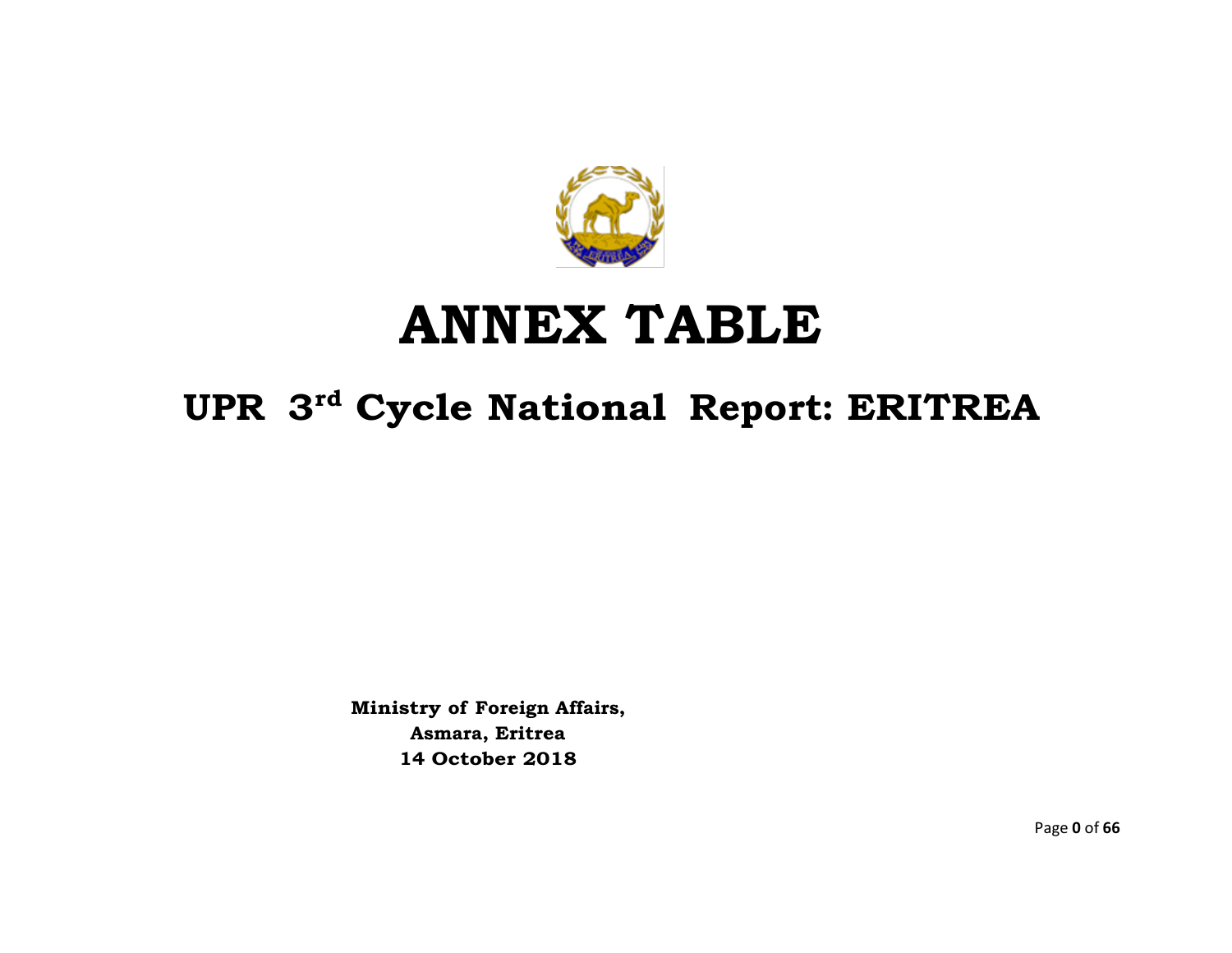## **I. FULL IMPLEMENTATION OF ACCEPTED RECOMMENDATIONS (85.87%)**

| <b>Recommendation No</b><br>and country | <b>Strategic Areas &amp; Goals</b>                                                | <b>Action and Assessment</b>                                                                                                                                                                                                                                                                                                                                                                                                                                                                                                                 |  |  |  |
|-----------------------------------------|-----------------------------------------------------------------------------------|----------------------------------------------------------------------------------------------------------------------------------------------------------------------------------------------------------------------------------------------------------------------------------------------------------------------------------------------------------------------------------------------------------------------------------------------------------------------------------------------------------------------------------------------|--|--|--|
|                                         | A. DEVELOPMENT AND SOCIAL EQUALITY                                                |                                                                                                                                                                                                                                                                                                                                                                                                                                                                                                                                              |  |  |  |
| $122.68 - Colombia$                     |                                                                                   | a. Macro-Economic Tenets and ESCRs                                                                                                                                                                                                                                                                                                                                                                                                                                                                                                           |  |  |  |
|                                         | (i) Post-Border<br>War<br><b>Development</b><br>Campaign (2003-2014)<br>and ESCRs | 1. Post-border <i>Warsay-Yikealo Development Campaign</i> ) goals have been<br>achieved - The campaign achieved its goals by addressing the effects of the<br>war in livelihoods, revitalizing the economic activities, focused on critical<br>bottlenecks, maximized the utilization of comparative advantages and<br>mobilized available local resources. The National Indicative Development<br>(NIDP 2014-2018) consolidated these gains in the follow-up years<br>2. Social Justice maintained - Equity consideration and the equitable |  |  |  |
|                                         |                                                                                   | distribution of wealth and resources manifested in the Integrated Rural<br>Development Scheme, the Coastal Development Plan, Integrated Social<br>Sector Plan and Strategy and other integrated approaches but much more<br>will be needed to consolidate the effort. Model transformation agendas in<br>particular on poverty elimination are on-going. Focus on human capital<br>formation strengthened through human resource development and broader<br>cultural transformation promoted                                                 |  |  |  |
|                                         |                                                                                   | 3. Government's proactive role - invested in critical sectors (example<br>construction industry and targeted manufacturing geared towards import<br>substitution), introduced structural agricultural transformation (including in<br>agro-industrial processing), expanded economic physical infrastructure and<br>mining. Domestic investment ( <i>Proclamation No 59/1994</i> ) stepped up as a<br>means of building national capacity but was affected by the hostilities and                                                            |  |  |  |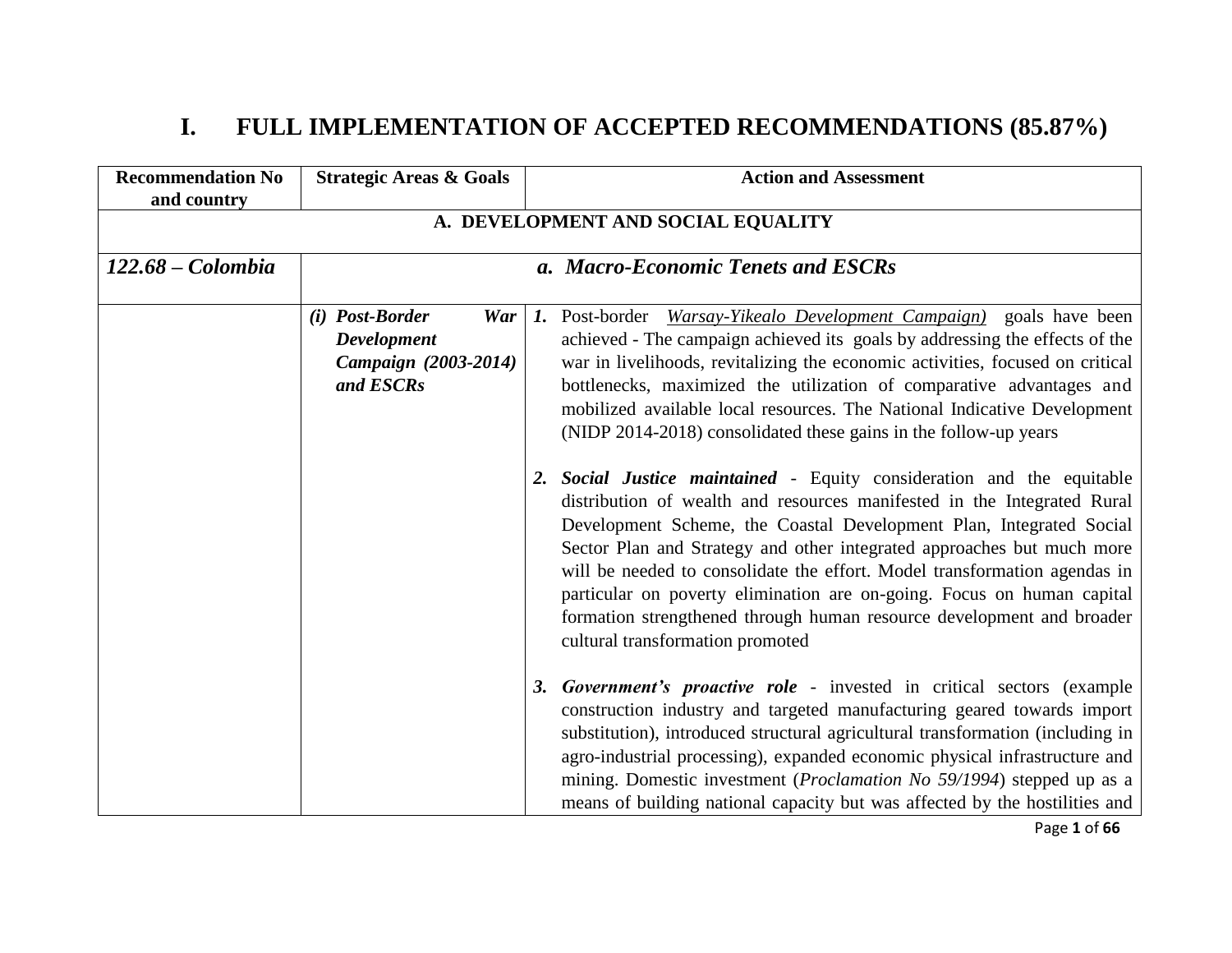|                                                                                                                                     |                                                                             | the prevailing situation. The Development Bank of Eritrea gave loans for<br>domestic capital and investment in development projects with high<br>repayment successes (invested over a billion in the last 20 years). Foreign<br>direct investment has gained momentum including in the mining sector.<br>Mining ( <i>Proclamation No 68/1995</i> ) is integrated into the national economy<br>and the benefits to national interest are maximized by acquiring 40 to 50%<br>government shares                                                                                                                                                                                                                                                                                                                                       |
|-------------------------------------------------------------------------------------------------------------------------------------|-----------------------------------------------------------------------------|-------------------------------------------------------------------------------------------------------------------------------------------------------------------------------------------------------------------------------------------------------------------------------------------------------------------------------------------------------------------------------------------------------------------------------------------------------------------------------------------------------------------------------------------------------------------------------------------------------------------------------------------------------------------------------------------------------------------------------------------------------------------------------------------------------------------------------------|
|                                                                                                                                     |                                                                             | 4. Land utilization and management strengthened in accordance to Land<br>Proclamation (No 58/1994), Land Committees established at regional, sub<br>regional and village levels; women represented at least one female in the<br>committees at all level (regional, sub regional and village/locality levels).<br>Women's land rights strengthened, 32% land distributed to female<br>households (This included 33.5% for housing, 16.6% for agriculture and<br>28.6% for commercial activities) and 62% for both (as a family). Awareness<br>campaign on land proclamation and community based development<br>conducted by Minister of local government, regional and local<br>administrators and 279460 participated including administrators, cadres,<br>national organizations, community and religious leaders<br>participated |
| 122.171, 172, 173, 175,<br>176, 177, 178, 179<br>China,<br>Bhutan,<br>Chile,<br>Yemen,<br>Malaysia,<br>Algeria,<br><b>Venezuela</b> | <b>Model Initiatives in</b><br>(ii)<br><b>Poverty</b><br><b>Elimination</b> | 5. Model Agricultural Transformations using irrigation infrastructure<br>established in around the new Kerkebet, Gerset and Logo Dams. The<br>resettled households allotted plots of land, used the electricity, irrigation<br>infrastructure and agriculture extension services promoted by the<br>government and are food self-sufficient and generated income by selling<br>their products to the market. They have improved per hectare yield and<br>predictability thus contributing to higher food productivity.                                                                                                                                                                                                                                                                                                              |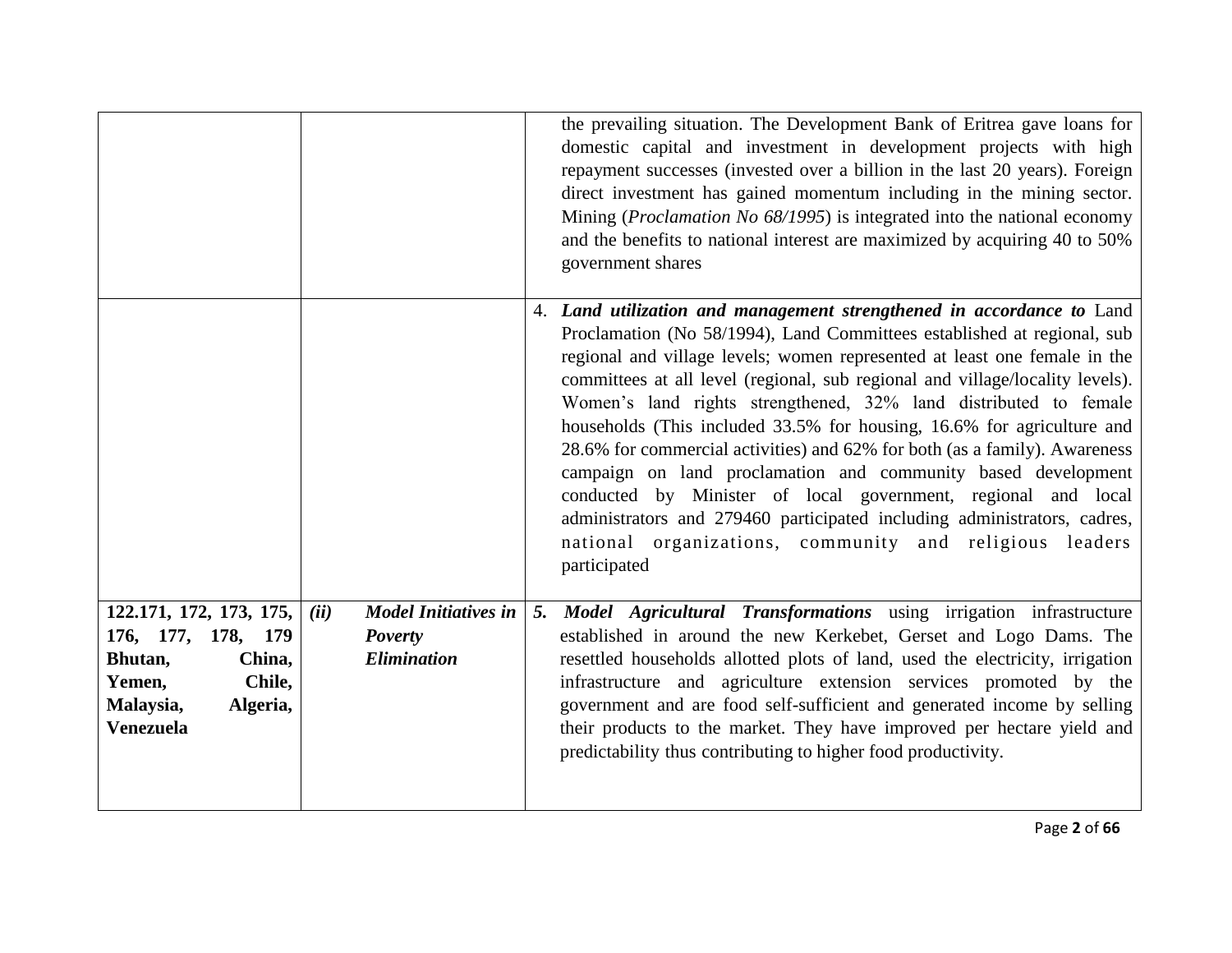| <b>Recommendation No</b> | <b>Strategic Areas &amp; Goals</b> | <b>Action and Assessment</b>                                                                                                                                                                                                                                                                                                                                                                                                                                                                                                                                                                                                                                                                                                                                                                                                                                                                                                                                                                                                                                                                                                                                                                                                                                                                                                                                                                                                                                                                                                                                                                                                            |
|--------------------------|------------------------------------|-----------------------------------------------------------------------------------------------------------------------------------------------------------------------------------------------------------------------------------------------------------------------------------------------------------------------------------------------------------------------------------------------------------------------------------------------------------------------------------------------------------------------------------------------------------------------------------------------------------------------------------------------------------------------------------------------------------------------------------------------------------------------------------------------------------------------------------------------------------------------------------------------------------------------------------------------------------------------------------------------------------------------------------------------------------------------------------------------------------------------------------------------------------------------------------------------------------------------------------------------------------------------------------------------------------------------------------------------------------------------------------------------------------------------------------------------------------------------------------------------------------------------------------------------------------------------------------------------------------------------------------------|
| and country              |                                    |                                                                                                                                                                                                                                                                                                                                                                                                                                                                                                                                                                                                                                                                                                                                                                                                                                                                                                                                                                                                                                                                                                                                                                                                                                                                                                                                                                                                                                                                                                                                                                                                                                         |
|                          |                                    | 6. Minimum Integrated Household Agriculture Package in rural areas<br>( <b>MIHAP</b> ) as a pilot promoted household and rural farms consolidated<br>through the through essential inputs (grants/low-credit arrangements that<br>include training). The scheme has promoted household food self-<br>sufficiency and income generation. The following are the inputs made<br>in the last 4 years<br>692,363 day old and 440,396 one month old chicks distributed to 17,005<br>beneficiaries including women headed households, small scale farmers<br>and commercial farmers.<br>335,721 commercial and 17,048 and 8,000 backyard and parent stock<br>$\bullet$<br>chicks respectively imported<br>Capability of producing hatching eggs strengthened by establishing a<br>National Hatchery and the existing regional brooding centers<br>rehabilitated for purposes of producing day old chicks and rearing of<br>chicks in-country for distribution<br>potential areas for bee production surveyed and beehives (2 beehives<br>with all its accessories per farmer) distributed to 1,448 farmers<br>200 needy households of Gash Barka region, of which 129 were women<br>headed households have been provided with 1000 heads of small<br>ruminants (4 female and 1 male) in order to meet their nutritional<br>demand, generate income and improve their standard of living, under<br>the pass it on the first born lamb/kid to the next beneficiary.<br>393 in-calf heifers and 1 parity cows were distributed in Anseba,<br>MAekel, Northern Red Sea and Southern Regions and boosted milk<br>production and improved livelihood |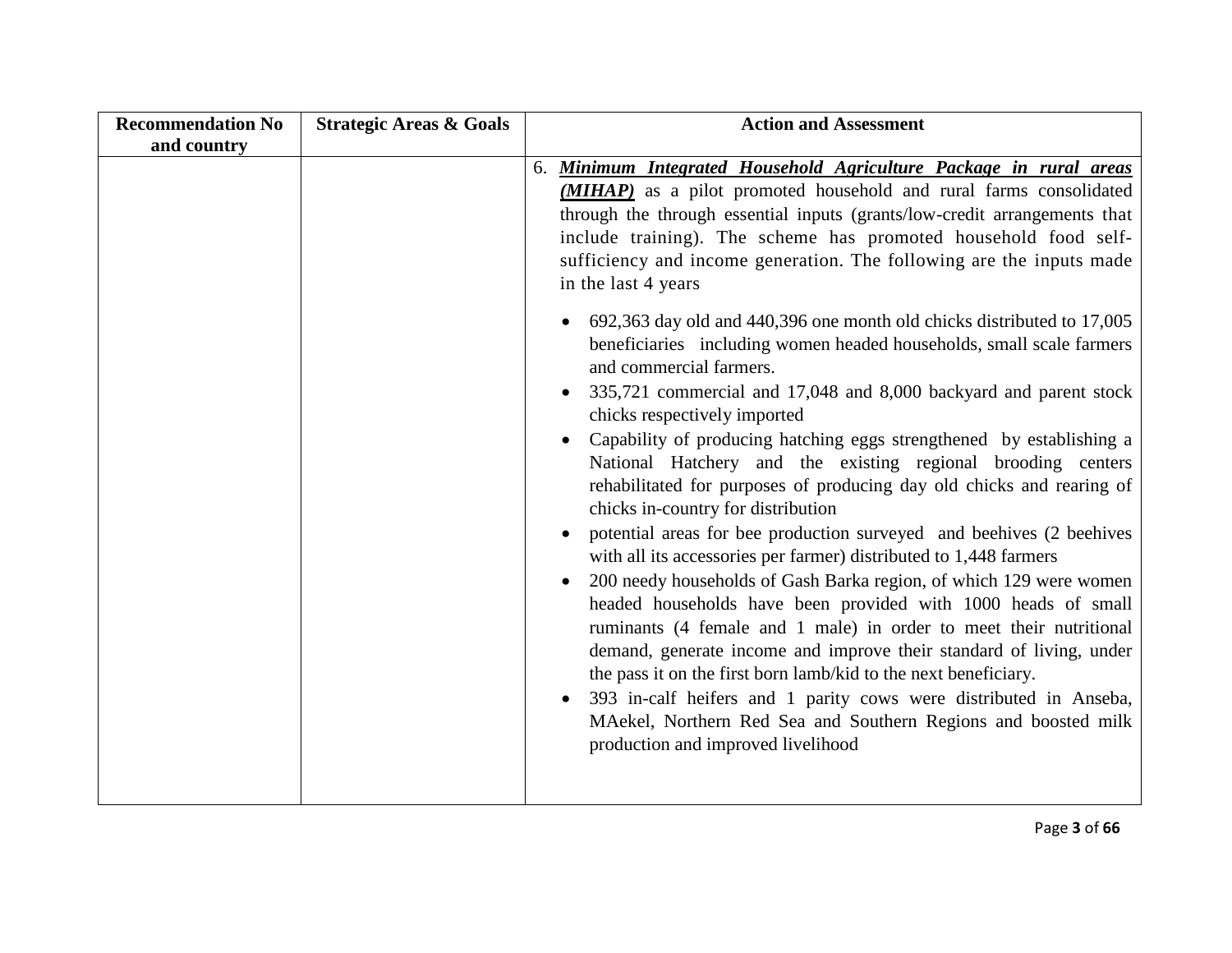| <b>Recommendation No</b> | <b>Strategic Areas &amp; Goals</b>          | <b>Action and Assessment</b>                                                                                                                                                                                                                                                                                                                                                                                                                                                                                                                                                                                                                                                                                                                       |
|--------------------------|---------------------------------------------|----------------------------------------------------------------------------------------------------------------------------------------------------------------------------------------------------------------------------------------------------------------------------------------------------------------------------------------------------------------------------------------------------------------------------------------------------------------------------------------------------------------------------------------------------------------------------------------------------------------------------------------------------------------------------------------------------------------------------------------------------|
| and country              |                                             | 7. Saving and Micro-Credit programme (SMCP) through 538 village banks<br>has improved economic opportunities for poor and vulnerable families and<br>promoted income generation, food security and economic development.<br>Short-term progressive loans that go up to eight cycles with the range of<br>ERN $6,000$ to ERN 150,000 are given from the Bank. There are $69,000$<br>beneficiaries (66% women) and women are very successful in loan<br>repayment on time.                                                                                                                                                                                                                                                                           |
|                          |                                             | 8. Transforming the life of isolated settlements and villages - Pastoralist and<br>semi-pastoral communities as well as small settlements established in<br>scattered villages in Anseba, Gash Barka, Northern Red Sea and Southern<br>Red Sea regions are targeted in this scheme. Parcels of land for farming<br>allotted, social services established and a solar panel system installed<br>in each village and they have established flour mills, bakery,<br>shops, restaurants and other services. The scheme promotes improved<br>livelihood, agriculture, livestock development and social services and the<br>result is promising. It is however indicative of the effort still needed to<br>transform the livelihood of such communities. |
|                          |                                             | 9. The Eritrean Women Agribusiness Association (EWAA) established four<br>groups involved in mushrooms, rabbit production, food processing and Aloe<br>Vera processing. The members also involved individually in milk processing,<br>poultry production, apiculture and floriculture. Though it is still at pilot level<br>it has become an important initiative to be reproduced at national level; other<br>similar initiatives are also developing in handicraft, art craft, and other<br>similar activities with the same effect country                                                                                                                                                                                                      |
|                          | iii) Adequate standard of<br>Life improving | $10$ . In spite of the situation of hostilities faced by Eritrea, the Government gave<br>serious consideration to the improvement of the standard of life and 5 areas                                                                                                                                                                                                                                                                                                                                                                                                                                                                                                                                                                              |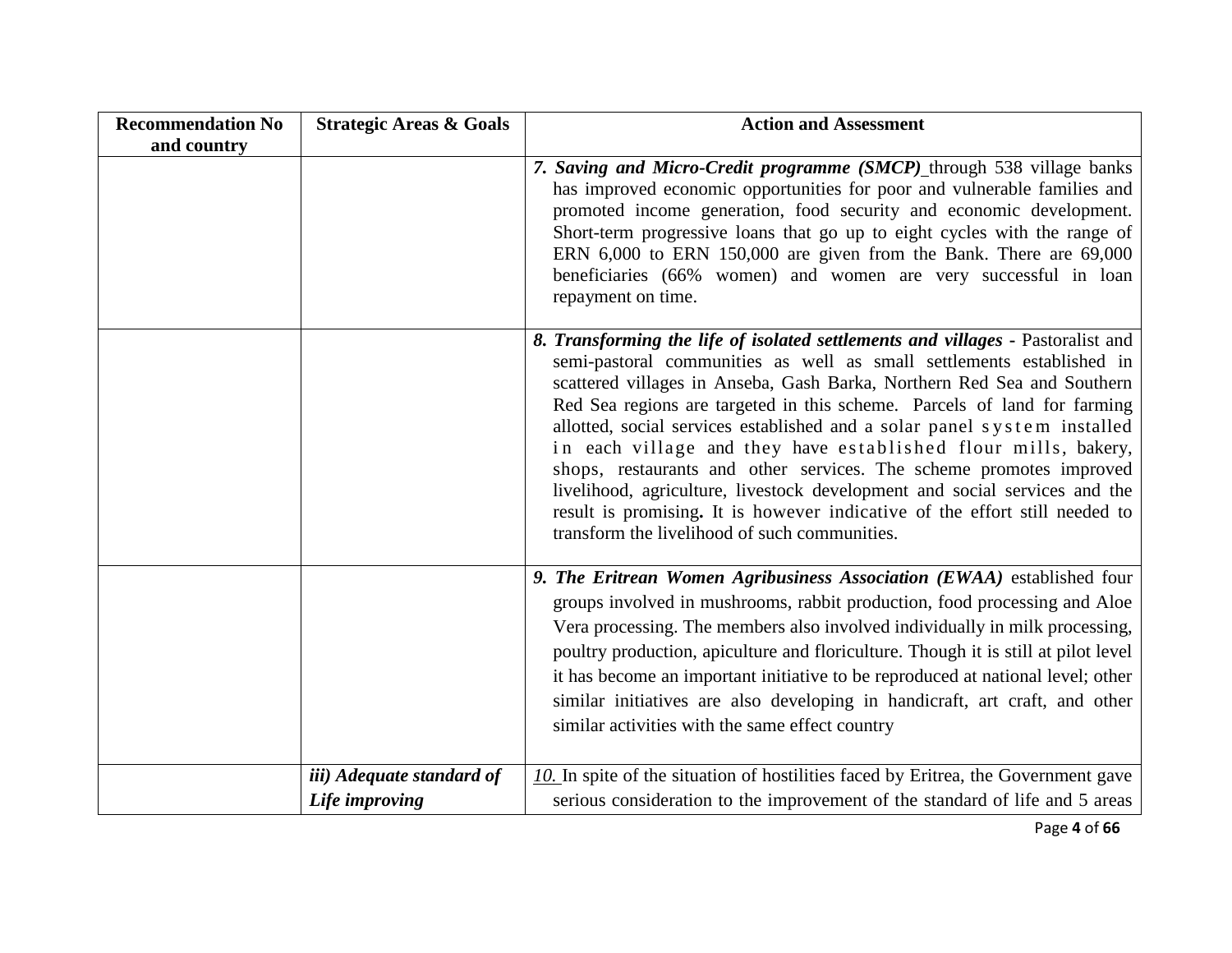|  | in particular deserve attention.<br><i>Clean, tap water access</i> has made remarkable progress and is 85% in<br>rural and 92% in urban areas. Dams store about 20% of the water<br>demand and the rest comes from underground water table which is a<br>challenge to water security in the future and more dams are constructed<br>every year.<br>Accessibility to electricity increased to 43.5% (was 22.9% in 1995);<br>various studies and policy exercises, energy from hydropower (through<br>integrating sea water and Danakil Depression), solar, wind, thermal and<br>non-renewable sources conducted to address the energy challenge.<br>On Road transport 14,000 Kms of asphalt and gravel roads connect the<br>whole country; more than 75.7% of the rural villages (about 1790) have<br>been covered presently; In 2016, the one direction loading capacity of<br>bus transport services has reached 53,000 passengers (17,000 in 1991).<br><i>Land for housing</i> is also distributed in both rural and urban areas<br>throughout the country and many houses built but it still remains a<br>major challenge but the Government is finalizing a new study and plan<br>for major housing projects. Pre-cast industries established in two<br>development regions and construction materials have been established<br>in the port of Massawa port city (for Cement, water and sewerage pipes<br>and PVC production).<br><i>Growth in Communication technology</i> is also promising. The number of<br>GSM mobile subscribers has grown from 16,168 in 2004 to 501,865 in<br>2016 (an average increase of about 40,474 subscribers per year). The<br>system covers the whole country as proper facilities have been installed<br>widely in most places. Land line and fixed wireless technology also<br>cover about 80% of the country. |
|--|------------------------------------------------------------------------------------------------------------------------------------------------------------------------------------------------------------------------------------------------------------------------------------------------------------------------------------------------------------------------------------------------------------------------------------------------------------------------------------------------------------------------------------------------------------------------------------------------------------------------------------------------------------------------------------------------------------------------------------------------------------------------------------------------------------------------------------------------------------------------------------------------------------------------------------------------------------------------------------------------------------------------------------------------------------------------------------------------------------------------------------------------------------------------------------------------------------------------------------------------------------------------------------------------------------------------------------------------------------------------------------------------------------------------------------------------------------------------------------------------------------------------------------------------------------------------------------------------------------------------------------------------------------------------------------------------------------------------------------------------------------------------------------------------------------------------------------------------------|
|  |                                                                                                                                                                                                                                                                                                                                                                                                                                                                                                                                                                                                                                                                                                                                                                                                                                                                                                                                                                                                                                                                                                                                                                                                                                                                                                                                                                                                                                                                                                                                                                                                                                                                                                                                                                                                                                                      |
|  |                                                                                                                                                                                                                                                                                                                                                                                                                                                                                                                                                                                                                                                                                                                                                                                                                                                                                                                                                                                                                                                                                                                                                                                                                                                                                                                                                                                                                                                                                                                                                                                                                                                                                                                                                                                                                                                      |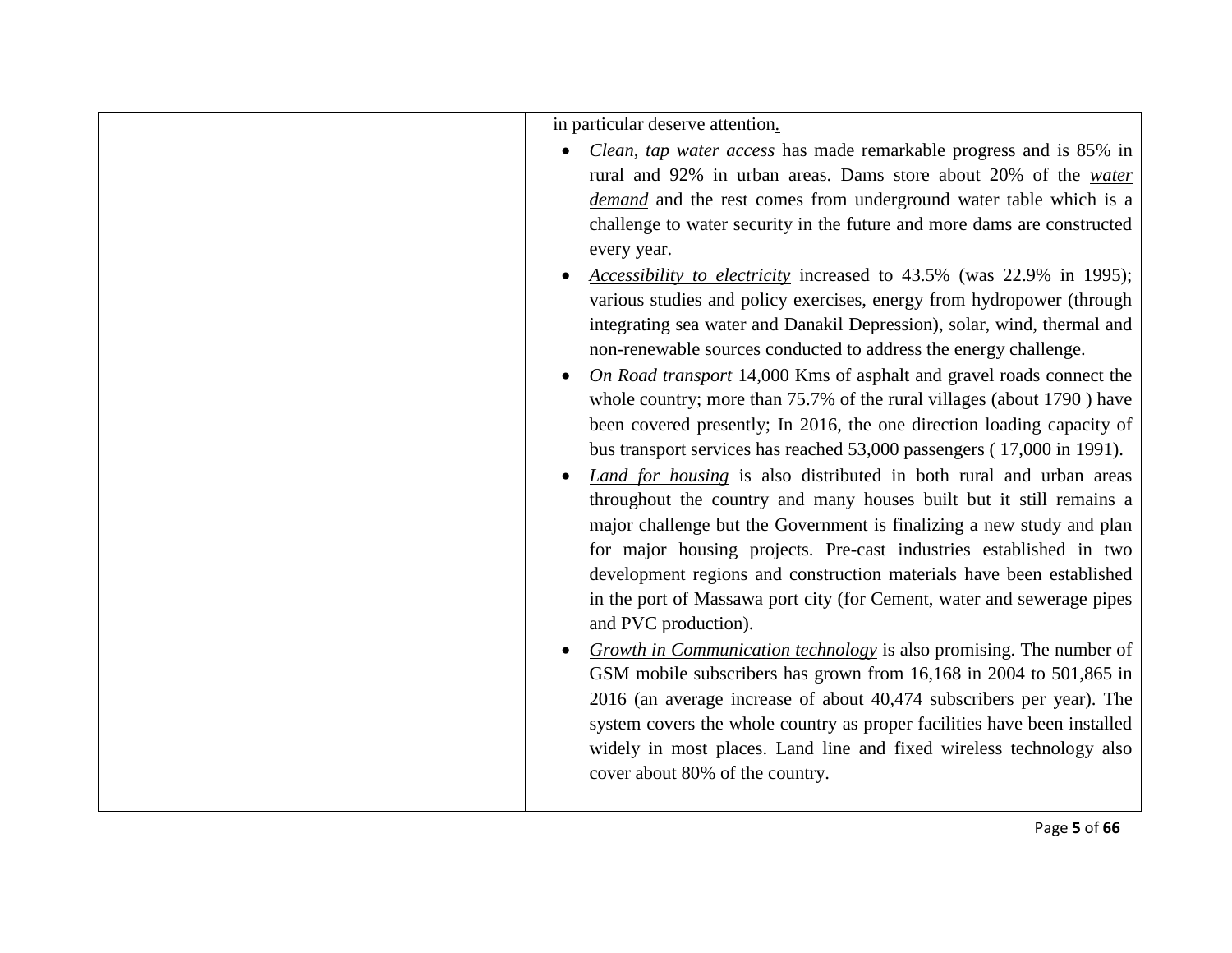| <b>Recommendation No</b> | <b>Strategic Areas &amp; Goals</b>                 | <b>Action and Assessment</b>                                                                                                                                                                                                                                                                                                                                                                                                                                                                                                                                                                                                                                                                                                                                                                                                                                                                                                                                                                                       |
|--------------------------|----------------------------------------------------|--------------------------------------------------------------------------------------------------------------------------------------------------------------------------------------------------------------------------------------------------------------------------------------------------------------------------------------------------------------------------------------------------------------------------------------------------------------------------------------------------------------------------------------------------------------------------------------------------------------------------------------------------------------------------------------------------------------------------------------------------------------------------------------------------------------------------------------------------------------------------------------------------------------------------------------------------------------------------------------------------------------------|
| and country              | $(iv)$ Civil<br>service new<br>remuneration        | 11. Substantial <i>increase of salary in the civil service</i> has been introduced in<br>2016. Accordingly, a graduate at certificate level earns a gross salary of<br>ERN 2,000, 2 year diploma ERN 2500, 3 year diploma ERN 3000, 12+4<br>degree ERN 3500 and $12+5$ ERN 4,000. Gradual integration of national<br>service members into this new system is taking place for all new recruits<br>and graduates in the last few years and are directly employed even before<br>doing the one year national development duty for one year (as stipulated in<br>the National Service Proclamation).                                                                                                                                                                                                                                                                                                                                                                                                                  |
|                          | (vi) Right to take Part in<br><b>Cultural Life</b> | 12. Promotion of Culture and Cultural diversity is guaranteed; Community<br>based ideals and approaches on cultural life are mainstreamed in all policies<br>and programmes. The Set of cultural institutions are growing at national,<br>regional and local level and have played a significant role in promoting<br>diversity. Eritrean cultural festivals inside the country and in the Diaspora<br>and National Youth Festivals every 2 years continue to strengthen and<br>expand the ideals of cultural transformation. Youth Festival, the latest in<br>July 2018 in the Sawa Education and Training Centre, as usual coincided<br>with the yearly national service inauguration. On the other hand, the<br>Development Agency established by proclamation 122/2002 is promoting<br>and coordinating the application of science and technology and building<br>capability on research and innovation. Students in the higher learning<br>institutions present their innovations in various areas every year |
|                          |                                                    | 13. Cultural and national heritage is also promoted. As per Proclamation No<br>177/2015 continuous effort is being made to protect and safeguard the<br>tangible and intangible cultural heritage. The capital Asmara is now a world<br>heritage site after hard work that went on for almost 20 years. Eritrea is<br>party to treaties dealing on culture such as the convention on the Protection                                                                                                                                                                                                                                                                                                                                                                                                                                                                                                                                                                                                                |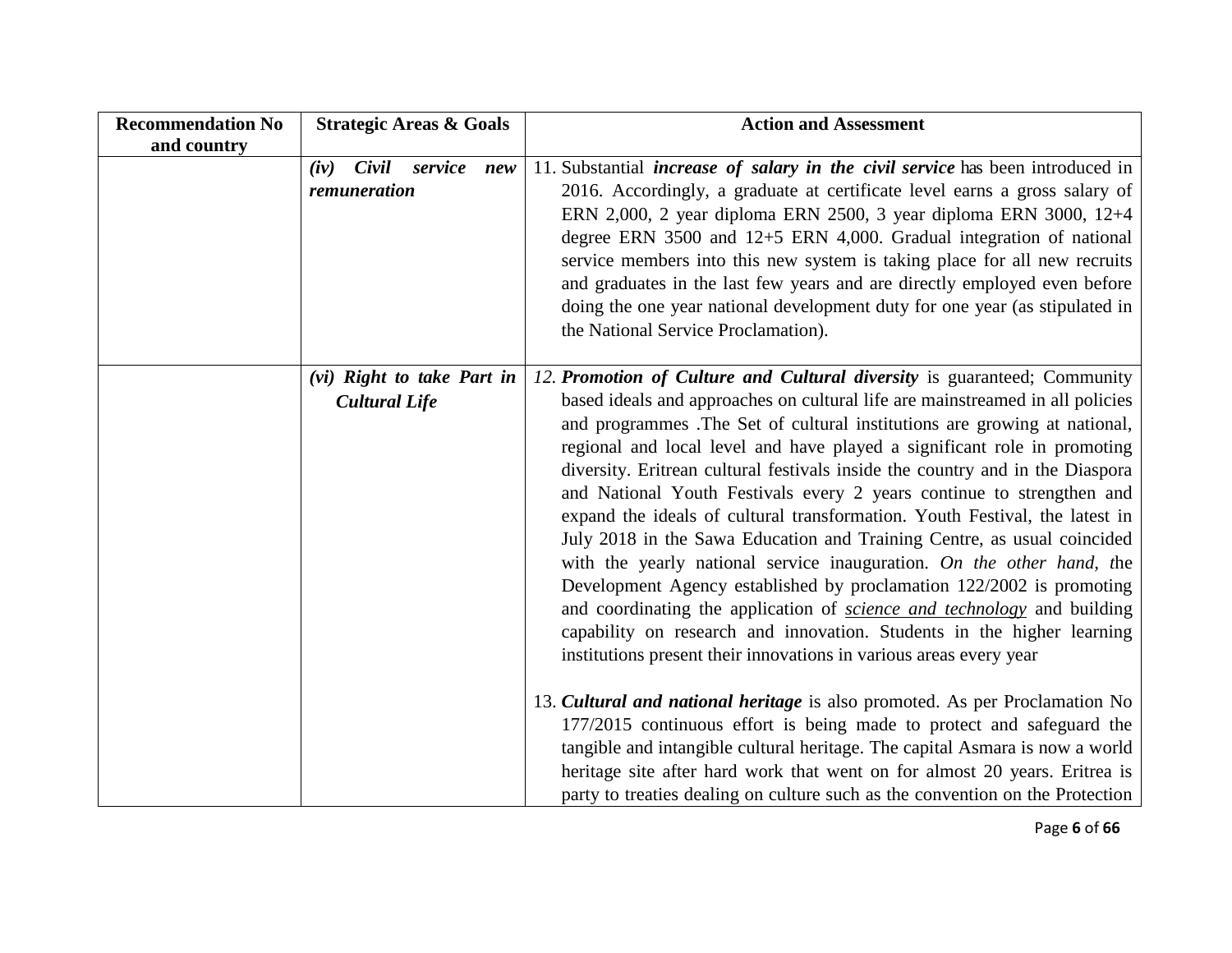|                             |                                               | of the World Cultural and Natural Heritage, Convention on the Protection<br>of Cultural Property in the Event of Armed Conflict, and Convention for the<br>Safeguarding of the Intangible Cultural Heritage.<br>b. Development and Welfare of Children                                                                                                                                                                                                                                                                                                                                                                                                                                                                                                                                                                                                                                                                                                                                                                                                                                                                                                                                                                                                                                                                                                                                                                                                                                       |
|-----------------------------|-----------------------------------------------|----------------------------------------------------------------------------------------------------------------------------------------------------------------------------------------------------------------------------------------------------------------------------------------------------------------------------------------------------------------------------------------------------------------------------------------------------------------------------------------------------------------------------------------------------------------------------------------------------------------------------------------------------------------------------------------------------------------------------------------------------------------------------------------------------------------------------------------------------------------------------------------------------------------------------------------------------------------------------------------------------------------------------------------------------------------------------------------------------------------------------------------------------------------------------------------------------------------------------------------------------------------------------------------------------------------------------------------------------------------------------------------------------------------------------------------------------------------------------------------------|
|                             | Children's<br>welfare<br>(i)<br>system        |                                                                                                                                                                                                                                                                                                                                                                                                                                                                                                                                                                                                                                                                                                                                                                                                                                                                                                                                                                                                                                                                                                                                                                                                                                                                                                                                                                                                                                                                                              |
| <b>122.70 - South Sudan</b> | Functional<br>Efforts<br>system level         | at   14. The MLHW in 2016 convened a workshop of all stakeholders to finalize<br>National Child Policy Document and is expected to raise public awareness<br>and realization of child rights. An <i>Inter-sector national level coordination</i><br>Committee on children and women involving MoH, MLHW, NUEW has<br>established 67 sub-regional committees with 984 members (22.4% female)<br>from all stakeholders including government representatives, PFDJ<br>members, NUEW, NUEYS, regional councils, religious leaders and<br>children representatives are functioning. To further support the ongoing<br>effort and informed decision making <i>Strategic Mapping</i> was done as a pilot<br>in one sub region and assessed readiness and mobilization to issue<br>declaration to abandon the practice of FGM/C and will continue at national<br>level. A <i>survey by NUEW on early marriage</i> also done and a National<br>Strategic Plan developed and the campaign expanded. The Assessment<br>indicates that 91.7% oppose circumcision and 89% believe has no benefit<br>and violate their dignity and creates harm. Furthermore, the yearly regional<br>and sub-regional level monitoring assessments of all stakeholders reflected<br>the progress and challenges and annual action plans are developed under the<br>guidance of the MLHW. The understanding, enforcement, implementation<br>of the legal and institutional basis on child rights and protection is stronger |
|                             | Community<br>based<br>Structures are stronger | 15. Community based Structures have made grassroots levels impacts in<br>advocacy, monitoring for respect and protection of children's rights and<br>responsible role in implementation of policies and plans. These include, the<br>Children's Wellbeing Committees (CWCs), FGM/C and Early Marriage<br>Committees, Care Givers, etc.)                                                                                                                                                                                                                                                                                                                                                                                                                                                                                                                                                                                                                                                                                                                                                                                                                                                                                                                                                                                                                                                                                                                                                      |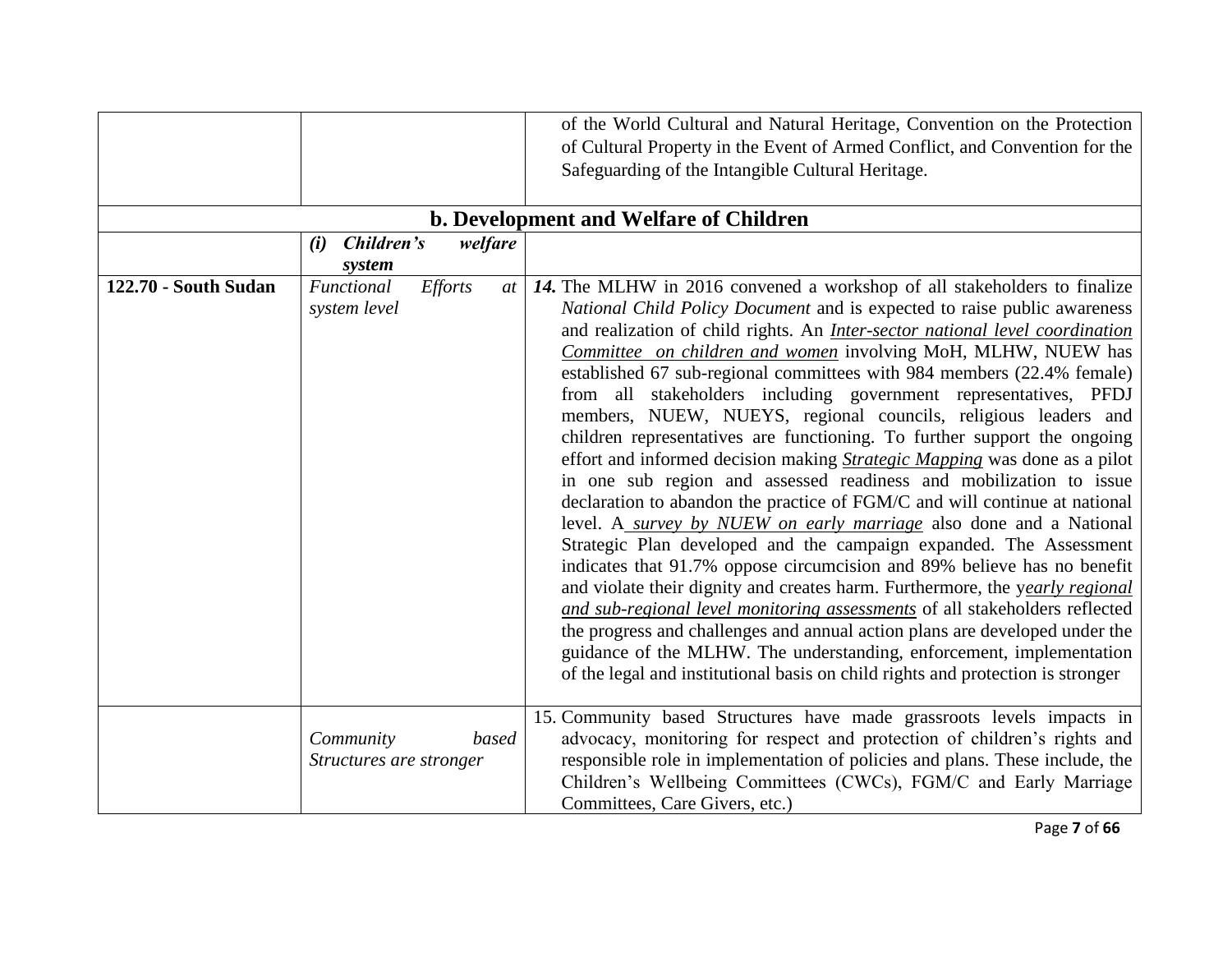| <b>Recommendation No</b> | <b>Strategic Areas &amp; Goals</b>        | <b>Action and Assessment</b>                                                                                                                                                                                                                                                                                                                                                                                                                                                                                                                                                                                                                                                                                                                                                                                               |
|--------------------------|-------------------------------------------|----------------------------------------------------------------------------------------------------------------------------------------------------------------------------------------------------------------------------------------------------------------------------------------------------------------------------------------------------------------------------------------------------------------------------------------------------------------------------------------------------------------------------------------------------------------------------------------------------------------------------------------------------------------------------------------------------------------------------------------------------------------------------------------------------------------------------|
| and country              |                                           |                                                                                                                                                                                                                                                                                                                                                                                                                                                                                                                                                                                                                                                                                                                                                                                                                            |
|                          | Trainings conducted                       | 16. Training has consolidated the capacity and impact of the interventions at all<br>levels. The effort has been diverse in scope. 215 judges/prosecutors, police<br>officers, social workers, officers of correctional/detention centers and<br>administrators trained on respect and protection of child rights. Moreover,<br>A 5 days training given to all regional office staff of the MLHW and<br>consolidated their responsibility on social transformation, FGM/C and early<br>marriage. Moreover, 66 social workers in MLHW regional and sub-regional<br>offices gained 9 months training on social work to improve community and<br>children friendly services and care. The training for community level<br>structures also expanded and the following are some examples:-                                      |
|                          |                                           | To improve community and child friendly services and care 72<br>representatives (46% female) were provided with a three weeks in house<br>training.<br>training given for 482 community and child friendly services, care and<br>supervision, MOLHW regional and sub-regional social workers and<br>community local level agents It improved their overall capacity.<br>160 community activists and 649 (33.4% female) community dialogue<br>facilitators (from 30 localities encompassing 90 villages of two sub<br>regions in Southern Region benefited from a TOT conducted by experts.<br>The 43 Child Well Being Committees (243 members) were given<br>training which consolidated their knowledge and capacity in the<br>promotion and protection of child<br>Furthermore, TOT on FGM/C and child marriage provided |
|                          | Campaigns/seminars<br>and<br>mobilization | 17. Campaigns/seminars have impacted on the respect and protection of child<br>rights and include the following campaigns and seminars:-                                                                                                                                                                                                                                                                                                                                                                                                                                                                                                                                                                                                                                                                                   |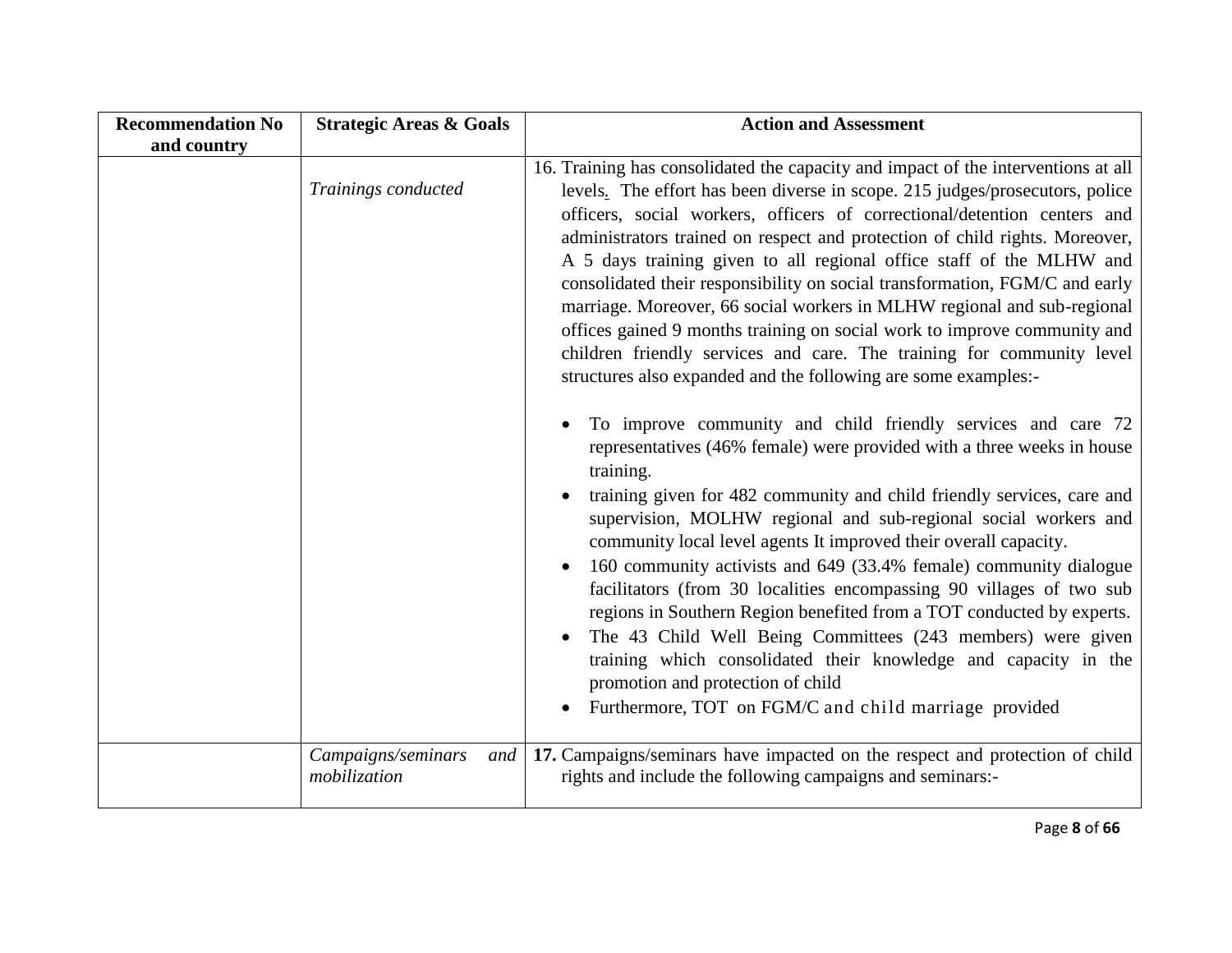|                       |                                                                                | on FGM/C and early marriage by community dialogue facilitators in 4<br>sub regions (of AdiTekelezan, Mendefera, Debarwa and Ghindae) of 3<br>regions - 122,109 participants (57.4% females)<br>on child rights with about 850,000 participants throughout the country<br>$\bullet$<br>promotional seminars by CWCs - 718,430 participants<br>workshop on early marriage in Asmara in collaboration with the AU<br>CRC 4 <sup>th</sup> country report printed and disseminated publicly and used in all<br>seminars, campaigns and sensitization<br>International Children's day celebrated yearly in collaboration with<br>$\bullet$<br>stakeholders                                                                                                                                                                                                                                                 |
|-----------------------|--------------------------------------------------------------------------------|------------------------------------------------------------------------------------------------------------------------------------------------------------------------------------------------------------------------------------------------------------------------------------------------------------------------------------------------------------------------------------------------------------------------------------------------------------------------------------------------------------------------------------------------------------------------------------------------------------------------------------------------------------------------------------------------------------------------------------------------------------------------------------------------------------------------------------------------------------------------------------------------------|
| 122.124 - Philippines | (ii) Combating child labor                                                     |                                                                                                                                                                                                                                                                                                                                                                                                                                                                                                                                                                                                                                                                                                                                                                                                                                                                                                      |
|                       | & trafficking in persons<br>Child Labor Monitoring<br>enforced                 | 18. Child Labor Monitoring enforced in various ways as indicated in the<br>following:-<br>Legal provisions enforced- Article 143(1) of the Labor Proclamation<br>and Article 607 of the Transitional Penal Code and compulsory basic<br>education of 8 years enforced and implemented but vulnerable children<br>received Government financial assistance to remain in school<br><b>Labor Inspection Service consolidated</b> by training 8 more supervisors<br>and 1505 establishments supervised and no elements of forced child<br>labor was observed.<br>National Labor force survey conducted and analysis completed; the<br>labor situation and challenges analyzed; will be disseminated shortly<br>labor information and gaps on labor supply and expected to enforce<br>implementation of legal and institutional frameworks and deepen<br>understanding and responsibility on child labor. |
|                       | fight<br>Campaign<br>and<br>against human trafficking<br>of children and women | 19. Government campaign and fight against the human trafficking of children<br>and women is a priority and many smugglers and traffickers have been<br>brought to justice. The MLHW prepared a manual on the scourge of human<br>trafficking and the campaign had been intensified and the following are<br>some examples:-                                                                                                                                                                                                                                                                                                                                                                                                                                                                                                                                                                          |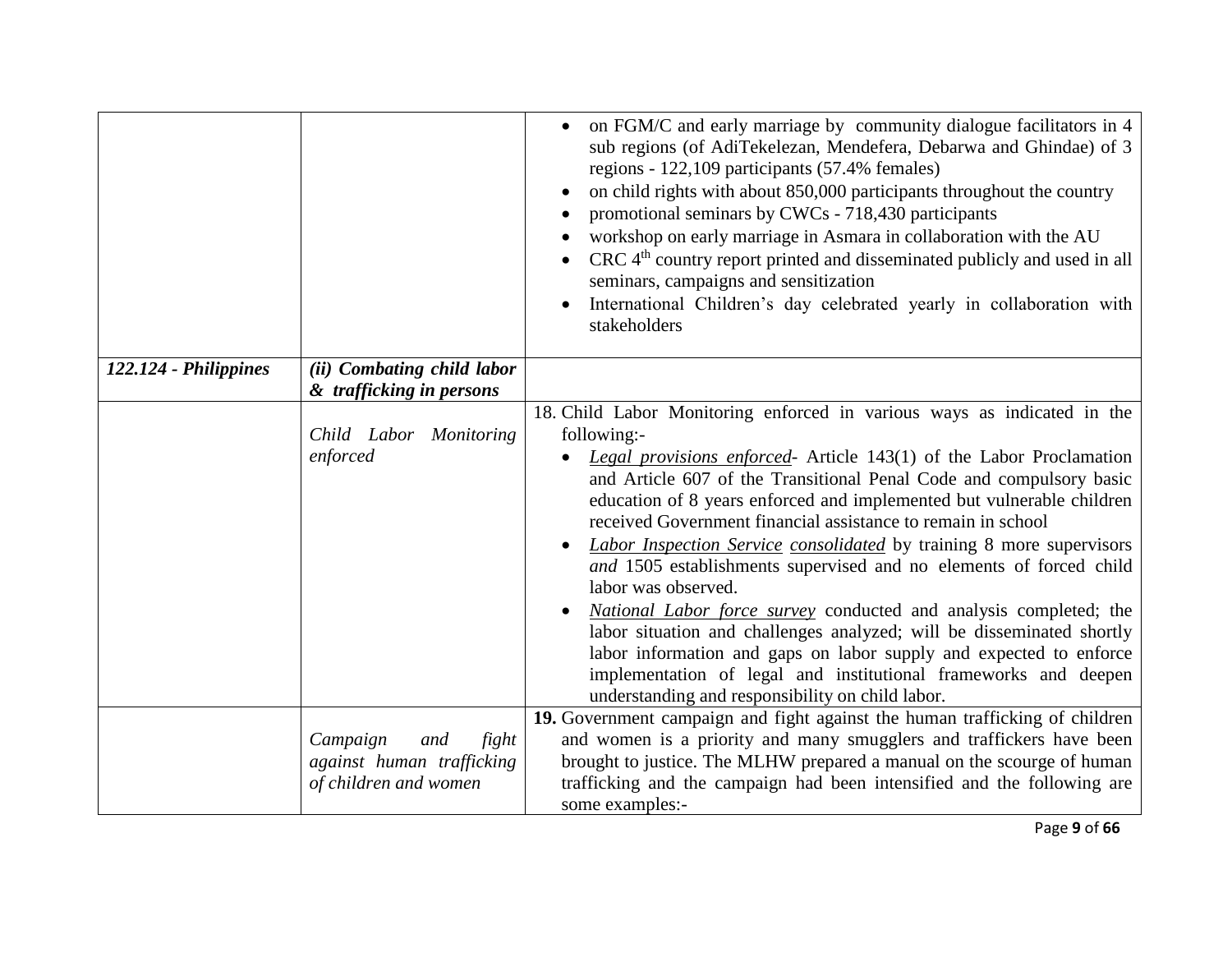|                                                                                       |                                              |           | • TOT of 72 sub-regional social workers was conducted. Sensitization<br>and campaigns through media and in particular campaigns by the<br>trained social workers conducted sensitized 16,000 community<br>members in the four high risk regions (Central, southern, Anseba and<br>Gash Barka (targeted 8 sub-regions – Gala Nefhi and Berik, Senafe and<br>Adi Quala, Keren and Hagaz, Shambuko and Golij) |
|---------------------------------------------------------------------------------------|----------------------------------------------|-----------|------------------------------------------------------------------------------------------------------------------------------------------------------------------------------------------------------------------------------------------------------------------------------------------------------------------------------------------------------------------------------------------------------------|
|                                                                                       |                                              | $\bullet$ | National Union of Eritrean Youth and Students (NUEYS) sensitized<br>295,000 youth by mobilizing 1,520 youth facilitators on the impact of<br>illegal migration and human trafficking, established mini-media<br>clubs in 20 middle and senior secondary schools as pilot - and<br>organized training, seminars, cultural shows and media campaigns.                                                        |
|                                                                                       |                                              | $\bullet$ | Through its President Eritrea requested the UNSG and UNSC to<br>establish an independent inquiry into the conspiracy to use illegal<br>migration and human trafficking to lure the young generation and<br>children and women from Eritrea. The President expressed Eritrea's<br>readiness to cooperate with the body and provide all relevant<br>information in its possession but to no avail.           |
|                                                                                       |                                              |           | Nevertheless, Eritrea actively participated in the Horn of Africa<br>initiative on migration $-$ Khartoum process                                                                                                                                                                                                                                                                                          |
| (iii)<br><b>Improving</b><br><b>Vulnerable</b><br><b>Persons</b><br>Disability (PWDs) | the<br>quality of life of the<br>and<br>with |           |                                                                                                                                                                                                                                                                                                                                                                                                            |
| <b>Policy Orientation</b>                                                             |                                              |           | 20. A national policy document on PWDs was discussed and finalized<br>in a workshop in May 2015 that involved all government<br>institutions, national civic organizations, elders and religious leaders                                                                                                                                                                                                   |

Page **10** of **66**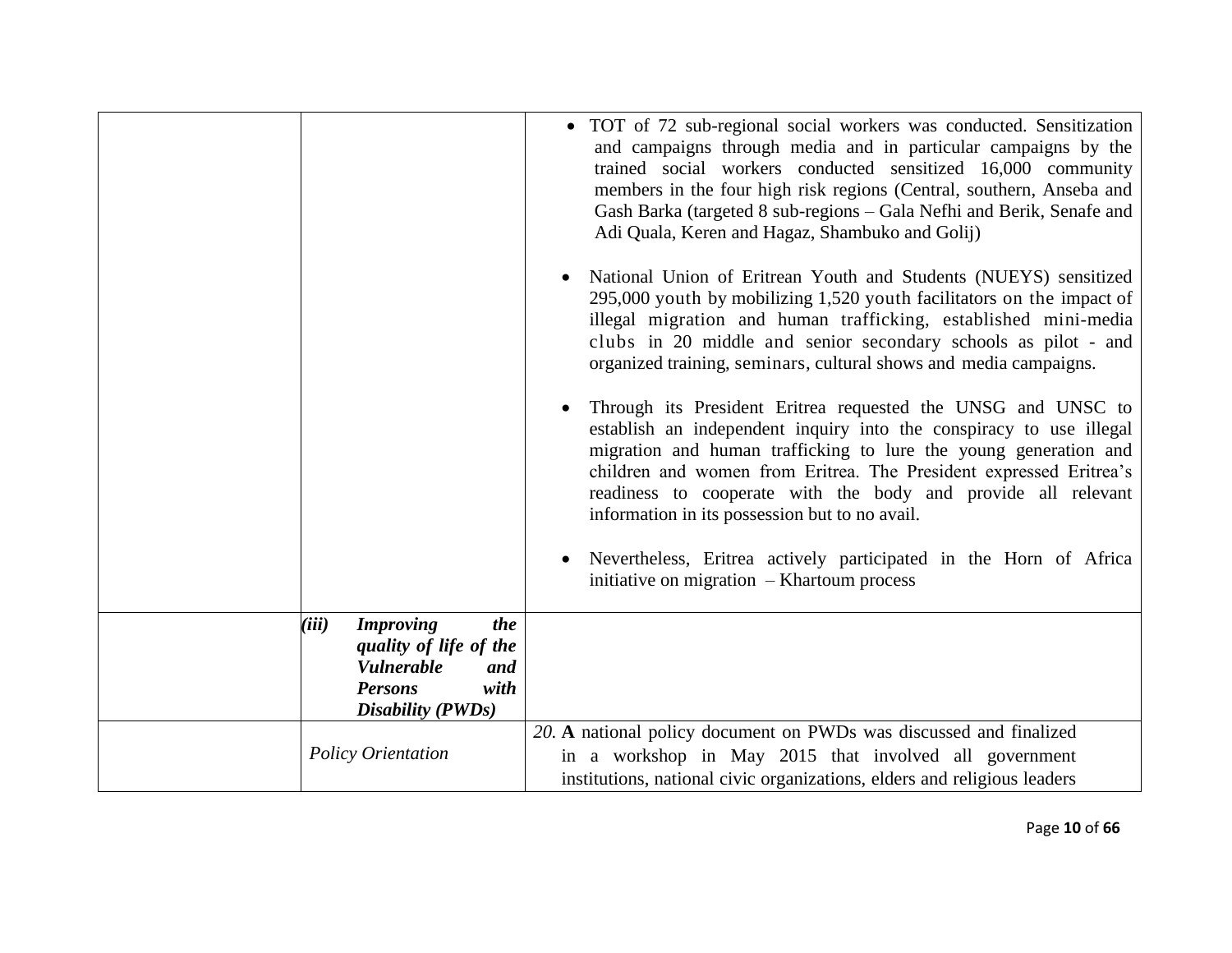|                                                |                        | and professional from various fields                                                                                                                                                                                                                                                                                                                                                                                                                                                                                                                                                                                                                                                                                                                                                                                                                                                                                                                                                                                                                                                                                                                                                                                                                                                                                                                                                                                                                 |
|------------------------------------------------|------------------------|------------------------------------------------------------------------------------------------------------------------------------------------------------------------------------------------------------------------------------------------------------------------------------------------------------------------------------------------------------------------------------------------------------------------------------------------------------------------------------------------------------------------------------------------------------------------------------------------------------------------------------------------------------------------------------------------------------------------------------------------------------------------------------------------------------------------------------------------------------------------------------------------------------------------------------------------------------------------------------------------------------------------------------------------------------------------------------------------------------------------------------------------------------------------------------------------------------------------------------------------------------------------------------------------------------------------------------------------------------------------------------------------------------------------------------------------------|
| Problems<br>οf<br>Children<br>and<br>addressed | Vulnerable<br>families | 21. The following are some of the measures taken to address the<br>problems facing vulnerable families and children:-<br>7,334 HIV/AIDS infected Children under ART given monthly<br>$\bullet$<br>financial assistance, 3668 vulnerable children (47.98% female)<br>reunified with 1418 host families. 8,712 vulnerable children<br>hosted in 2,178 families who were supported through the donkey<br>pulling cart support (300 also provided with donkeys) for<br>income generation.<br>Assistance is given to about 14,635 street children, orphans and<br>disabled children to continue education. The "donkey for school"<br>"project has helped 262 disabled children in their mobility to<br>pursue education. 601 children from 151 vulnerable families<br>in six regions benefited from the income, generating<br>support for vulnerable families care and protection.<br>Care and protection of orphans is promoted. The Government<br>managed Orphanage Centre is still giving care and protection for<br>402 orphans while 5885 orphans (53.8% girls) are hosted by 11<br>NGOs. 21 vulnerable families were also provided with<br>socio economic support to host 63 orphans through income<br>generating activities.<br>Support to Martyr's families and children maintained. An average of<br>ERN 311 million (about USD 20.73 million) was spent every year. The<br>Government has also bought a third of the shares in some privatized |
|                                                |                        | state enterprises for the benefit of the Trust Fund. Eritreans in the<br>Diaspora contributed in a project aimed at financial support to the<br>families and establish family links.                                                                                                                                                                                                                                                                                                                                                                                                                                                                                                                                                                                                                                                                                                                                                                                                                                                                                                                                                                                                                                                                                                                                                                                                                                                                 |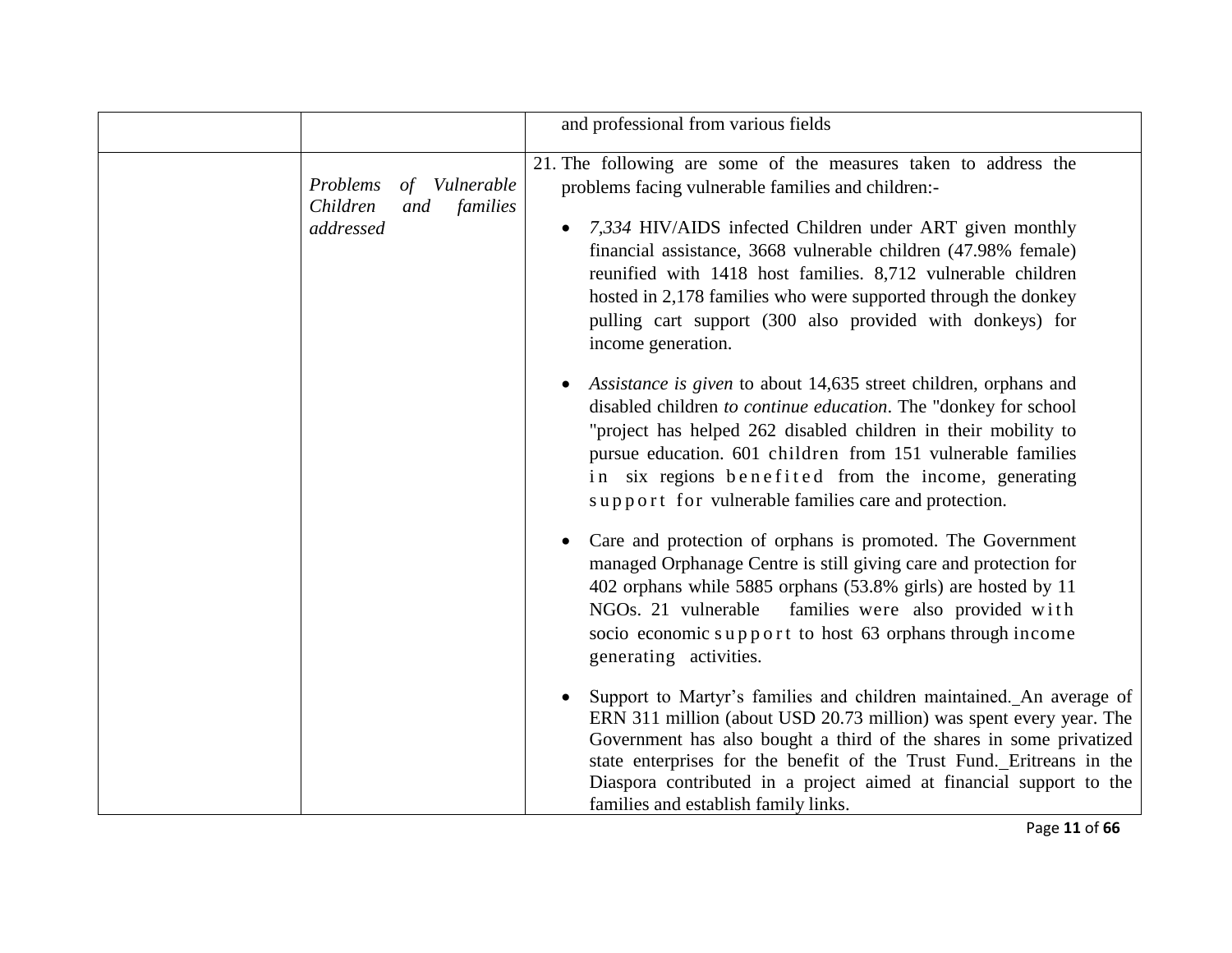| Support and empowerment<br>for PWDs expanded | 22. The favorable government policy, commitment, action, conducive social<br>environment, constructive role of families, communities and the general<br>public to PWDs and the readiness of PWDs to be self-reliant are the main<br>driving factors that have to be sustained in improving the wellbeing of<br>PWDs. Challenges still remain in availing residential houses for PWDs,<br>limited funding for IGAs and critical problems in orthopedic appliances,<br>relevant vocational training, research funding to update the data and<br>situation of PWDs at national level and solving physical environmental<br>barriers limited. Nevertheless, the effort has been consolidated and the<br>following can be mentioned in this respect:-       |
|----------------------------------------------|--------------------------------------------------------------------------------------------------------------------------------------------------------------------------------------------------------------------------------------------------------------------------------------------------------------------------------------------------------------------------------------------------------------------------------------------------------------------------------------------------------------------------------------------------------------------------------------------------------------------------------------------------------------------------------------------------------------------------------------------------------|
|                                              | Institutional Base to support and integrate PWDs is strengthened<br>through the Community Based Rehabilitation (CBR) structure in 52 sub<br>regions (with 2,766 volunteers). They have promoted the rights of<br>PWDs and mobilized social and economic support to PWDs from the<br>communities 40 inclusive school teachers and peer educators trained and<br>Para Olympic comm. established to empower sport spirit                                                                                                                                                                                                                                                                                                                                  |
|                                              | <i>Economic and social support to PWDs provided</i> – GoSE provided ERN<br>252,923,548.9 monthly allowances to 4731 war injured (17.7%)<br>females), 472 WDVs created opportunities through self-financing<br>activities and micro finance scheme to another 1,105 WDVs for start-up<br>businesses, standard medical benefit package and service given to 6406<br>WDVs, service to 9931 including free check-ups and eye examination to<br>more than 11,000 WDVs; 50% discount given in the eye glass<br>workshop, orthopedic workshop produced assorted mobility for 6575<br>PWDs. 4013 PWDs also benefitted from the communities at grassroots<br>level and were provided social and economic support either in kind,<br>labor or in monetary forms. |
| Role of Organizations of<br>$PWDs$ -         | 23. PWDs actively worked to follow up the UPR recommendations,<br>mainstream human right approaches to minimize stigmatization and                                                                                                                                                                                                                                                                                                                                                                                                                                                                                                                                                                                                                     |
|                                              |                                                                                                                                                                                                                                                                                                                                                                                                                                                                                                                                                                                                                                                                                                                                                        |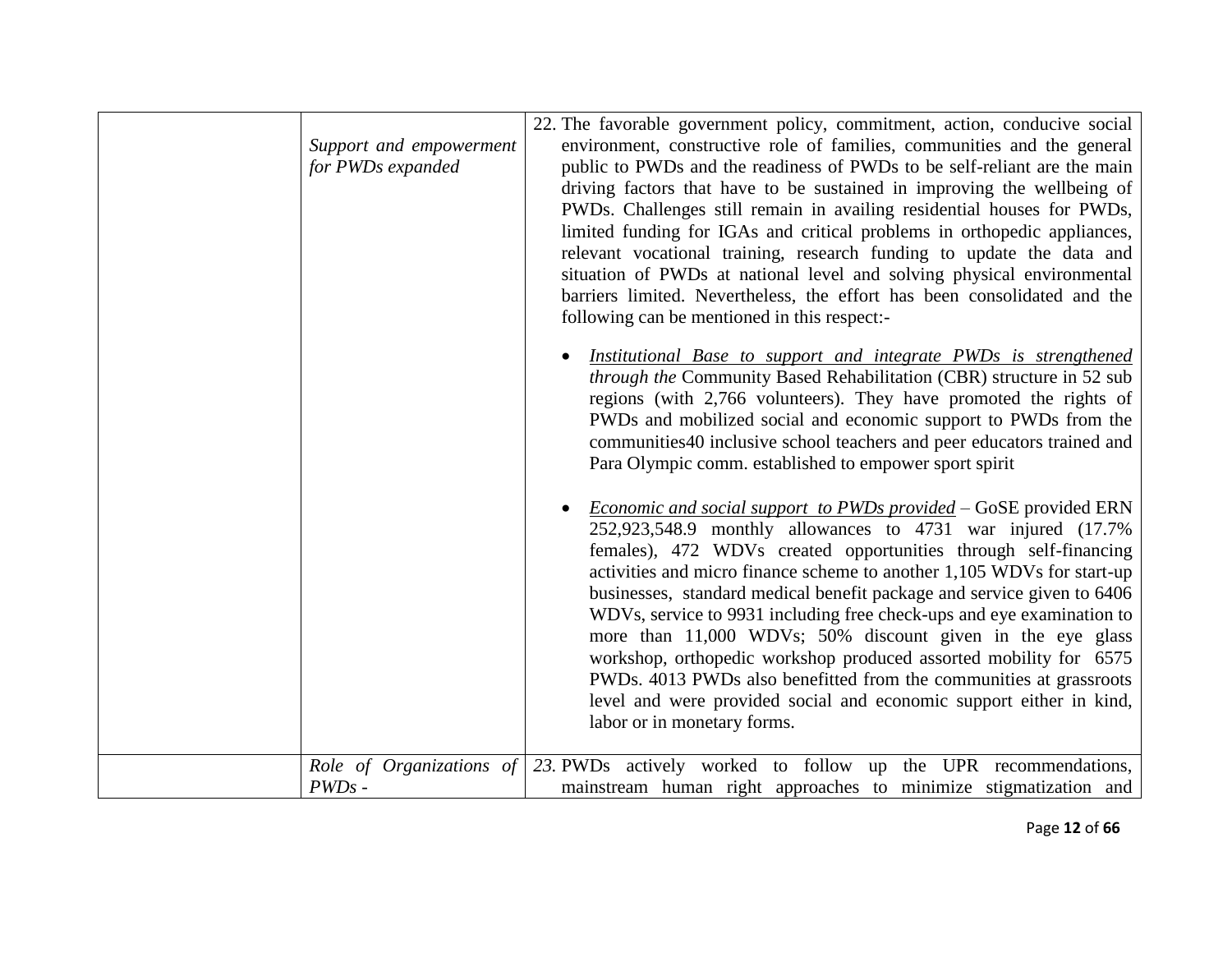discrimination of the PWDs and their families. Some of the activities accomplished include the following:- • *ENWDVA* worked to promote the rights of War Disabled Veterans (WDVs), improve their livelihoods and realize their active participation in their development and contribution to the society. ENDWVA helped 472 WDVs to become productive and economically self-reliant citizens and created job opportunities through animal breeding, grinding mills, animal pulling carts, Knife sharpening with a total expenditure of Nakfa 9,298,238.00. Micro-credit interventions impacted in the livelihood of more than 1105 WDVs and their families. 6406 veterans received medical services. Moreover, it procured and imported medicines and 4659 materials to assist their mobility were provided. The eye glass workshop of the ENWDA sells at 50% discount to 9931 of its members and free eye examination to more than 11,000 others. • *Eritrean National Association of the Deaf (ERNAD)*: The computer Engineering Dep. of institute of technology developed EriSL Interpreter software in collaboration and closer consultation with EriNAD, Sign Language dictionary prepared, 5000 copies printed and translated to Arabic and English*,* 30 EriNAD leaders, regional representatives, focal persons trained ; advocacy workshop to 70 social workers, regional leaders of the MoLHW,50 regional hospital experts and doctors of the MOH and120 families and administration workers so as to bolster understanding of deafness disability; advocacy workshop to 300 deaf and hard of hearing women members to boost their understanding on gender and deafness issues; trained 40 inclusive school teachers and peer educators so as to make the school environment bilingual and bicultural; 150 deaf trained to work in companies and government; 150 deaf and hard of hearing trained in tailoring, 50 youths in Art. • *Eritrean National Association for the Blind (ERNAB)-* Capacity building Training conducted in 8 sub regions and relevant protocols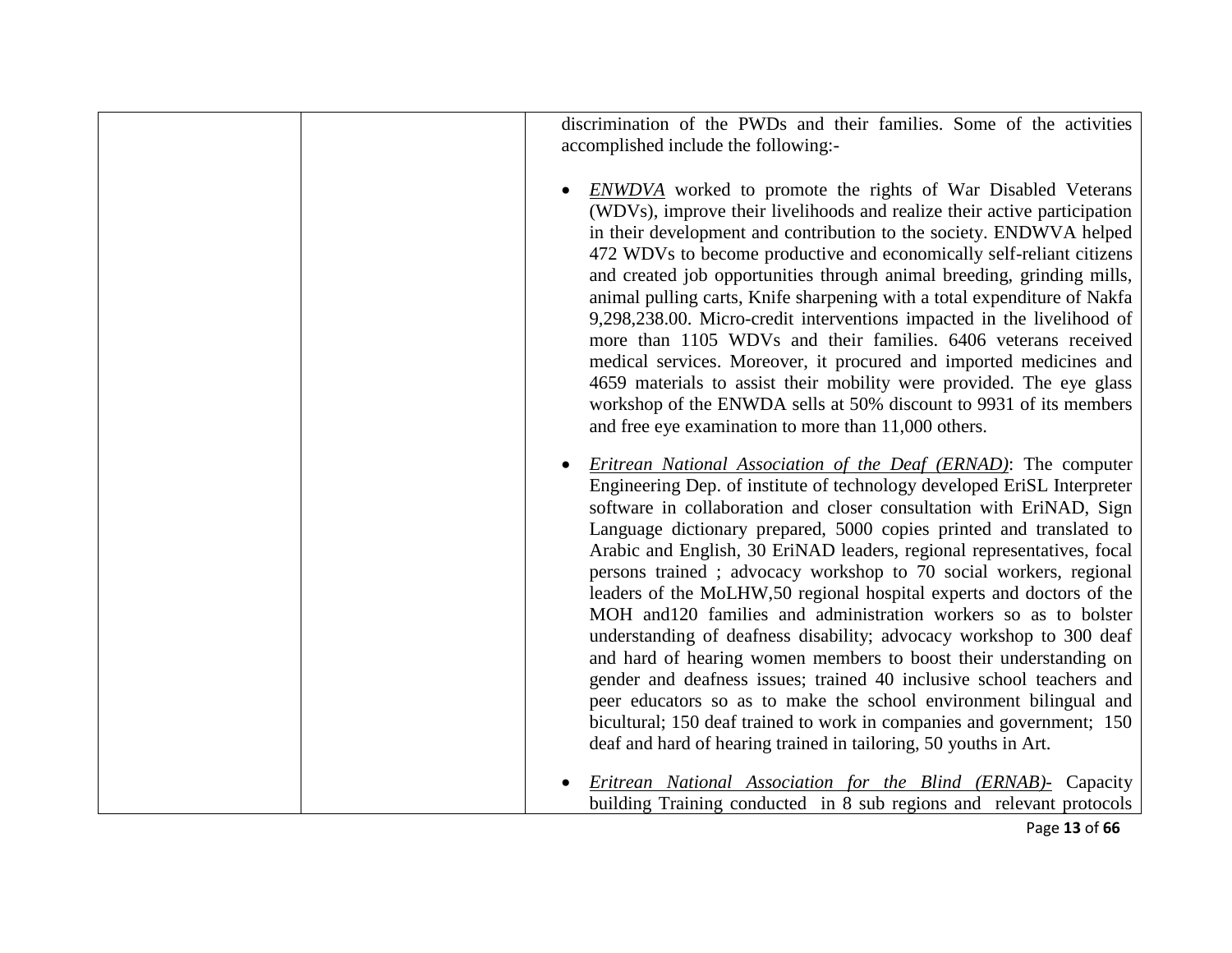|                    |                                                                                  | and guidelines are produced. In cooperation with the EU; 1149 (43.8%)<br>female) have benefited from various trainings by ERNAB; a workshop<br>for 60 blind females on sustainable livelihood in collaboration with the<br>NUEW; a training text book (curriculum) in Braille for high school<br>blind teachers. 32 (11 Females) blind teachers and college students have<br>collected these text books printed in Braille; ERNAB promotes a twin-<br>track approach and focus on strengthening both special needs education<br>and further development of inclusive education<br>Intellectual and Developmental Disability (NAIDDE) - conducted<br>awareness campaigns through seminars to families, organized joint<br>trainings with international NGOs like ARCHMED (Germany) and<br>sacra Famiglia (Italy), convened its second congress, elected leadership<br>, launched awareness campaigns aimed at reducing social stigma on<br>IDDs in 44 sub-regions, 1402 (67% female) participants obtained<br>specific trainings in 58 sub regions (for 6 days) given to 1796 IDD<br>parents, two manuals on autism-Down syndrome and on Cerebral palsy<br>(CP) were prepared and distributed to IDD parents and the public and<br>income generating project launched for 70 IDD parents; 20 crunches,<br>15 wheel chairs and 3 walking chairs distributed to IDD parents.<br>NAIDDE also distributed teaching aid materials to 16 IDD schools. |
|--------------------|----------------------------------------------------------------------------------|------------------------------------------------------------------------------------------------------------------------------------------------------------------------------------------------------------------------------------------------------------------------------------------------------------------------------------------------------------------------------------------------------------------------------------------------------------------------------------------------------------------------------------------------------------------------------------------------------------------------------------------------------------------------------------------------------------------------------------------------------------------------------------------------------------------------------------------------------------------------------------------------------------------------------------------------------------------------------------------------------------------------------------------------------------------------------------------------------------------------------------------------------------------------------------------------------------------------------------------------------------------------------------------------------------------------------------------------------------------------------------------------------------------------------------------------|
|                    |                                                                                  | c. Women Equality and Empowerment                                                                                                                                                                                                                                                                                                                                                                                                                                                                                                                                                                                                                                                                                                                                                                                                                                                                                                                                                                                                                                                                                                                                                                                                                                                                                                                                                                                                              |
|                    | Legal and Institutional<br>Basis advanced and<br>monitored                       | 24. All discriminations based on sex are abolished by law, various<br>proclamations have ascertained women's rights including on citizenship,<br>land tenure, labor, national service and elimination of FGM/c and underage<br>marriage. Affirmative action on fair gender representation in public affairs<br>(30%) is advanced and women equality is mainstreamed in national<br>development.                                                                                                                                                                                                                                                                                                                                                                                                                                                                                                                                                                                                                                                                                                                                                                                                                                                                                                                                                                                                                                                |
| $122,113-Malaysia$ | $(i)$ Awareness raising                                                          |                                                                                                                                                                                                                                                                                                                                                                                                                                                                                                                                                                                                                                                                                                                                                                                                                                                                                                                                                                                                                                                                                                                                                                                                                                                                                                                                                                                                                                                |
|                    | Campaigns<br>women<br>on<br>equality and empowerment<br>the fight against<br>and | 25. Extensive campaign is conducted on women equality and empowerment as<br>reflected in the following:-                                                                                                                                                                                                                                                                                                                                                                                                                                                                                                                                                                                                                                                                                                                                                                                                                                                                                                                                                                                                                                                                                                                                                                                                                                                                                                                                       |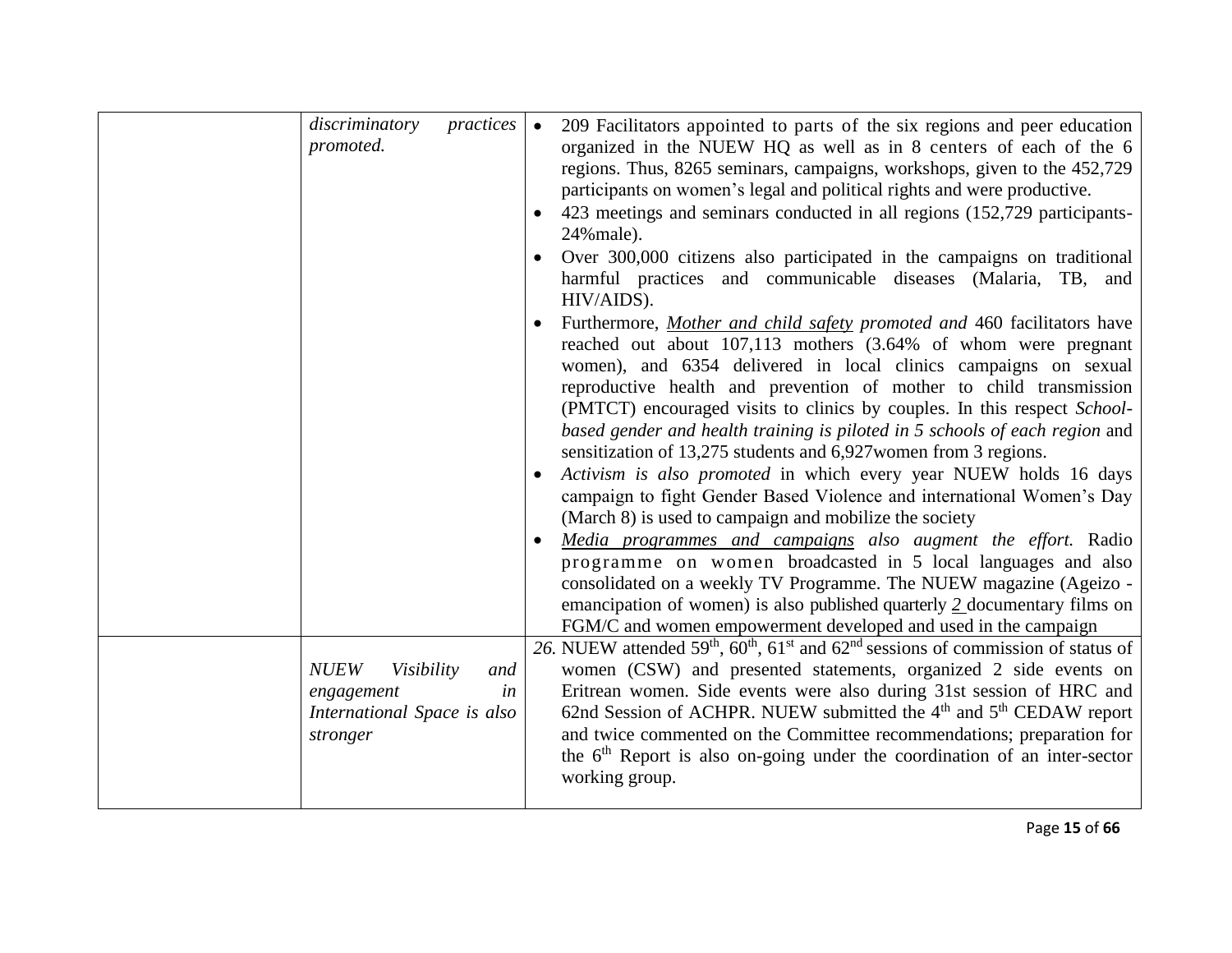| <b>Recommendation No</b> | <b>Strategic Areas &amp; Goals</b>                     | <b>Action and Assessment</b>                                                                                                                                                                                                                                                                                                                                                                                                                                                                                                                                                                                                                                                                                                                                                                                                                                                                                                                                                                                                                                                                                                                                                                                                                                                                                           |
|--------------------------|--------------------------------------------------------|------------------------------------------------------------------------------------------------------------------------------------------------------------------------------------------------------------------------------------------------------------------------------------------------------------------------------------------------------------------------------------------------------------------------------------------------------------------------------------------------------------------------------------------------------------------------------------------------------------------------------------------------------------------------------------------------------------------------------------------------------------------------------------------------------------------------------------------------------------------------------------------------------------------------------------------------------------------------------------------------------------------------------------------------------------------------------------------------------------------------------------------------------------------------------------------------------------------------------------------------------------------------------------------------------------------------|
| and country              |                                                        |                                                                                                                                                                                                                                                                                                                                                                                                                                                                                                                                                                                                                                                                                                                                                                                                                                                                                                                                                                                                                                                                                                                                                                                                                                                                                                                        |
| 122.109, 110, 111, 112,  | (ii)<br><b>Gender equality</b>                         |                                                                                                                                                                                                                                                                                                                                                                                                                                                                                                                                                                                                                                                                                                                                                                                                                                                                                                                                                                                                                                                                                                                                                                                                                                                                                                                        |
| 114 - China, Sudan,      | and empowerment                                        |                                                                                                                                                                                                                                                                                                                                                                                                                                                                                                                                                                                                                                                                                                                                                                                                                                                                                                                                                                                                                                                                                                                                                                                                                                                                                                                        |
| Singapore,<br>Armenia,   |                                                        |                                                                                                                                                                                                                                                                                                                                                                                                                                                                                                                                                                                                                                                                                                                                                                                                                                                                                                                                                                                                                                                                                                                                                                                                                                                                                                                        |
| Luxembourg               |                                                        |                                                                                                                                                                                                                                                                                                                                                                                                                                                                                                                                                                                                                                                                                                                                                                                                                                                                                                                                                                                                                                                                                                                                                                                                                                                                                                                        |
|                          | Role in Public Life                                    | 27. Generally women constitute 28.5% in political and public life but have<br>higher representation in local level and lower positions. Hence more effort<br>is needed to achieve the 30% affirmative action target. In this regards, all<br>ministries have established gender focal points and gender strategic plans<br>are prepared to advance women equality and empowerment in public life.<br>Leadership training also continues and the number of trained in The<br>Embatkala Training for Excellence in Leadership has so far trained 341<br>(was 54 in 2014)                                                                                                                                                                                                                                                                                                                                                                                                                                                                                                                                                                                                                                                                                                                                                 |
|                          | Economic<br>empowerment<br>and Social-cultural support | 28. On top of the interventions made at national level and various other<br>stakeholders, NUEW Micro credit scheme has been promoted for 5418<br>women and 694 women supported in model cooperative agriculture. On the<br>other hand, 95,913 fire wood saving stoves were also distributed in all rural<br>and found to be useful in everyday livelihood of households. Support for<br>girls was also advanced. Financial and material support in education<br>((30,000 girls to continue junior/senior secondary education, 21722)<br>women supported to pursue adult education programme and NUEYS in<br>200 economically disadvantaged and<br>particular<br>$s$ upports<br>academically under-performing girls in selected sample schools of the<br>Central Region. It also established Reproductive Health Committees (<br>in 5 pilot junior and senior secondary schools of each region.<br>Exemplary role of women and girls in many activities rewarded<br>in many activities at national, regional and institutional levels. NUEYS pilot<br>project of girls' education supports 400 economically disadvantaged and<br>academically under-performing girls in selected schools of the Central<br>Region). Moreover 8962 young girls got trained in different vocational<br>skills organized by NUEYS program. |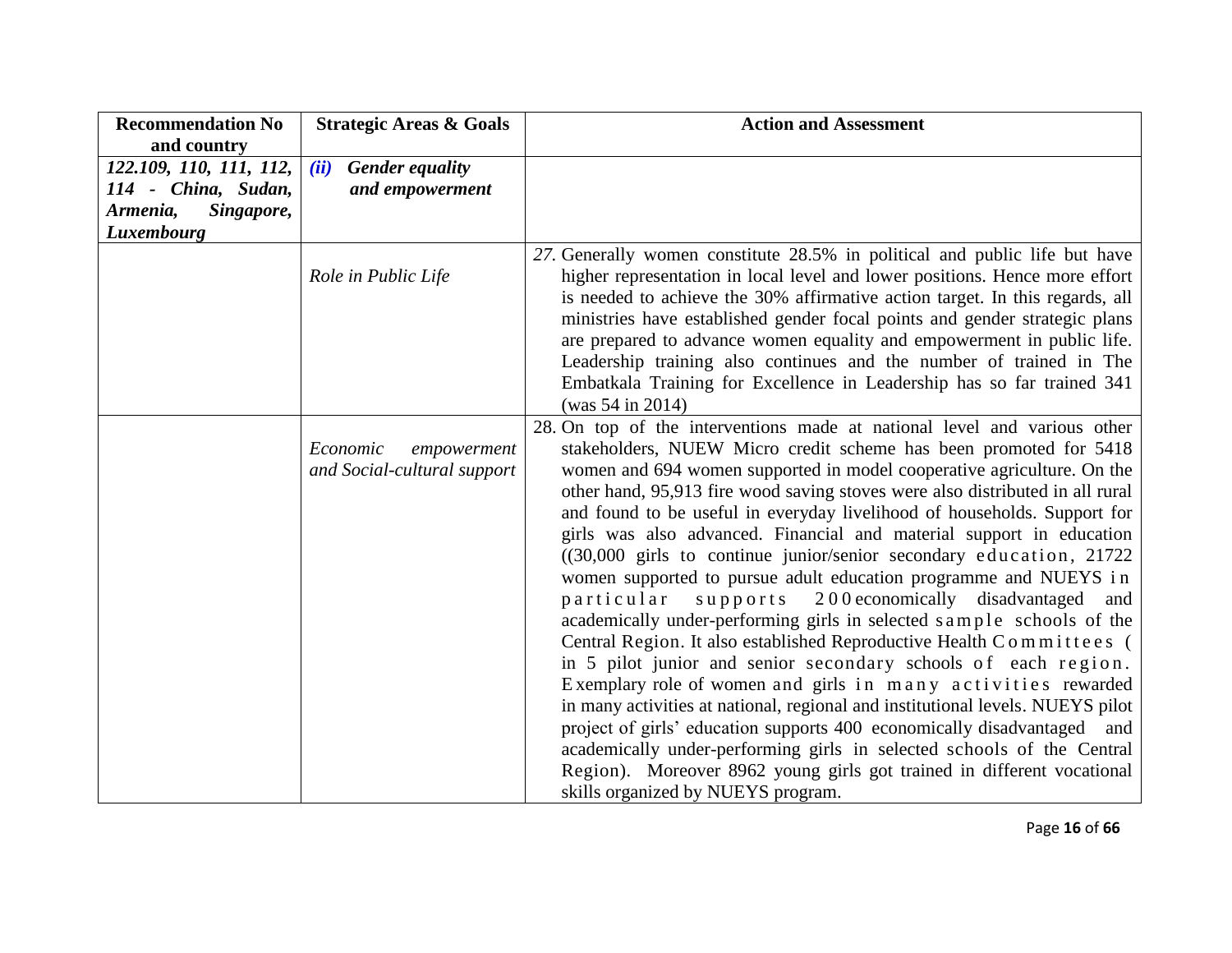| <b>Recommendation No</b> | <b>Strategic Areas &amp; Goals</b> | <b>Action and Assessment</b>                                                           |
|--------------------------|------------------------------------|----------------------------------------------------------------------------------------|
| and country              |                                    |                                                                                        |
| 122.108, 125, 126, 127,  | (iii) Discriminatory               |                                                                                        |
| 128, 129, 130, 131-      | practices                          |                                                                                        |
| Argentina,<br>Chile,     |                                    |                                                                                        |
| Croatia,<br>France,      |                                    |                                                                                        |
| Ireland, Republic of     |                                    |                                                                                        |
| Korea, Slovenia, and     |                                    |                                                                                        |
| <b>Uruguay</b>           |                                    |                                                                                        |
|                          |                                    | 29.548 FGM/C and Early Marriage committees (64.12% of the members are                  |
|                          | The Fight against FGM/C            | male) are functioning effectively at all levels regional, sub-regional                 |
|                          | and Early Marriage has             | and village/locality levels. There are 6 at regional level with 70                     |
|                          | been strengthened                  | members - 82.9% male, 82 at sub regional level with 798 members -                      |
|                          |                                    | 73.6% male, 460 at village and locality level with 3666 members -                      |
|                          |                                    | 61.7% male) are functional and worked effectively. In the last two years,              |
|                          |                                    | anti FGM/C and early marriage Popular Movement has emerged in most                     |
|                          |                                    | regions. At present, grassroots driven popular movement to ban FGM/C and               |
|                          |                                    | early marriage in many sub regions are on-going with tangible development              |
|                          |                                    | against the harmful practices. Accordingly,                                            |
|                          |                                    |                                                                                        |
|                          |                                    | The meeting of religious leaders in the Central Region on                              |
|                          |                                    | November 20, 2016 issued a declaration that condemns the practice of                   |
|                          |                                    | FGM and early marriage.                                                                |
|                          |                                    |                                                                                        |
|                          |                                    | The involvement of religious leaders has also been critical in the Anseba<br>$\bullet$ |
|                          |                                    | Region and a declaration was issued to ban these practices. It came as a               |
|                          |                                    | result of the long process that started at village and sub-regional levels             |
|                          |                                    | and involved all stakeholders. Accordingly, three sub regions have                     |
|                          |                                    |                                                                                        |
|                          |                                    | declared to ban the practices immediately. Similar efforts are also taking             |
|                          |                                    | place in the other regions                                                             |
|                          |                                    |                                                                                        |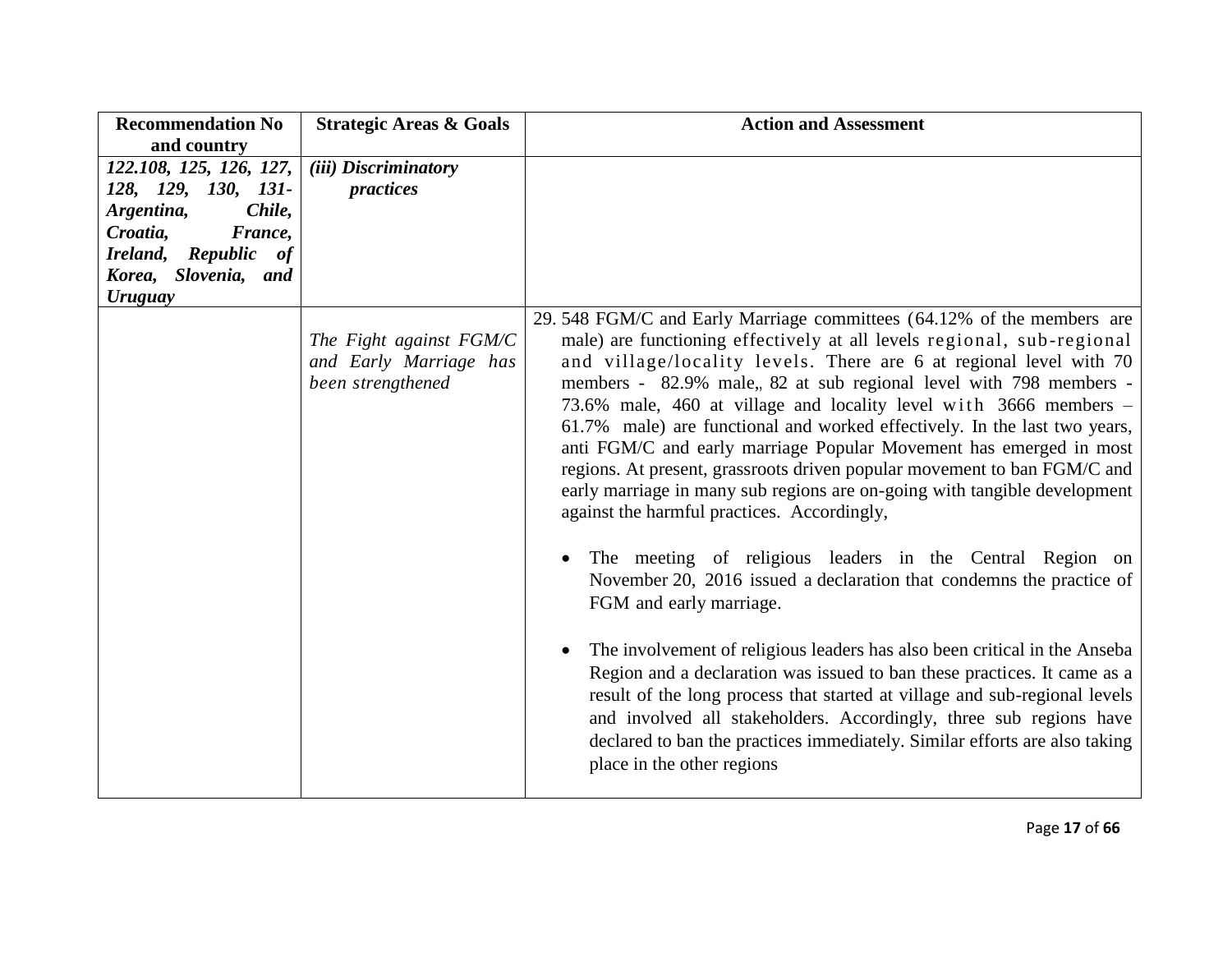| <b>Recommendation No</b> | <b>Strategic Areas &amp; Goals</b>                             | <b>Action and Assessment</b>                                                                                                                                                                                                                                                                                                                                                                                                                                                                                                                                                                                                 |
|--------------------------|----------------------------------------------------------------|------------------------------------------------------------------------------------------------------------------------------------------------------------------------------------------------------------------------------------------------------------------------------------------------------------------------------------------------------------------------------------------------------------------------------------------------------------------------------------------------------------------------------------------------------------------------------------------------------------------------------|
| and country              |                                                                |                                                                                                                                                                                                                                                                                                                                                                                                                                                                                                                                                                                                                              |
|                          |                                                                | 30. The effort is complemented by other tangible measures and the following<br>are some examples:-<br>Survey and Documentation - In a 2017 study to analyze the driving<br>$\bullet$<br>factors of underage marriage, 26 villages in the sub regions of Habero,<br>Asmat, Aditekelizan were targeted and the findings have been used to<br>develop a National Strategic Action Plan. The assessments indicate that<br>91.7% oppose circumcision and 89% believe that it has no benefit at all.<br>Mapping exercise on FGM/C was also conducted in 26 villages of Adi<br>Tekeliezan sub-region and the data is being analyzed |
|                          |                                                                | Furthermore, a documentary film on the situation of a remote rural<br>$\bullet$<br>community (Hawasha, in Gash Barka) who never practiced FGM/C and<br>rural communities who completely abandoned the practice through<br>concerted efforts has been taken as symbolic in the fight against FGM/C<br>and is widely used in the campaign throughout the country.                                                                                                                                                                                                                                                              |
| $122.132 - by Lithuania$ | (iv)<br><b>Protection</b><br>of                                |                                                                                                                                                                                                                                                                                                                                                                                                                                                                                                                                                                                                                              |
| 122,133 - by Thailand    | from<br>women<br>and<br>violence<br><b>Support for Victims</b> |                                                                                                                                                                                                                                                                                                                                                                                                                                                                                                                                                                                                                              |
|                          | Monitoring and<br>Legal<br>Action enforced                     | 31. Monitoring and action through the law enforcement<br>agencies,<br>administrations and anti-FGM/C and early marriage committees is<br>institutionalized at all levels. In 2016, 39 women in Anseba Region (Sub<br>Region of Hagaz) 2 women in the Gash Bark Region and 4 in Southern<br>Region were convicted for practicing FGM/C and given jail sentences.                                                                                                                                                                                                                                                              |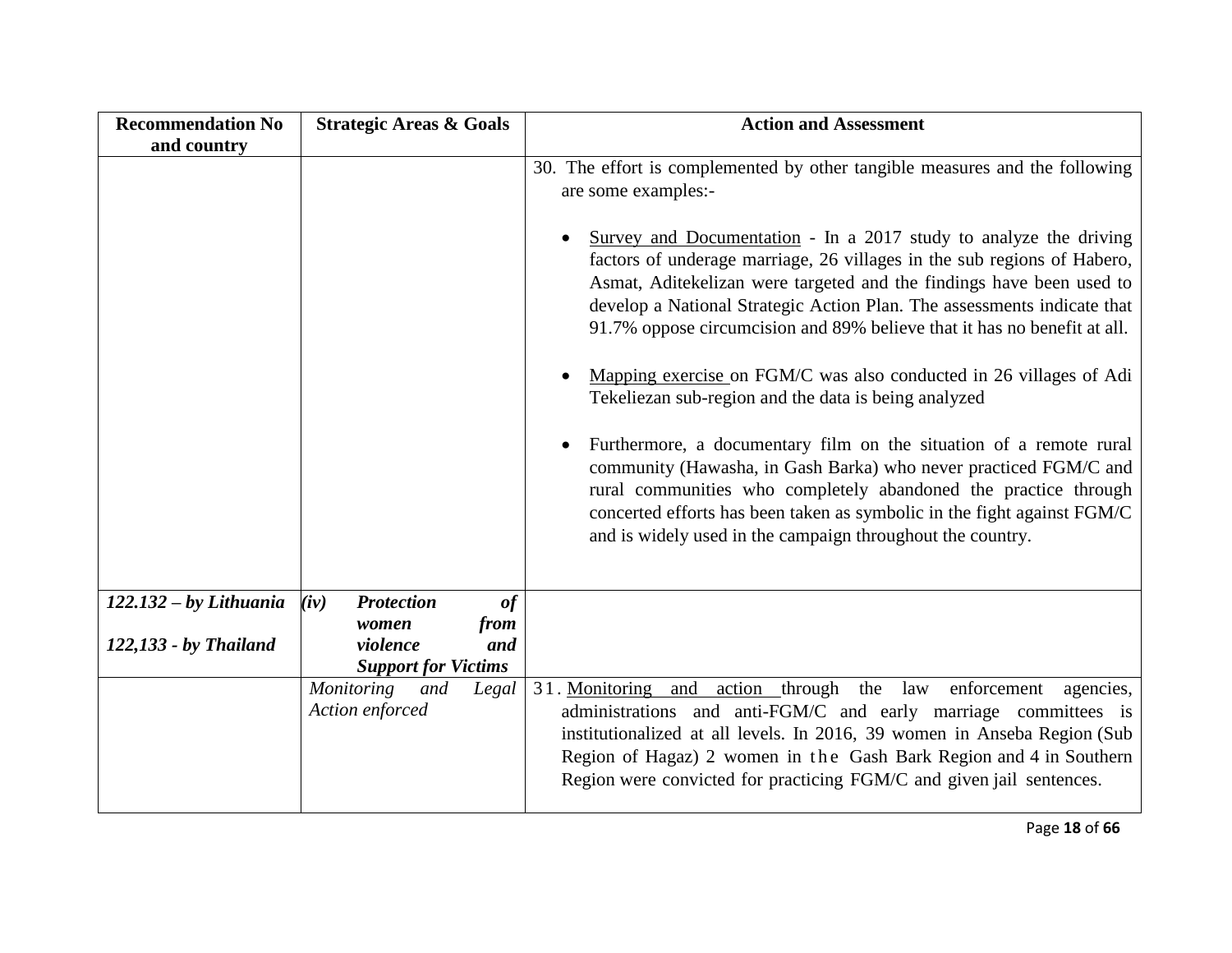|                                                | Counseling and a legal<br>advice<br>for<br>women<br>established       | 32. NUEW has strengthened the Counseling and legal advice centers in all 6<br>regions of the nation. In the last two years, 1,167 women attended the<br>counseling centers in all the regions to get advice and support on<br>various problems and violations. The critical issue is that NUEW has<br>not established mechanisms of follow up on the cases after they are settled<br>legally. Furthermore, NUEW supported 89 victims morally and financially.                                                                                                                                                                                                                                                                                                                                                                                                                                                                                                            |
|------------------------------------------------|-----------------------------------------------------------------------|--------------------------------------------------------------------------------------------------------------------------------------------------------------------------------------------------------------------------------------------------------------------------------------------------------------------------------------------------------------------------------------------------------------------------------------------------------------------------------------------------------------------------------------------------------------------------------------------------------------------------------------------------------------------------------------------------------------------------------------------------------------------------------------------------------------------------------------------------------------------------------------------------------------------------------------------------------------------------|
|                                                |                                                                       | <b>B. SOCIAL SECTOR STRATEGY AND DIGNIFIED LIFE</b>                                                                                                                                                                                                                                                                                                                                                                                                                                                                                                                                                                                                                                                                                                                                                                                                                                                                                                                      |
| 122.170<br>122.169,<br><b>Egypt and Mexico</b> | a. Access to Food                                                     |                                                                                                                                                                                                                                                                                                                                                                                                                                                                                                                                                                                                                                                                                                                                                                                                                                                                                                                                                                          |
|                                                | <b>Security</b><br><b>Food</b><br>(i)<br>$\boldsymbol{a}$<br>priority | 33. Raising agricultural productivity has been the main goal in <i>ensuring</i><br><i>availability and accessibility</i> . In spite of erratic rain, productivity is an<br>average of 265,000 tons per year. The average demand has been an average<br>of 300,000 tons per year. The average productivity of vegetables and fruits<br>is also 535,090 tons/year. Irrigation has been stepped up and so far 57,530<br>hectares of land is irrigated (about 10% of the potential irrigable land)<br>contributing to the overall productivity. The various model transformation<br>initiatives for poverty elimination (described earlier) are also contribution in<br>raising productivity though still at an early stage of development. Soil and<br>water conservation has featured an important aspect of environment security<br>and improved productivity. Presently there are 520 ponds, 178 Masonry -<br>Micro Dams, 150 small dams, 35 medium dams and 8 big dams. |
|                                                | (ii)<br><b>Proactive</b><br><b>Government Role</b>                    | 34. Food Affordability is ensured by Government's Proactive Role and in the<br>difficult circumstances when rain failed and food market prices soared,<br>the Government used its reserves for emergency measures. The<br>Government Crop and livestock Corporation promoted food availability<br>and accessibility at affordable prices. Furthermore, the Hidri Programme                                                                                                                                                                                                                                                                                                                                                                                                                                                                                                                                                                                               |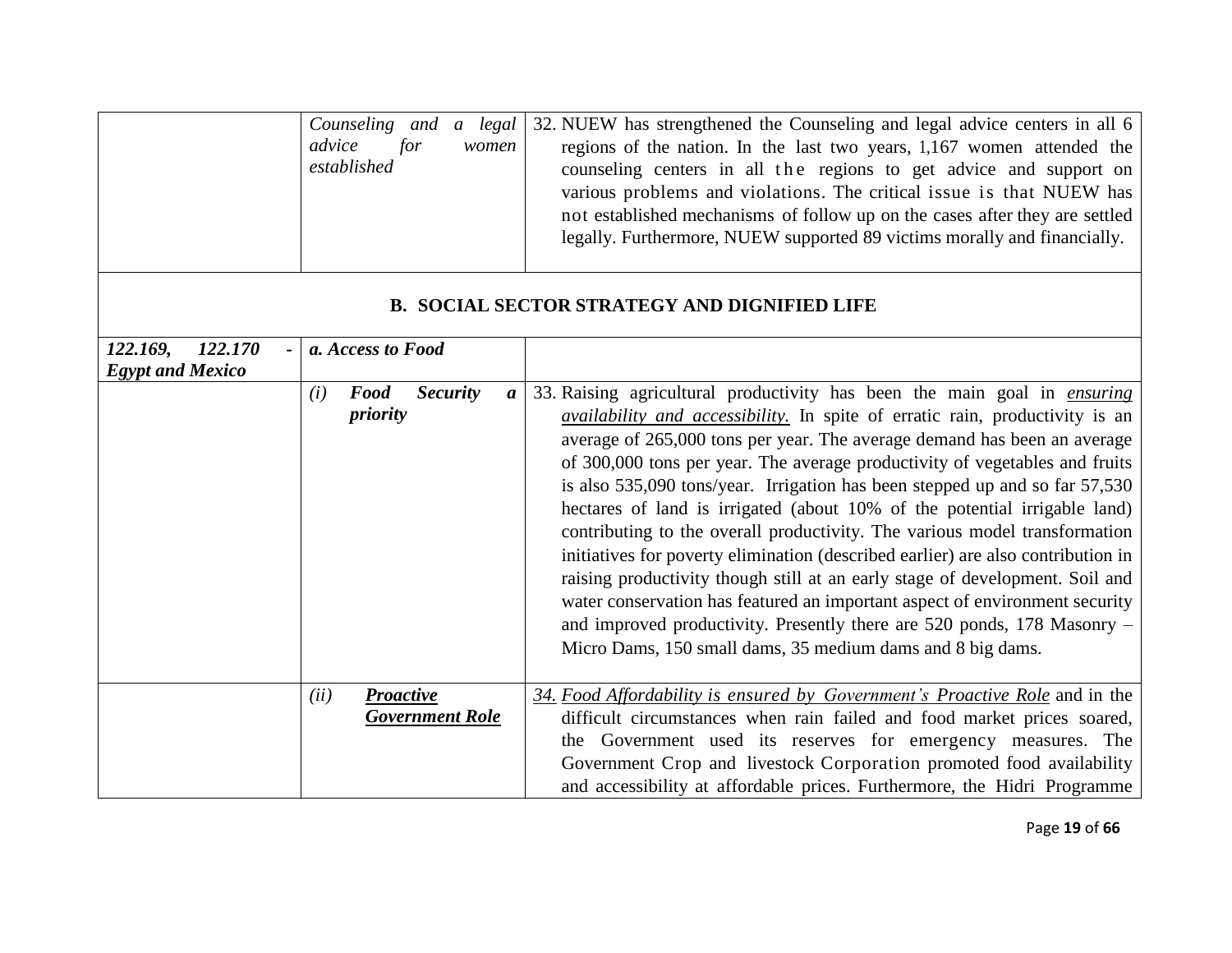|       |                                                     | for subsidized food supplies (some imported in hard currency) runs 201<br>centers in 67 sub regions and guaranteed availability, accessibility and<br>affordability, especially to those affected by the prevailing food shortages<br>and market vulnerability. The amount is determined by the family size.<br>An average of about 10 essential food items is sold at subsidized prices and<br>some items at rational prices in order. Hence, there has never been famine<br>and furthermore food prices gradually went down in the last 3 years but<br>more effort is still needed.                                                                                                                                                                                                                                                                                                                                                                                                                                                                                                                     |
|-------|-----------------------------------------------------|-----------------------------------------------------------------------------------------------------------------------------------------------------------------------------------------------------------------------------------------------------------------------------------------------------------------------------------------------------------------------------------------------------------------------------------------------------------------------------------------------------------------------------------------------------------------------------------------------------------------------------------------------------------------------------------------------------------------------------------------------------------------------------------------------------------------------------------------------------------------------------------------------------------------------------------------------------------------------------------------------------------------------------------------------------------------------------------------------------------|
| (iii) | <b>Monitoring</b><br>food<br>quality promoted       | $35$ . The Legal Notice No. 113/2006 has been enforced to determine the<br>standards for milk and milk product processing plants. Preliminary steps<br>have also been taken to promote milk storage centers in three major and<br>have ensured quality and safe delivery. Three modern cold store facilities<br>with capacities of more than 17,000 tons have also been established to<br>preserve food items in a safe environment. On the other hand, the Plant<br>Quarantine Proclamation No 156/2006 has been applied to prevent the<br>introduction and spread of pests through the importation of plants and plant<br>products, take appropriate measures to prevent the presence of pests in plant<br>and plant products during export. Moreover, the Legal Notice No. 114/2006<br>has been strictly applied to regulate importation, storage, handling,<br>utilization and disposal of pesticides. Furthermore, regular inspection<br>activities are carried out in pesticide stores and premises as well as during<br>pesticide application to ensure that they are properly stored and applied. |
| (iv)  | <b>Compulsory</b><br>animal vaccination<br>enforced | 36. Animal vaccination is conducted regularly against different kinds of disease<br>such as PPR, FMD, sheep pox, Anthrax, Rabies, ILT, NCD, Gumboro,<br>I.Coryza and Fowl Pox. It is given to both extensive and intensive animals<br>arranged by the MOA. In the last three years free vaccination given to<br>3350873 cattle, 8,206,603 Shoats, 2,292,165 poultry, and 415,985 Equine.                                                                                                                                                                                                                                                                                                                                                                                                                                                                                                                                                                                                                                                                                                                  |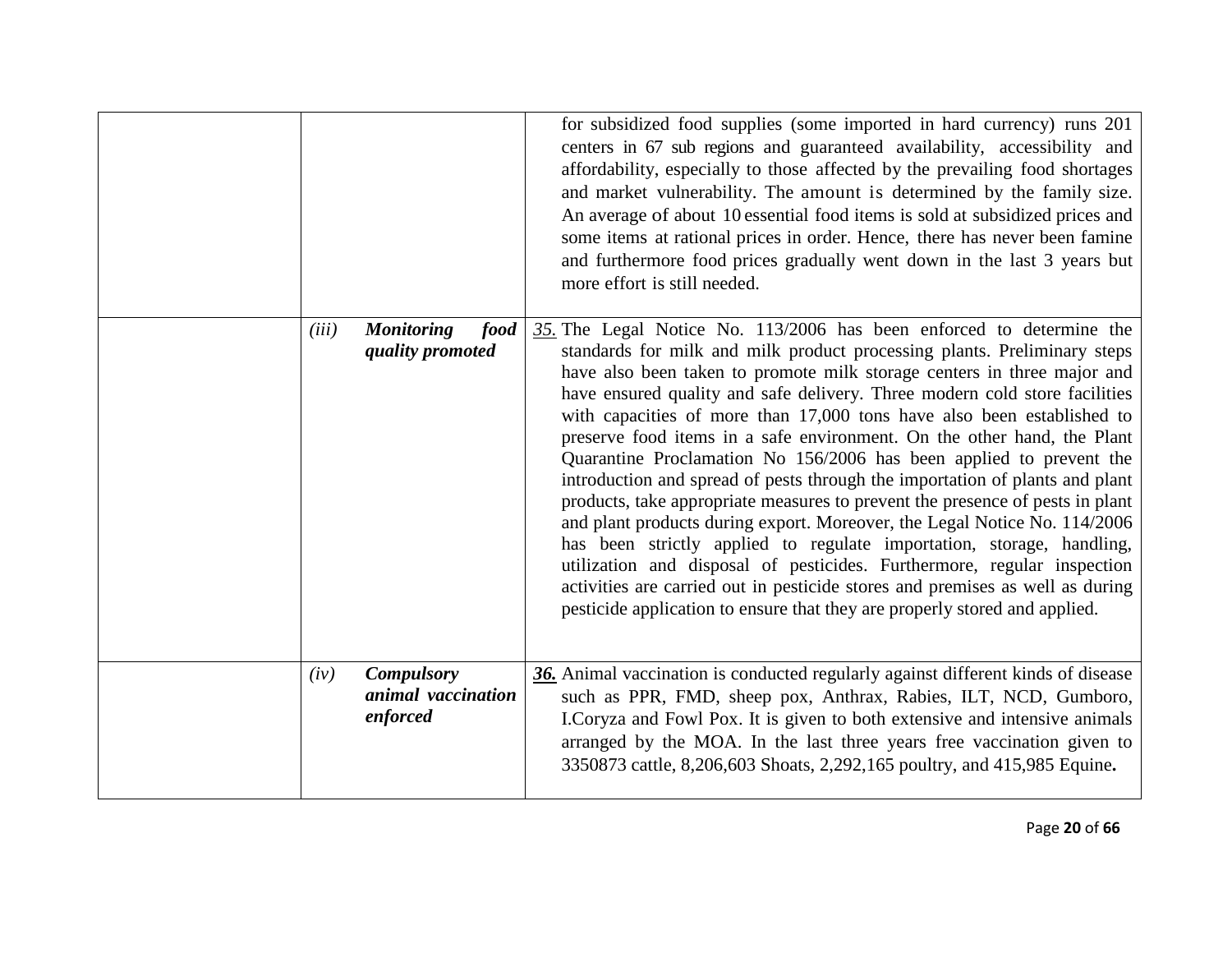| <b>Recommendation No</b> | <b>Strategic Areas &amp; Goals</b> | <b>Action and Assessment</b>                                                                      |
|--------------------------|------------------------------------|---------------------------------------------------------------------------------------------------|
| and country              |                                    |                                                                                                   |
|                          |                                    | b. Health                                                                                         |
|                          |                                    | 37. National Health Policy of Eritrea (NHP-2010) and the National Health                          |
|                          | Respect of health rights           | Sector Strategic Development Plan $(2012 - 2016)$ have promoted the                               |
|                          |                                    | enjoyment of the highest attainable standard of <i>health for all</i> as one of the               |
|                          |                                    | fundamental rights of every citizen. Eritrea is now implementing the                              |
|                          |                                    | HSSDP-II, which covers the period from 2017 to 2021 and is reviewing its                          |
|                          |                                    | 2010 NHP to align it with the national development aspirations and the                            |
|                          |                                    | International 2030 Development Agenda. Various guidelines have been                               |
|                          |                                    | issued to expand and strengthen the respect of health rights by addressing                        |
|                          |                                    | issues of access and quality. Various policy guidelines addressing issues of                      |
|                          |                                    | access and quality have been promoted/implemented and the following                               |
|                          |                                    | examples could be noted:-                                                                         |
|                          |                                    |                                                                                                   |
|                          |                                    | 'Standard Operating Procedures' and 'National Pharmaco-vigilance                                  |
|                          |                                    | Guidelines'                                                                                       |
|                          |                                    | Strategic plan and standards on Adolescents and young people<br>friendly health services (AYPFHS) |
|                          |                                    | Training Needs Assessment at national level and types of training,                                |
|                          |                                    | Curriculum Review for associate Nurse training programme,                                         |
|                          |                                    | vector control,                                                                                   |
|                          |                                    | IMNCI,                                                                                            |
|                          |                                    | malaria treatment and case management,                                                            |
|                          |                                    | • HIV Counseling, etc.                                                                            |
|                          |                                    | 38. Production and distribution of different health communication materials                       |
|                          | Advocacy and Sensitization         | (HCMs), including, leaflets, brochures, booklets, posters, flipcharts,                            |
|                          |                                    | counseling cards, discussion guides, billboards etc. as well as producing                         |
|                          |                                    | media spots and dramas and broadcasting them through the National media                           |
|                          |                                    | channels, including newspaper, TV and Radios in all Eritrean languages.                           |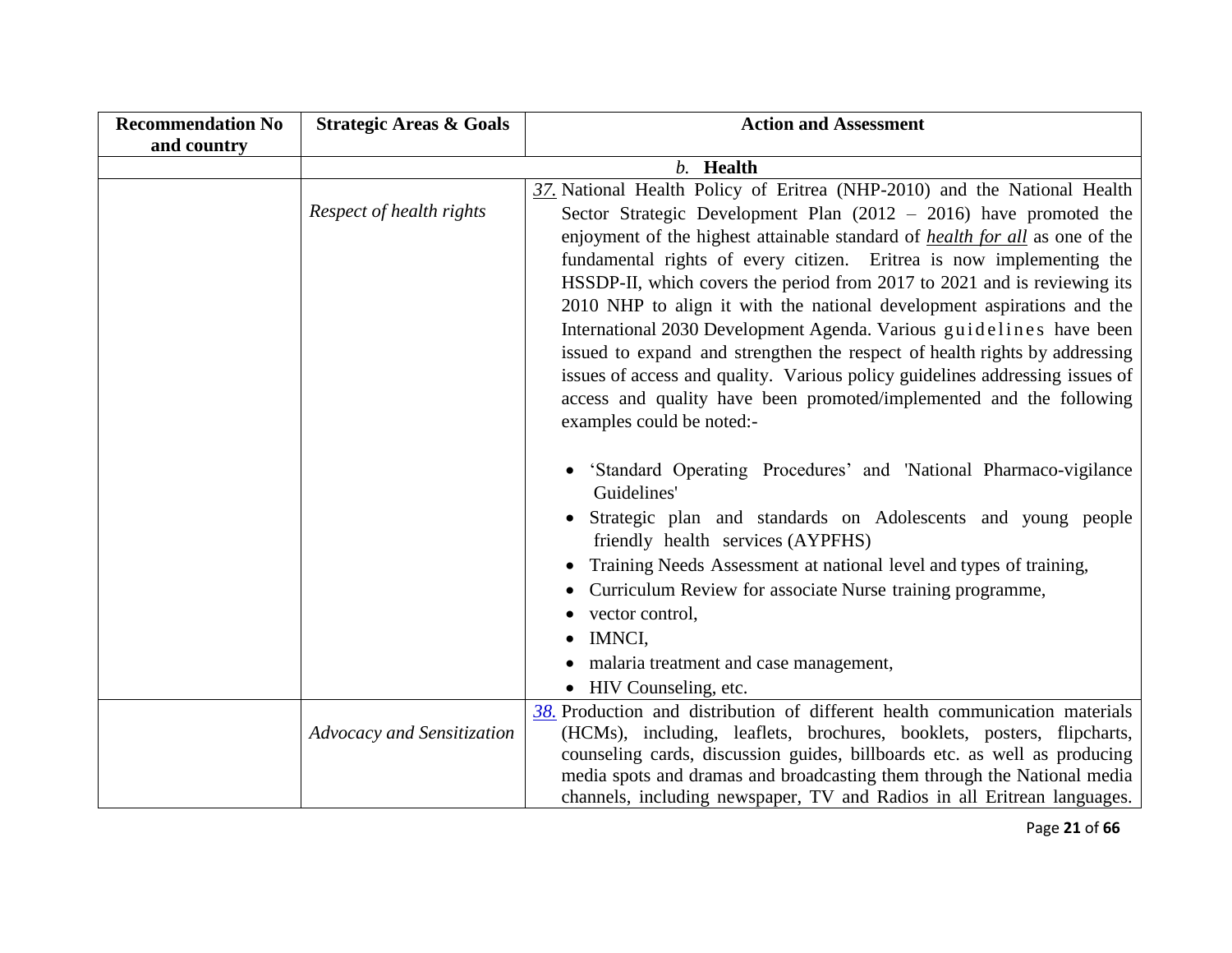|                                                                                    | Health campaigns (listed in the annex) have also contributed in addressing<br>health rights and services.                                                                                                                                                                                                                                                                                                                                                                                                                                                                                                                                                                                                                                                                                                                                                                                                                                                                                                 |
|------------------------------------------------------------------------------------|-----------------------------------------------------------------------------------------------------------------------------------------------------------------------------------------------------------------------------------------------------------------------------------------------------------------------------------------------------------------------------------------------------------------------------------------------------------------------------------------------------------------------------------------------------------------------------------------------------------------------------------------------------------------------------------------------------------------------------------------------------------------------------------------------------------------------------------------------------------------------------------------------------------------------------------------------------------------------------------------------------------|
| Monitoring, evaluation and<br>quality assurance                                    | $39$ . The Ministry conducted a review of internal quality assurances to<br>evaluate and cross check the result, client satisfaction surveys and<br>hospitals performance surveys for internal quality audit. Supportive<br>supervision to the departments of emergency services of National<br>Referral hospitals, supervision and quality assurances in Gash Barka region<br>and health centres were conducted. To further improve the quality of health<br>services on malaria, Therapeutic Efficacy Study, Vector Resistance and<br>Bed Net Utilization surveys were conducted. Moreover, 72 Community<br>Led Total Sanitation (CLTS) project sites supervised 523 water points in<br>four regions inspected and treated, 2,368 food and drink establishments<br>inspected and necessary guidelines and warnings given. Moreover,<br>quarterly supervision was done to Bisha and Zara mining sites.<br>Sanitation inspection of the Institute of Agriculture Technology in<br>Hamelmalo was conducted |
| $(i)$ the<br>quality<br>and<br><i>accessibility of health</i><br>services improved |                                                                                                                                                                                                                                                                                                                                                                                                                                                                                                                                                                                                                                                                                                                                                                                                                                                                                                                                                                                                           |
| Equitable health provision<br>expanded                                             | 40. Demographic distribution rose in which 60% in rural areas have free access<br>to health service in less than 5% km and about 80% in less than 10 km.<br>There is a High Antenatal coverage (97%) and delivery at health facility and<br>by skilled birth attendance has reached 62% (was 6% at independence in<br>1991). On the other hand, high virtual universal immunization rate of 98%,<br>a polio free status and health security where maternal and neo natal tetanus<br>are no more a public concern for under-5 children indicate the extended<br>equitable provision created presently. Since 1999 malaria morbidity has<br>decreased by 90% and overall mortality has decreased by 86%. TB<br>incidence is also the lowest in the Horn of Africa and East Africa at about                                                                                                                                                                                                                  |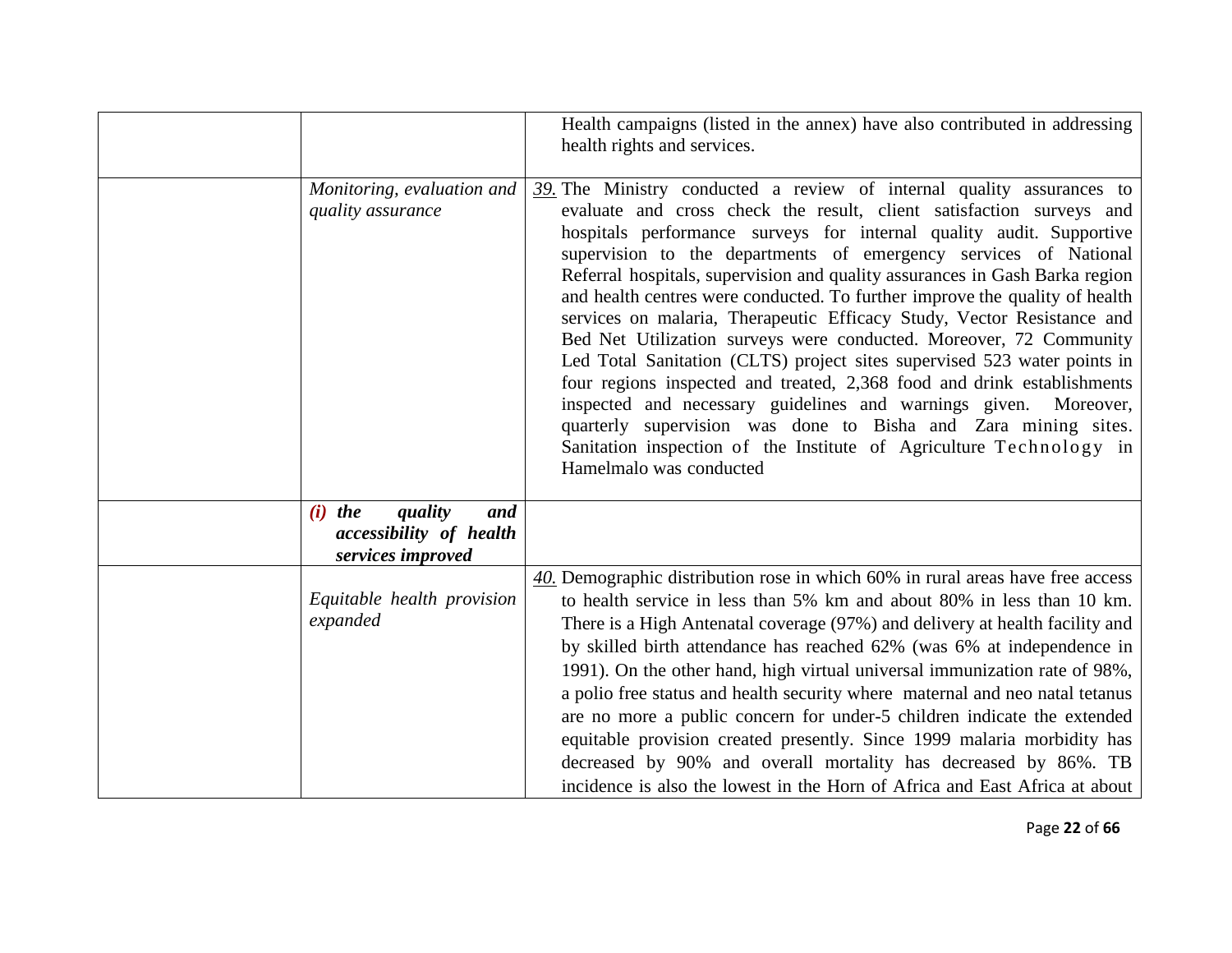|                                     | 70 per 100,000. In the above context, it is essential to consider, early<br>childhood intervention is a priority strategy and is also integrated in the<br>school health programme. In this regards, eye, ear, dental screening and<br>early identification of any mental problems in made.                                                                                                                                                                                                                                                                                                                                                                                                                                                                                                                                                                                         |
|-------------------------------------|-------------------------------------------------------------------------------------------------------------------------------------------------------------------------------------------------------------------------------------------------------------------------------------------------------------------------------------------------------------------------------------------------------------------------------------------------------------------------------------------------------------------------------------------------------------------------------------------------------------------------------------------------------------------------------------------------------------------------------------------------------------------------------------------------------------------------------------------------------------------------------------|
| Outreach<br>programmes<br>maximized | 41. - Outreach programmes are effective in public health delivery. In all<br>regions the currently functioning 43 functional waiting homes have<br>improved access for pregnant mothers. In 2015-16, 2,725 pregnant<br>women safely delivered in health facilities after staying in the maternity<br>waiting homes and 61 were referred to higher level facilities. Properly<br>trained and adequately supplied Community Health Agents (CHA) have<br>delivered various promotional and clinical health services, also conduct<br>test febrile cases and treat the confirmed malaria cases.<br>In $2016$<br>malaria community agents treated 33,395 malaria patients (40% of the<br>total). IMNCI, TB dots Promoters, Reproductive health agents, Nutrition<br>and WASH promoters are some of the areas in which CHAs provide<br>clinical health services to people in their homes. |
| Effective<br>campaigns<br>Promoted  | 42. Various health promotion goals are done through concerted effort and<br>campaigns with significant impact and the following are some important<br>examples:-                                                                                                                                                                                                                                                                                                                                                                                                                                                                                                                                                                                                                                                                                                                    |
|                                     | Obstetric Fistula promoted in Mendefera Regional Hospital<br>$\bullet$<br>and a nation-wide campaign promoted. 73 cases repaired<br>and 6 gave safe births and 43 survivors given life skill<br>training<br>vaccination campaign is done in 16 sub regions serving nomadic<br>areas and on Polio National Immunization day $5 - 9$ months age<br>targeted with 95% coverage                                                                                                                                                                                                                                                                                                                                                                                                                                                                                                         |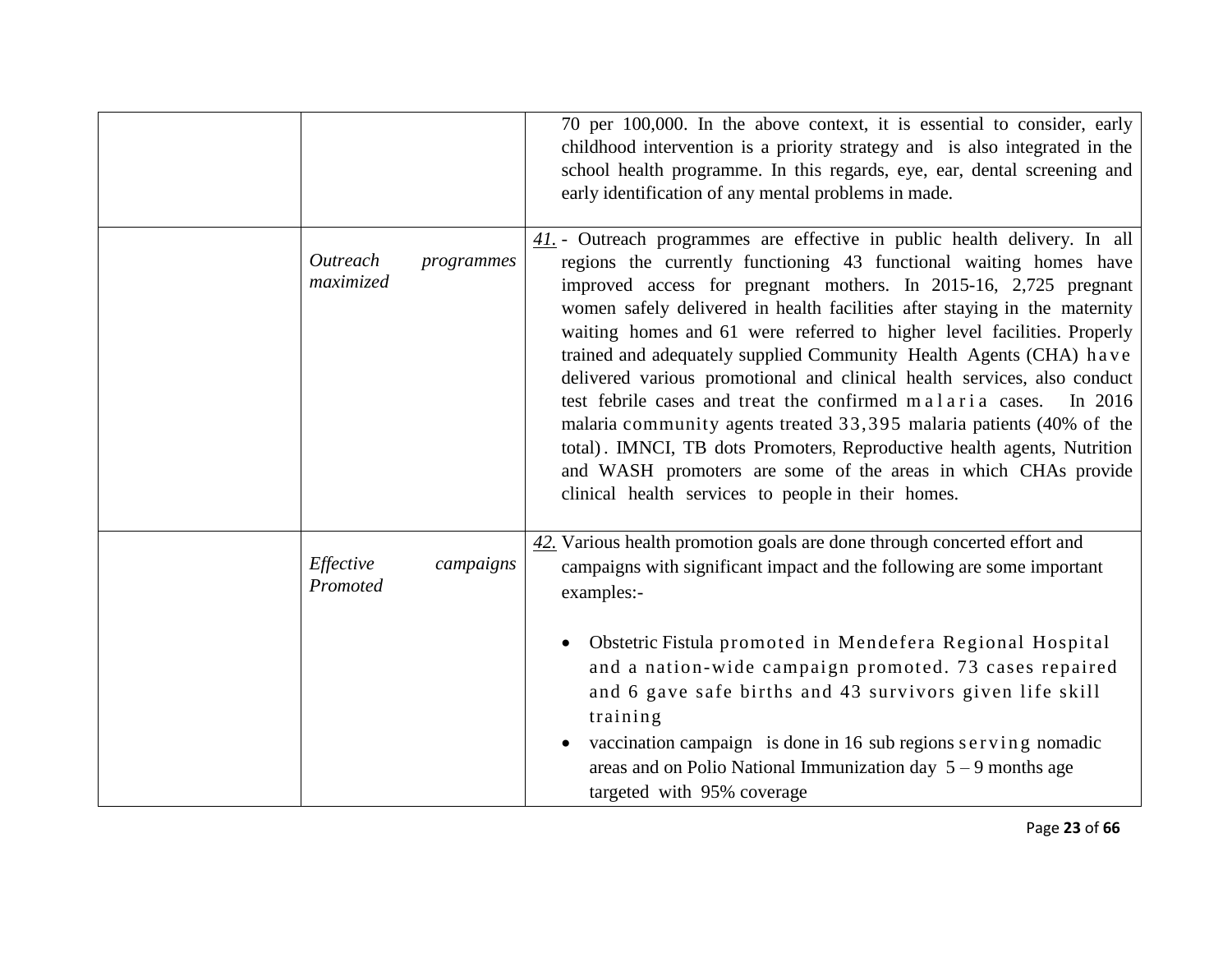|                                                                 | • Healthier life style promoted through campaigns and School personal<br>hygiene and campaigns done throughout the country sensitization<br>21,364 treated for Lymphatic filairiasis (L.F) in a critical sub region<br>and campaign in the bilharzia endemic sub zones conducted and<br>270,000 treated<br>507 students screened for early detection and management of Cardio<br>Vascular complications by Italian cardiologist Group,<br>812 WASH promoters trained and campaign conducted<br>throughout the country<br>Open Defecation Free (ODF) campaign done regularly - Diarrheal<br>disease is one of the three leading causes of mortality among under-5<br>year children, and of morbidity among the general population. Rural<br>Community Led Total Sanitation (CLTS) is thus a priority to make rural<br>villages "Open Defecation Free (ODF)". As of June 2018, more than<br>1,000 villages were triggered and 700 villages (more than a quarter of<br>the 2,666 rural villages) declared ODF |
|-----------------------------------------------------------------|------------------------------------------------------------------------------------------------------------------------------------------------------------------------------------------------------------------------------------------------------------------------------------------------------------------------------------------------------------------------------------------------------------------------------------------------------------------------------------------------------------------------------------------------------------------------------------------------------------------------------------------------------------------------------------------------------------------------------------------------------------------------------------------------------------------------------------------------------------------------------------------------------------------------------------------------------------------------------------------------------------|
| Specialized services have<br>impacted on quality of<br>services | 43. Non-communicable diseases are recently among the 10 leading causes of<br>morbidity and mortality and heart diseases, injuries, hypertensive diseases,<br>diabetes have been targeted. Incidence of blindness is also fairly low but<br>preventive hygiene and sanitation campaigns are promoted. Concerted<br>effort to prevent cataract blindness is also successful. New Medical<br>Technology and equipment expanded. The Ministry has built new Cardiac<br>and Physiotherapy Center; Oxygen Plants, Radiotherapy Centres<br>outreach TT surgery conducted in 8 sub regionss of Zoba Debub by<br>training Six TT surgeons. Other specialized interventions include the<br>following:-                                                                                                                                                                                                                                                                                                               |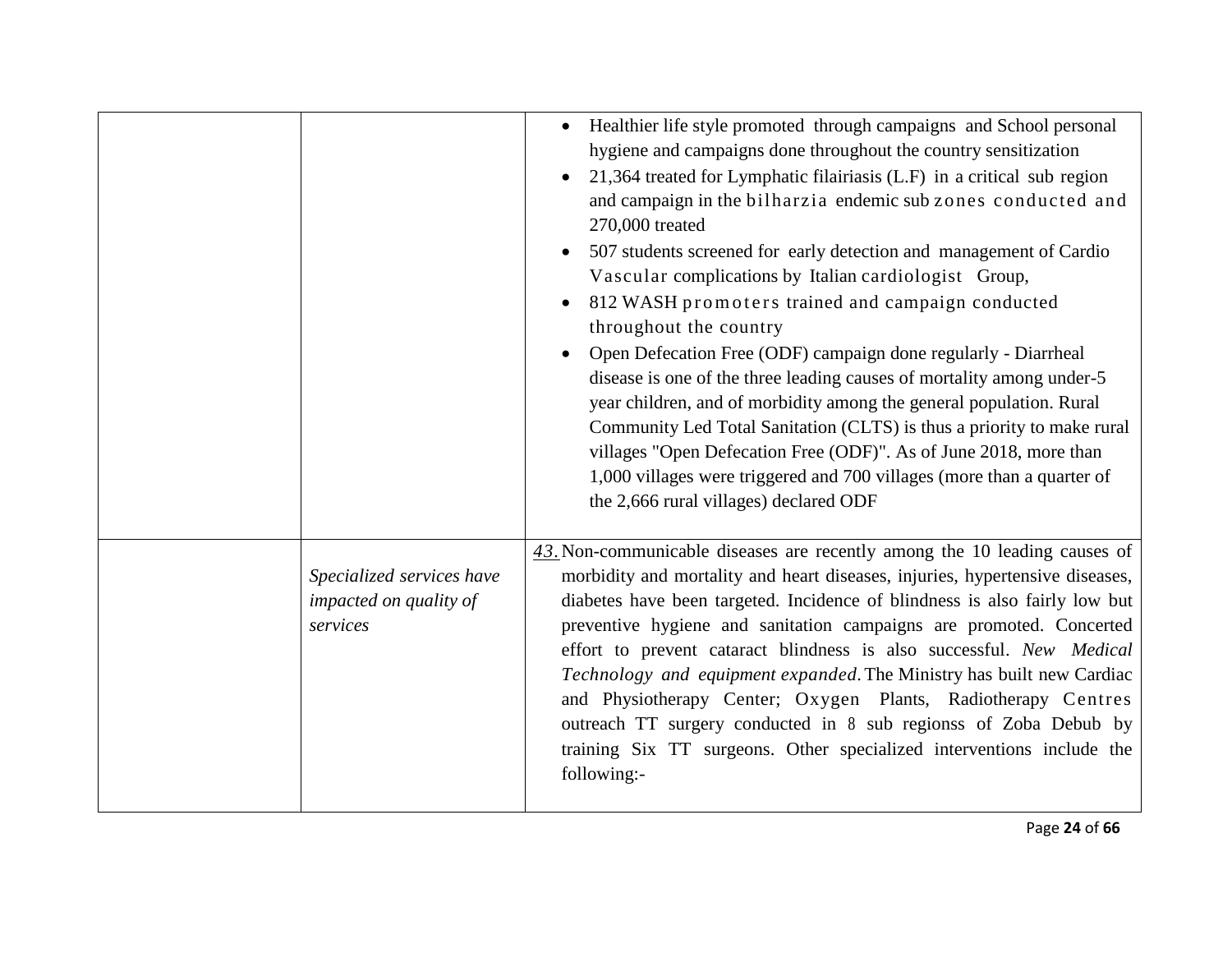|                                                                         | Vaccines - Pneumococcal Conjugative Vaccine (PCV) has been<br>introduced since 2015 and post introduction evaluation conducted in<br>accordance to WHO protocol.<br>HIV/AIDS - To prevent vertical HIV transmission, routine syphilis<br>$\bullet$<br>test in Ante Natal Care (ANC) sites introduced and 60,000 pregnant<br>women tested for syphilis. 80,000 ANC attendees also tested for HIV;<br>Prevention of Mother To Child Transmission (PMTCT) and SRH<br>services integrated in all facilities; Hospitals, Health centers and 17<br>Health stations of Anseba region are providing HIV (PEP) Post-<br><b>Exposure Prophylaxis</b><br>Malaria - Artesunate injection for severe malaria introduced;<br>Investigation into false-negative RDT results has been conducted with<br>results showing change in <i>P. falciparum parasite</i> strains and as a<br>result a new type of RDT has been introduced<br>HAIC laboratory test introduced in Orota and Sembel Hospital's<br>$\bullet$<br>laboratories |
|-------------------------------------------------------------------------|-----------------------------------------------------------------------------------------------------------------------------------------------------------------------------------------------------------------------------------------------------------------------------------------------------------------------------------------------------------------------------------------------------------------------------------------------------------------------------------------------------------------------------------------------------------------------------------------------------------------------------------------------------------------------------------------------------------------------------------------------------------------------------------------------------------------------------------------------------------------------------------------------------------------------------------------------------------------------------------------------------------------|
| Availability<br>and<br>affordability<br>of<br>essential<br>drugs raised | 44. Eritrea is producing more than 48 products covering 7 therapeutic ranges<br>and medicines are sold at subsidized and sometimes at affordable prices.<br>Quality of imported drugs is also monitored . Furthermore, the NUEYS,<br>Eritrean Social Marketing Group also distributed 21,180,700 pieces of<br>condoms in the last four years                                                                                                                                                                                                                                                                                                                                                                                                                                                                                                                                                                                                                                                                    |
| Overall<br><b>Impact</b><br>and<br>Progress achieved                    | $\frac{45}{10}$ . The efforts and achievements in the health sector as well as in other<br>development endeavors resulted in continuous improvements of impact<br>health indicators such as under-five mortality, maternal mortality and life<br>expectancy. 2016 Estimates of Selected Impact Health Indicators show the                                                                                                                                                                                                                                                                                                                                                                                                                                                                                                                                                                                                                                                                                       |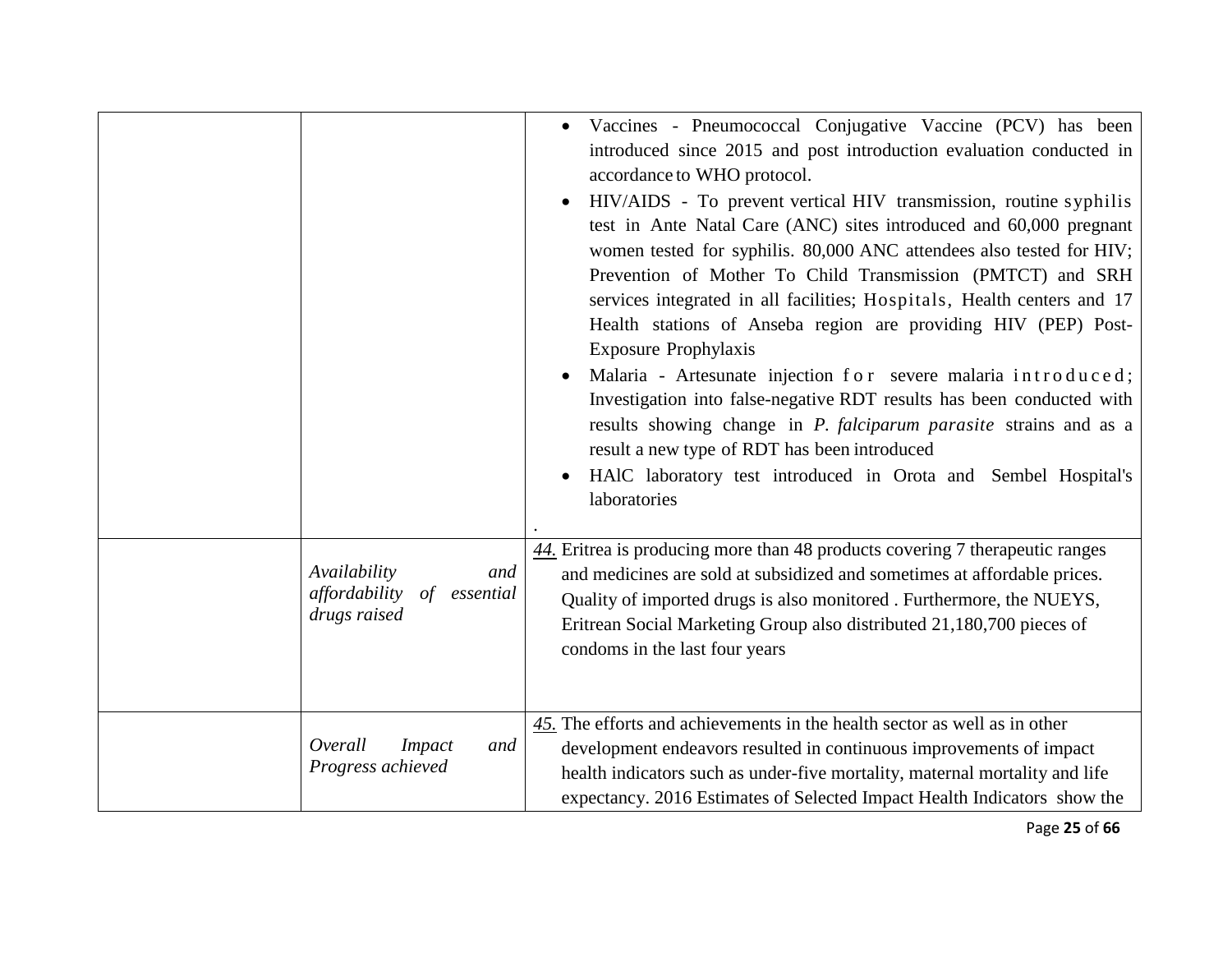|           | following trends:-                                                                                          |
|-----------|-------------------------------------------------------------------------------------------------------------|
| $\bullet$ | <b>General Trends</b>                                                                                       |
|           | $\triangleright$ Life expectancy at birth - 65 years (62.9 in male and 67.1 in female)                      |
|           | $\triangleright$ Healthy life expectancy at birth (years) - 57.4                                            |
|           | Overall mortality (per 100,000)-1,297<br>➤                                                                  |
|           | $\triangleright$ Communicable diseases (per 100,000)-506                                                    |
|           | Non communicable diésasses (per 100,000)-671<br>➤                                                           |
|           | $\triangleright$ Violence and injuries (per 100,000)-119                                                    |
| ٠         | <b>Mortality Rates:</b>                                                                                     |
|           | $\triangleright$ Maternal mortality (per 100,000 live births) - 44.5                                        |
|           | $\triangleright$ Neonatal mortality (per 1,000 live births) - 17.7                                          |
|           | Infant mortality (per 1,000 live births) - 33<br>➤                                                          |
|           | $\triangleright$ Under 5 mortality (per 1,000 live births)-44.5                                             |
|           | $\triangleright$ Adult mortality (per 100,000 persons)- 264                                                 |
| $\bullet$ | <b>Incidence Rates of Targeted Diseases</b>                                                                 |
|           | $\triangleright$ Tuberculosis incidence (per 100 000 population) - 74                                       |
|           | $\triangleright$ Malaria incidence (per 1000 population at risk) - 17.2                                     |
|           | $\triangleright$ Hepatitis B surface antigen (HBsAg) prevalence among children<br>under 5 years $(\%)-0.74$ |
| $\bullet$ | <b>Prevalence Rates of Targeted Conditions:</b>                                                             |
|           | $\blacktriangleright$<br>$HIV-0.5%$                                                                         |
|           | Page 26 of 66                                                                                               |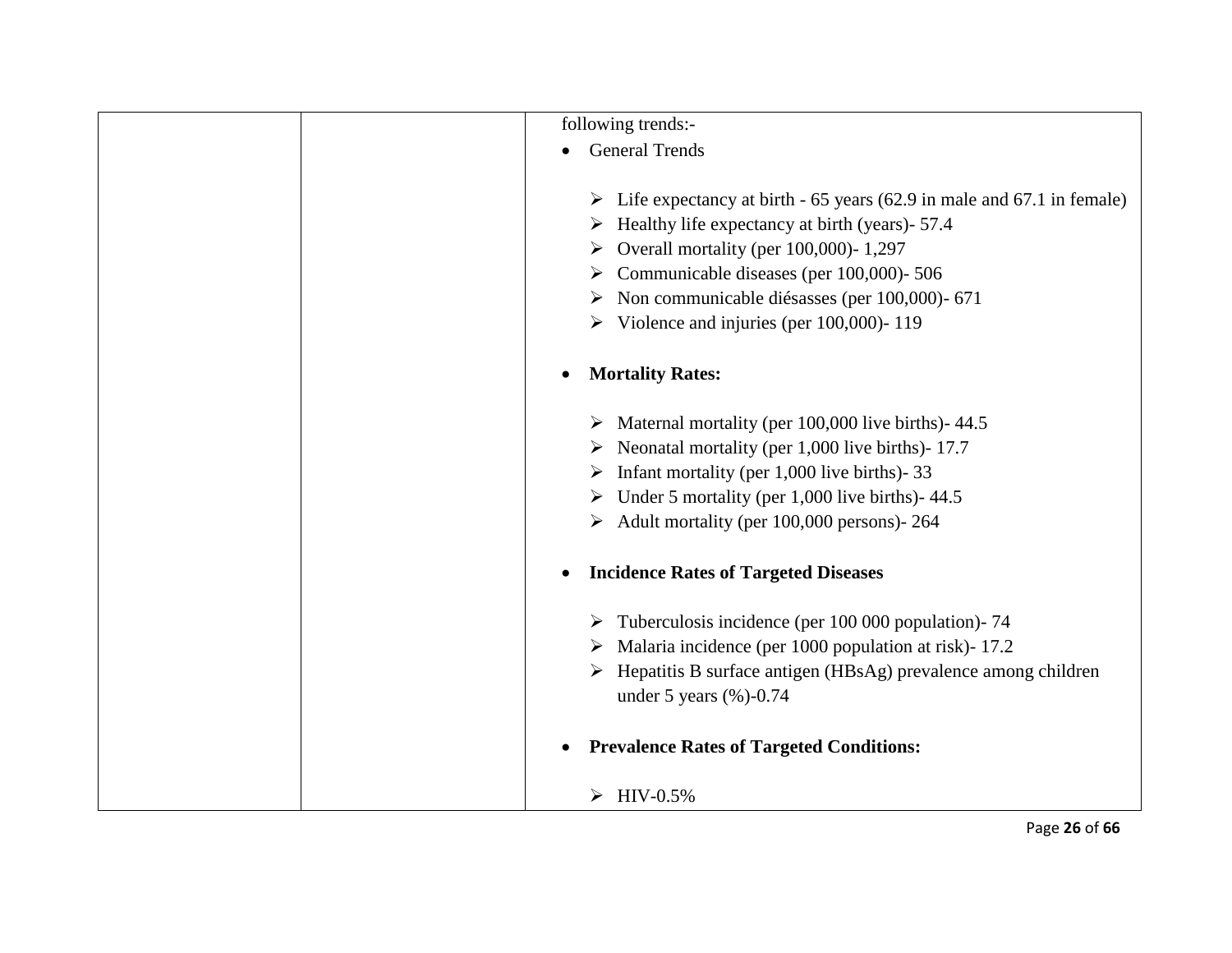|                       |                          | $\triangleright$ Tuberculosis Prevalence-123/100,000                               |
|-----------------------|--------------------------|------------------------------------------------------------------------------------|
|                       |                          | Tobacco use amongst age group 25-34-1.8%                                           |
|                       |                          | > Alcohol use amongst age group 25-34-31.6%                                        |
|                       |                          | Raised BP at age $18 + (2140 \text{ and/or } 290 \text{ mmHg})$ - 15%              |
|                       |                          | Overweight and obesity in adolescents (BMI 25 -30)- 9.7%                           |
|                       |                          |                                                                                    |
| $122.183 - by Uganda$ | (ii) Develop HR capacity | 46. On top of the human resource development made directly through the             |
|                       |                          | Eritrean higher learning institutions where about 120 medical doctors              |
|                       |                          | graduate, the Ministry of Health has worked to develop the required human          |
|                       |                          | resource for the health sector in line to the HRD policy and strategic plan of     |
|                       |                          | the Government. The following demonstrates the effort made in the last 4           |
|                       |                          | years:-                                                                            |
|                       |                          |                                                                                    |
|                       |                          | Number of Graduates from the Three Schools of Associate Nurse                      |
|                       |                          |                                                                                    |
|                       |                          | $\triangleright$ 241 Students graduated as Associate Nurses from Barentu School of |
|                       |                          | Associate Nurses in three years from 2014 -2018.                                   |
|                       |                          | 290 Students graduated as Associate Nurses from Ghindae School of                  |
|                       |                          | Associate Nurses in three years from 2014 -2018.                                   |
|                       |                          |                                                                                    |
|                       |                          | Number of MOH staff upgraded in various levels and areas                           |
|                       |                          |                                                                                    |
|                       |                          | Certificate and Diploma<br>$\bullet$                                               |
|                       |                          |                                                                                    |
|                       |                          | 106 MOH staff completed certificate course in management and<br>➤                  |
|                       |                          | accounting from SMAP                                                               |
|                       |                          | 150 MOH staff completed Diploma Course in Comprehensive                            |
|                       |                          | Nursing and Midwifery from Asmara Collage of Health                                |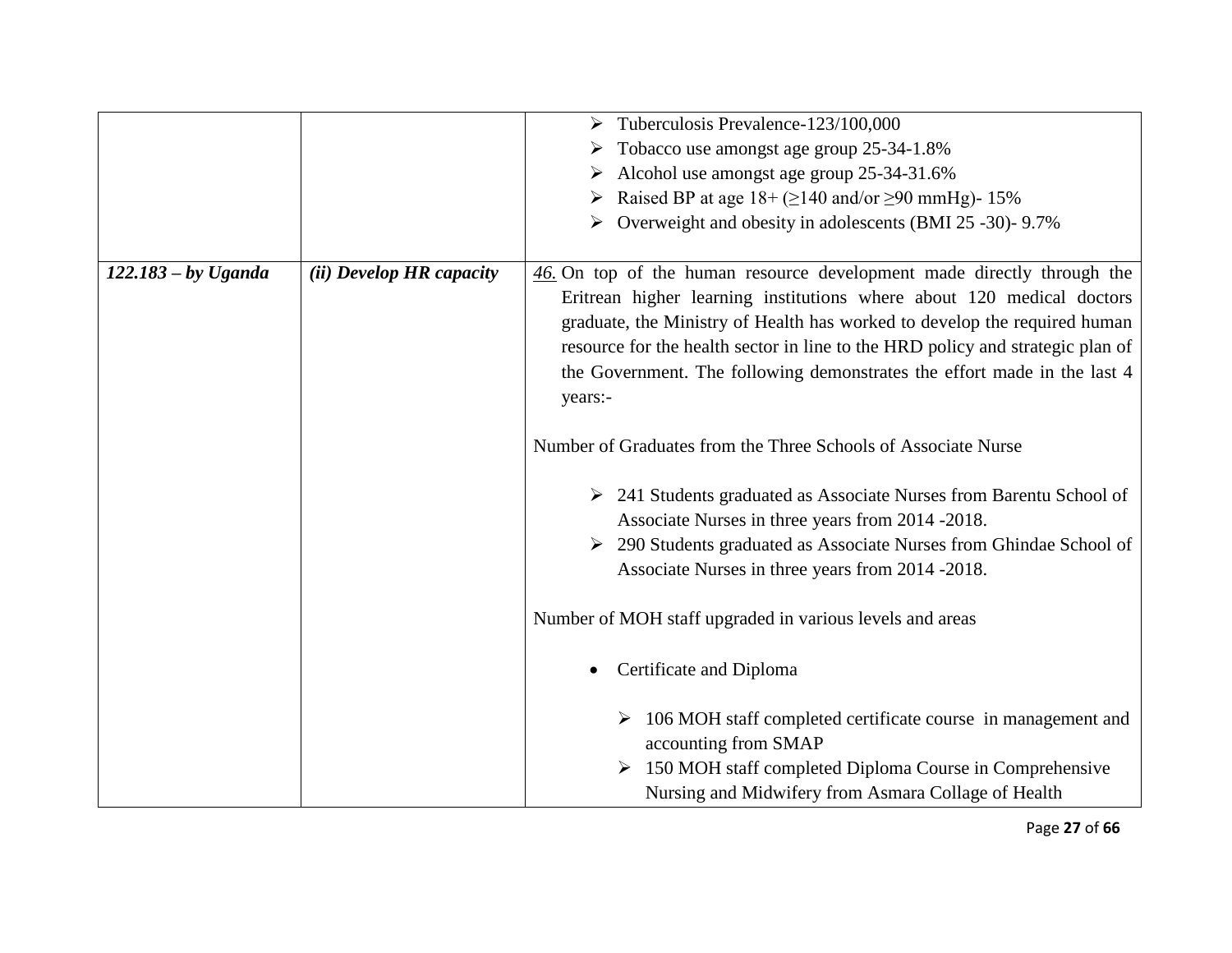|  | Sciences (ACHS)                                                                                                                                                                                                                                                                                                                                                                                                                                                                                                                                                                                                                                                                                                                                                                                                                                                                                                                                          |
|--|----------------------------------------------------------------------------------------------------------------------------------------------------------------------------------------------------------------------------------------------------------------------------------------------------------------------------------------------------------------------------------------------------------------------------------------------------------------------------------------------------------------------------------------------------------------------------------------------------------------------------------------------------------------------------------------------------------------------------------------------------------------------------------------------------------------------------------------------------------------------------------------------------------------------------------------------------------|
|  | <b>Upgraded to Degree</b>                                                                                                                                                                                                                                                                                                                                                                                                                                                                                                                                                                                                                                                                                                                                                                                                                                                                                                                                |
|  | $\triangleright$ 45 MOH staff upgraded from Diploma Nurse to Degree Nurse<br>(BSN) from Asmara Collage of Health Sciences (ACHS)<br>$\geq$ 22 MOH staff upgraded from Diploma Nurse to Degree Nurse<br>(BSN) from Dundee University via Distance Education<br>$\triangleright$ 34 MOH staff upgraded in Art of Professional Development<br>(BAPD) from Dundee University via Distance Education                                                                                                                                                                                                                                                                                                                                                                                                                                                                                                                                                          |
|  | <b>Upgraded o Masters level</b>                                                                                                                                                                                                                                                                                                                                                                                                                                                                                                                                                                                                                                                                                                                                                                                                                                                                                                                          |
|  | $\geq$ 21 MOH staff upgraded in MSc in Nursing and Global Health<br>(BAPD) from Dundee University via Distance Education<br>$\geq$ 21 MOH staff upgraded to MSc level in Nursing and Global<br>Health (BAPD) from Dundee University via Distance Education<br>$\triangleright$ 9 MOH staff upgraded to MSc level in Nursing and Global<br>Health from Dundee University via Distance Education<br>$\triangleright$ 9 MOH staff upgraded to MSc level in nursing from ACHS<br>> 9 MOH staff upgraded to MSc level in Anesthesia from ACHS<br>$\triangleright$ 9 MOH staff upgraded to MSc level in Anesthesia from ACHS<br>$\triangleright$ 3 MOH staff upgraded to MSc level in (1 in Human resources<br>Management, 1 in Public health, in Epidemiology) from ROMA<br>$\triangleright$ University and London University.<br>$\triangleright$ 4 MOH staff upgraded to MSc level in Medical Entomology<br>and Vector Control from Al University of Gezira |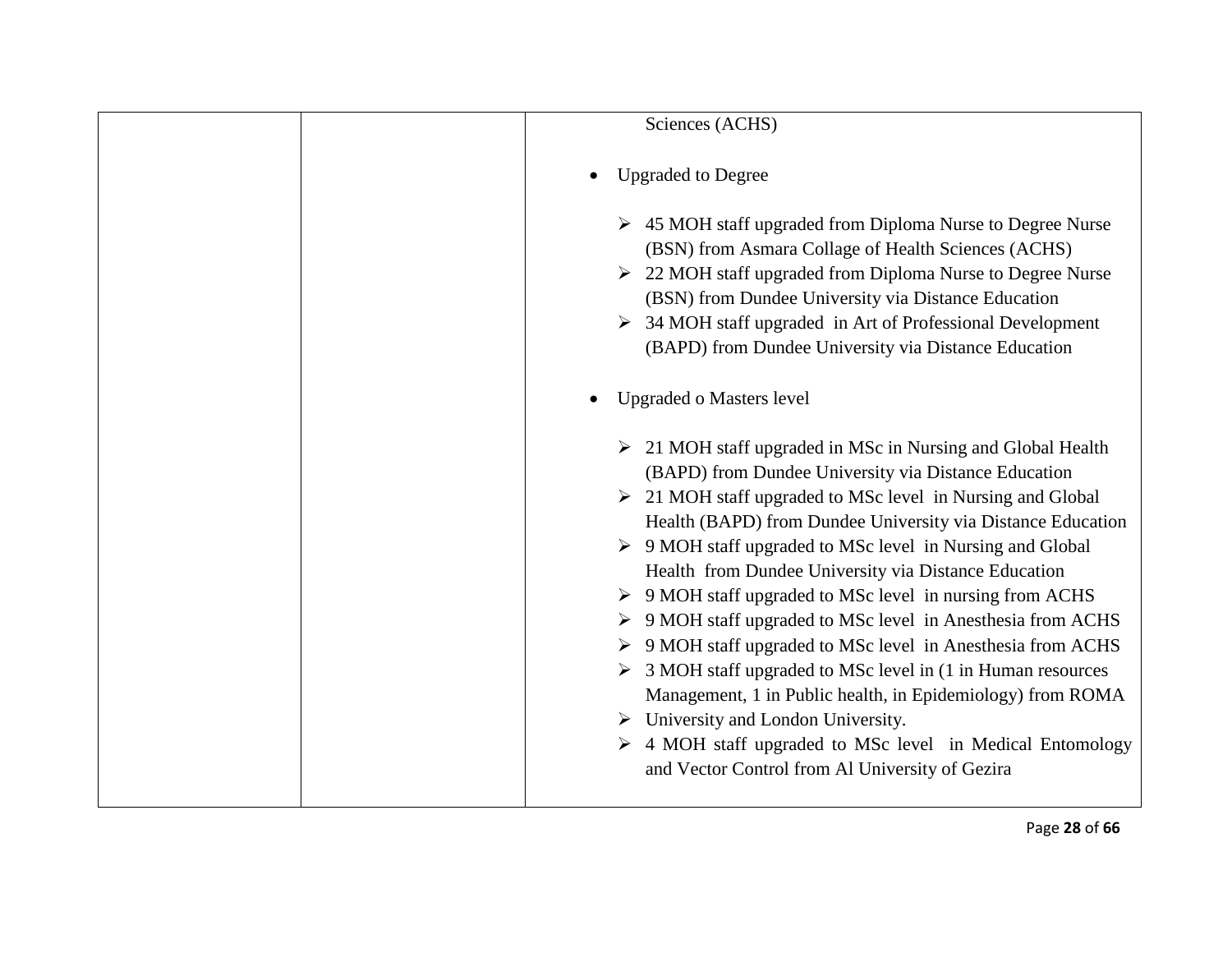| <b>Recommendation No</b>                        | <b>Strategic Areas &amp; Goals</b>                                  | <b>Action and Assessment</b>                                                                                                                                                                                                                                                                                                                                                                                                                                                                                                                                                                                                                                                                                                                                                                                                                                                                                                 |  |  |
|-------------------------------------------------|---------------------------------------------------------------------|------------------------------------------------------------------------------------------------------------------------------------------------------------------------------------------------------------------------------------------------------------------------------------------------------------------------------------------------------------------------------------------------------------------------------------------------------------------------------------------------------------------------------------------------------------------------------------------------------------------------------------------------------------------------------------------------------------------------------------------------------------------------------------------------------------------------------------------------------------------------------------------------------------------------------|--|--|
| and country                                     |                                                                     |                                                                                                                                                                                                                                                                                                                                                                                                                                                                                                                                                                                                                                                                                                                                                                                                                                                                                                                              |  |  |
|                                                 | <b>Education</b><br>$c_{\cdot}$                                     |                                                                                                                                                                                                                                                                                                                                                                                                                                                                                                                                                                                                                                                                                                                                                                                                                                                                                                                              |  |  |
|                                                 | Respect and Protection of<br><b>Education</b> rights                | $\frac{47}{12}$ Legally, every citizen shall have the right of equal access to publicly funded<br>social services and the State endeavors, within the limit of its resources, to<br>make available to all citizens health, education, culture and other social<br>services. The provision of broad based education incorporating widespread<br>dissemination of skills and languages and extensive human capital<br>formation is guided by the macro level Government policies and strategies.<br>Furthermore, the government's strategy paper on poverty elimination also<br>states that a key factor is raising the knowledge, skills and well-being of the<br>people by investing in education, health care and sanitation systems.                                                                                                                                                                                       |  |  |
|                                                 |                                                                     | The National Education Policy on Education (2003) stipulates that<br>the provision of sound basic education is both a human right and a<br>tool that raises the awareness of citizens, which in turn enhances<br>productivity. In accordance to the reviewed 2012 National<br>Education Policy Education Sector Development Plan (ESDP 2013-<br>2017) was implemented and expanded equitable access and quality<br>as well as institutional capacity. The MOE has currently started to<br>implement the ESDP $2018 - 2021$ .<br>All policies promote access and quality and further policies for the<br>provision of equitable access with focus on disadvantaged groups,<br>rural and periphery areas are also promoted. They include Inclusive<br>Education, Girls' Education, Nomadic Education, Complementary<br>Elementary Education CEE), Adult Education and Continuity and<br>ban on corporal punishment in schools. |  |  |
| 122.171, 172, 173, $(i)$<br>176,<br>175,<br>177 | <b>Universalization</b><br>of<br><b>Education</b><br><b>Primary</b> |                                                                                                                                                                                                                                                                                                                                                                                                                                                                                                                                                                                                                                                                                                                                                                                                                                                                                                                              |  |  |
| China,<br>Bhutan,                               | <b>Promotion</b><br>of<br>and                                       |                                                                                                                                                                                                                                                                                                                                                                                                                                                                                                                                                                                                                                                                                                                                                                                                                                                                                                                              |  |  |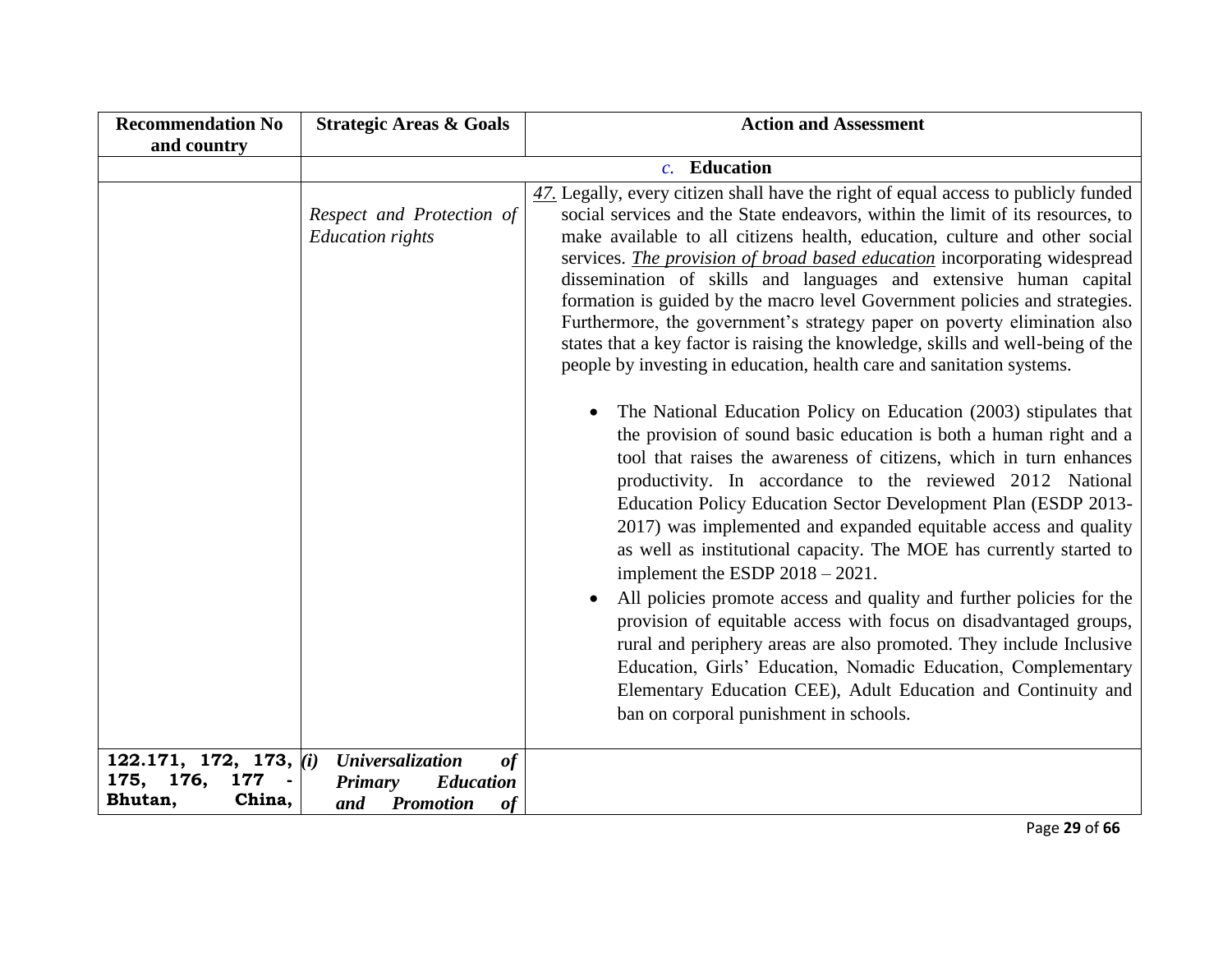| Chile,<br>Yemen,                                               | <b>Access and quality</b>                        |                                    |                                                                                                                                                                                                                                                                                                                                                                                                                                                                                                                                                                                                                                                                                                                                                                                                                                                                                                                                                                                                 |
|----------------------------------------------------------------|--------------------------------------------------|------------------------------------|-------------------------------------------------------------------------------------------------------------------------------------------------------------------------------------------------------------------------------------------------------------------------------------------------------------------------------------------------------------------------------------------------------------------------------------------------------------------------------------------------------------------------------------------------------------------------------------------------------------------------------------------------------------------------------------------------------------------------------------------------------------------------------------------------------------------------------------------------------------------------------------------------------------------------------------------------------------------------------------------------|
| Malaysia, Algeria                                              |                                                  |                                    |                                                                                                                                                                                                                                                                                                                                                                                                                                                                                                                                                                                                                                                                                                                                                                                                                                                                                                                                                                                                 |
| 122.184,189,191,194<br>Philippines, Sudan,<br>Cuba, Luxembourg |                                                  |                                    |                                                                                                                                                                                                                                                                                                                                                                                                                                                                                                                                                                                                                                                                                                                                                                                                                                                                                                                                                                                                 |
|                                                                | Early<br>development<br>promoted<br>intervention | Childhood 47<br>Programme<br>early | Pre- primary schooling for children whose ages are up to five years is an<br>integral part of the basic education cycle. Pre- school is provided in a<br>comprehensive and integrated learning program for two years. In Eritrea,<br>pre-school takes two forms: Kindergartens and Rural Community Care<br>giving Centers (RCCS). The main pre-school curriculum emphasizes laying a<br>foundation for language and concept development, social relationships, and<br>the holistic development of the child, including basic life skills. :<br>Kindergarten services for children between the ages of 4 and 6, mainly in<br>cities and semi-urban areas; community care-giving services for rural<br>children between the ages of 5 and 6.                                                                                                                                                                                                                                                      |
|                                                                |                                                  |                                    | 48. Pre-primary schools increased by 8.5% (340 in total in 2017) and enrolment<br>increased by 6.6% (female increase 6.4%). Student number reached 47,196<br>participants and 48.7% are girls. Rural coverage rose from 64.2 to 65%<br>increasing by 18.5% and the Rural Community Care Givers Scheme played<br>a critical role. Promoting pre-primary in established primary schools has<br>also been considered as a way of maximizing the utilization of opportunities<br>and resources. In general, the progress is significant but much more remains<br>to be done. The GER and NER, which were 18.2% and 16.6% respectively<br>in 2014/15, have increased to $18.7\%$ and $17.1\%$ respectively in 2016/17.<br>However, these figures indicate that much remains to be done in pre-<br>primary education. Nevertheless, the MOE is now piloting pre-primary<br>opportunity as annexes to the primary school establishment and maximize<br>the utilization of resources and opportunities. |
|                                                                | Mother                                           | Tongue<br>(MT)                     | $\frac{49}{2}$ . The overriding policy is provision of basic education up to middle level                                                                                                                                                                                                                                                                                                                                                                                                                                                                                                                                                                                                                                                                                                                                                                                                                                                                                                       |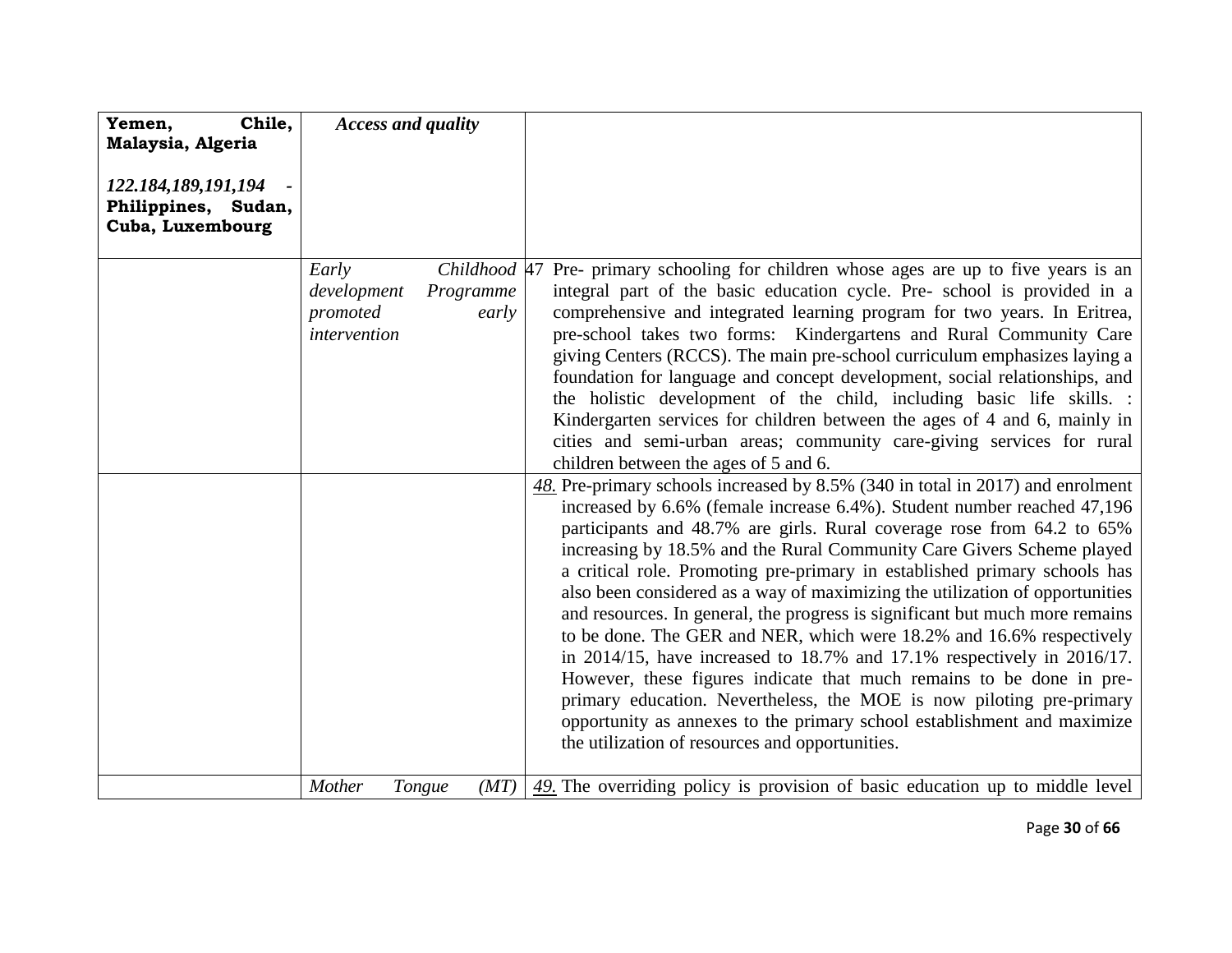| Education<br>and<br>Universalization<br>of<br>Primary Education     | education. MT education in all 9 mother tongue languages is driven by the<br>Language Policy sanctioned by law and reflects the equality of Eritrean<br>languages. Primary education presently enrolls 349,753 students (45.1%)<br>girls) and female NER rose from 79.1% to 80.4%. Rural schools increased<br>by 1.3% and are 80.7% of the total at primary education provision. A<br>characteristic growth during the reporting period is rise of female NER from<br>79.1% to 80.4%.                                                                                                                                                                                                                                                                                                                                                                                                                                              |
|---------------------------------------------------------------------|------------------------------------------------------------------------------------------------------------------------------------------------------------------------------------------------------------------------------------------------------------------------------------------------------------------------------------------------------------------------------------------------------------------------------------------------------------------------------------------------------------------------------------------------------------------------------------------------------------------------------------------------------------------------------------------------------------------------------------------------------------------------------------------------------------------------------------------------------------------------------------------------------------------------------------|
|                                                                     | $50$ . Continuity to middle level is given focus (rural middle schools constitute<br>72% of the total middle schools). Enrolment increased by 7.5% (female<br>9.6%). Enrolment in rural areas has shown an increase of 7.1% and that of<br>females 9.9%. The major challenge is that NER at this level in general in<br>spite of improvement requires greater attention and work. Better<br>opportunities and continuity, in particular for girls, has also been catered by<br>establishing 10 boarding schools (9852 students; 34.6% girls). 1 65 schools<br>(some with boarding facilities) serve nomadic communities and enroll<br>7,528, (46% girls). A "Nomadic Education Policy Framework" was<br>developed in collaboration with nomadic communities, other ministries and<br>bilateral and multilateral agencies. The national workshop on nomadic<br>education (December 2011) has helped to redefine the strategic plan. |
| Complementary Education<br>(ECE)<br>introduced<br>and<br>successful | $51$ . In consideration of the challenge that 17% of primary school age children<br>are out of school (was 33.7% during 2nd UPR) and that girl's participation<br>in lowland areas requires more attention, universalization of primary<br>education is supplemented by CEE. In 2016/17 academic year (as a sample)<br>8,575 students (46.4% girls) out-of-school children age 9-14, particularly<br>from remote and rural areas benefitted. 85.6% of the teachers are female. It<br>is provided in 9 languages and 85% (39.8% girls) continued to the middle<br>level.                                                                                                                                                                                                                                                                                                                                                            |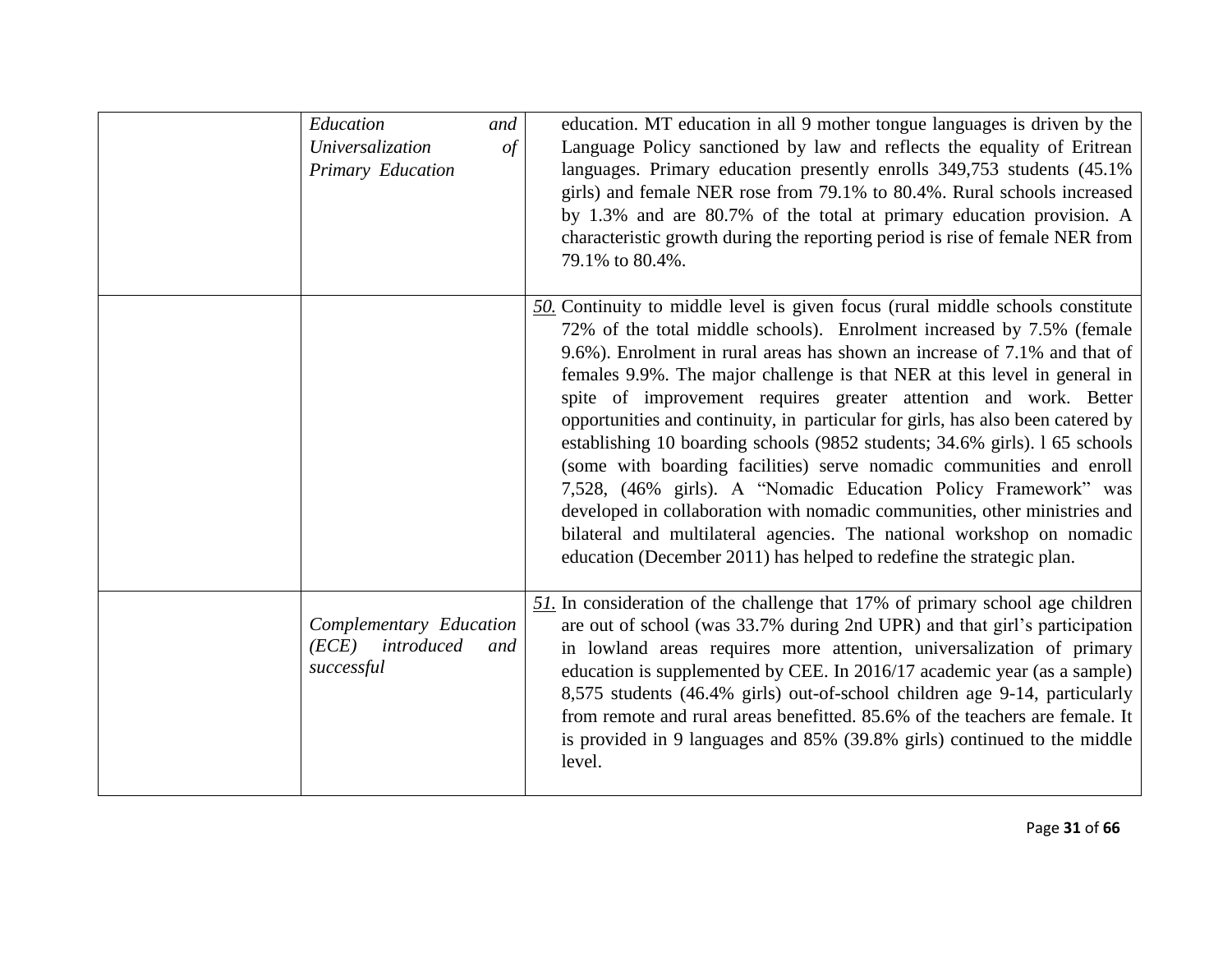| <b>Recommendation No</b> | <b>Strategic Areas &amp; Goals</b>                               | <b>Action and Assessment</b>                                                                                                                                                                                                                                                                                                                                                                                                                                                                                                                                                                                                                                                                                                                                                                                                                                                                                                                                                                                                                       |
|--------------------------|------------------------------------------------------------------|----------------------------------------------------------------------------------------------------------------------------------------------------------------------------------------------------------------------------------------------------------------------------------------------------------------------------------------------------------------------------------------------------------------------------------------------------------------------------------------------------------------------------------------------------------------------------------------------------------------------------------------------------------------------------------------------------------------------------------------------------------------------------------------------------------------------------------------------------------------------------------------------------------------------------------------------------------------------------------------------------------------------------------------------------|
| and country              |                                                                  |                                                                                                                                                                                                                                                                                                                                                                                                                                                                                                                                                                                                                                                                                                                                                                                                                                                                                                                                                                                                                                                    |
|                          | Special needs education                                          | $52$ . This is promoted by two non-government schools for the deaf (in two<br>towns) and one for the blind (by the government). Enrolment increased by<br>11% (50% girls). In the academic year 2016/17 there was 180 students in<br>these special schools and out of the total students 42.2% were females. A<br>total of 35 teachers and 54 office workers served in these schools, of which<br>51.4 % and 70.4% respectively were females. The provision of special<br>needs education is mainstreamed in to 45 regular middle schools.<br>Furthermore, children with intellectual and development problems get<br>educational opportunities in pilot mainstream schools and the provision will<br>be expanded further. Many of the students who had completed their<br>education at the three special elementary schools have been integrated into<br>the mainstream regular middle schools. Moreover, students who have<br>learning difficulties are also placed in the regular middle schools after they<br>have completed elementary level. |
|                          | Gender<br>in<br>Parity<br>$(GPI)$ is<br>Education<br>encouraging | 53. GPI at the pre- primary level is 0.94 (1 is the equal participation<br>coefficient). Net Enrolment Ratio (NER) at elementary, middle and<br>secondary levels is 0.82, 0.85 and 0.91 respectively. This is one of the<br>challenges in education, and MOE is cognizant of the additional efforts<br>needed. It however, reflects the effort and progress made to ensure the right<br>of girls to education and guarantee continuity to higher levels.                                                                                                                                                                                                                                                                                                                                                                                                                                                                                                                                                                                           |
|                          | Adult<br>and<br>Literacy<br>education programme                  | 54. Literacy and Adult education programme constitutes as an important<br>national programme and illiteracy rate has dropped to 20%. A national<br>workshop of all stakeholders in 2016 assessed the progress as promising<br>and outlined strategies to fast-traxk the ongoing effort. During 2016, 17,<br>40,203 adults and out of school children (89 % female) participated in Adult<br>Literacy Program with 75.7% (67.6% female) completion rate. Evening<br>programme up to secondary level caters 6,034 adults (36% females) for<br>those who miss educational opportunity.                                                                                                                                                                                                                                                                                                                                                                                                                                                                |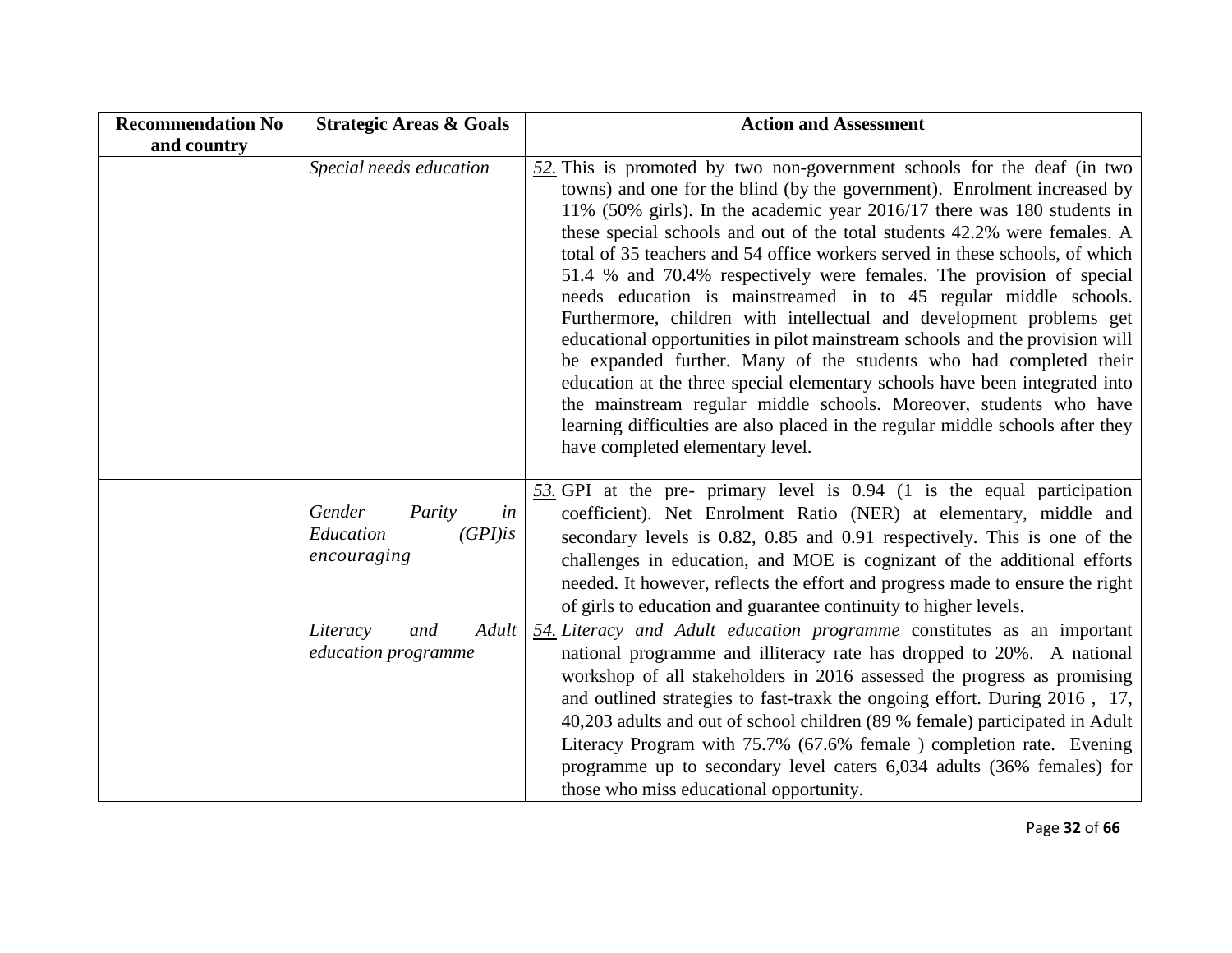| <b>Recommendation No</b> | <b>Strategic Areas &amp; Goals</b>   | <b>Action and Assessment</b>                                                                                                                                                                                                                                                                                                                                                                                                                                                                                                                                                                                                                                                                                                                                                                                                                                                                                                                                                          |
|--------------------------|--------------------------------------|---------------------------------------------------------------------------------------------------------------------------------------------------------------------------------------------------------------------------------------------------------------------------------------------------------------------------------------------------------------------------------------------------------------------------------------------------------------------------------------------------------------------------------------------------------------------------------------------------------------------------------------------------------------------------------------------------------------------------------------------------------------------------------------------------------------------------------------------------------------------------------------------------------------------------------------------------------------------------------------|
| and country              |                                      |                                                                                                                                                                                                                                                                                                                                                                                                                                                                                                                                                                                                                                                                                                                                                                                                                                                                                                                                                                                       |
|                          |                                      | 55. The social return of the education scheme is reflected by the achievement of<br>74 females from remote areas who completed secondary level education and<br>secured social mobility and career development by being employed in<br>various public and private establishments. This include, 23 as elementary<br>school teachers, 13 in adult education programs, 3 in sub regional<br>administration, 1 in construction sector, 6 in the Ministry of Finance, 6 in<br>the Ministry of Trade and Industry, 7 in the Ministry of Health, 3 in<br>Telecommunications, 2 in local bank and 5 in private businesses. Some<br>others have joined technical schools and the Warsay Yikealo Secondary<br>School in order to participate in the Secondary School Leaving<br>Examination. NUEYS also arranges vocational skills training trades of<br>basic employable skills for economically disadvantaged beneficiaries. In the<br>last four years it has supported 15,064 young people. |
|                          | Secondary<br>Continuing<br>Education | 56. The government has exerted much effort to bring secondary schools closer<br>to rural areas and other hard-to-reach groups. The total number of<br>secondary schools in 2014/15 was 104 and 49% of them located in rural and<br>remote areas and in 2016/17 the number secondary schools was 108 (50%)<br>are in rural and remote areas). NER indicated a slight increasing trend<br>from 18.2% in 2014/15 to 18.3% in 2016/17. Female NER also rose from<br>18.0% to 19.2% during this time. Generally, the GER and NER for the<br>secondary level indicate that a lot has to be done to improve in the future.                                                                                                                                                                                                                                                                                                                                                                   |
|                          | Opportunities in TEVT                | $57.$ TEVT provided in 8 technical schools at the intermediate level (for 2 years<br>after completing grade 10 of secondary education). The number of schools<br>has increased from 4 in 1999 to 8 in 2016 with enrolment increase from 908<br>in 1999 to 3,613 by 2016. The schools graduate about 700-800 students<br>annually. The National Centre for Vocational Training (NACVOT) yearly<br>graduates an average of 2,055 students (52% Female) in agriculture                                                                                                                                                                                                                                                                                                                                                                                                                                                                                                                   |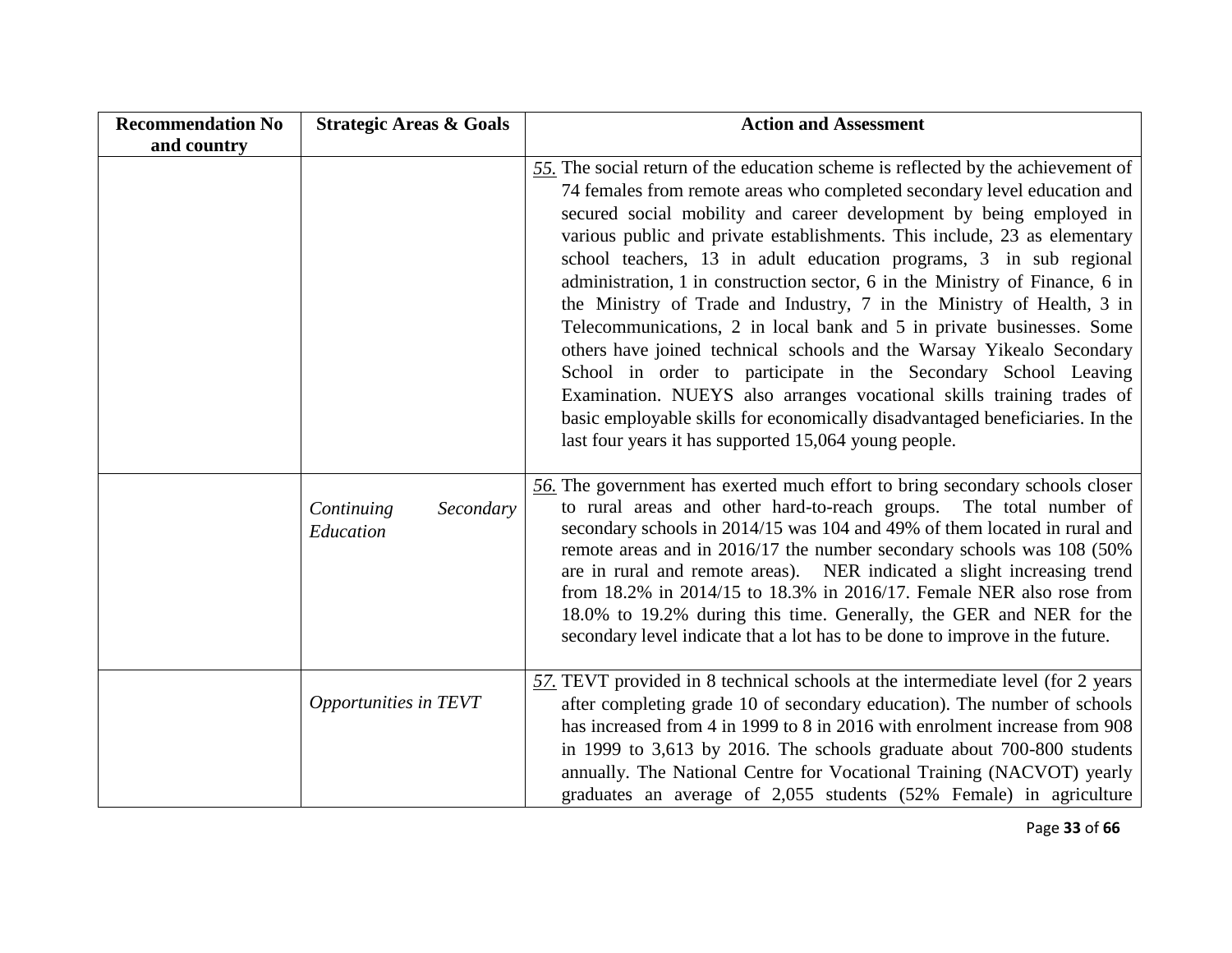|                                           |                               |                                                                                                                                                                                                                                                                                                                                                                                                                                                                                                                                                                                                                                                                                                                                                                                                                                                                                                                                                                                              |                | technology, advanced construction and building technology, commerce and<br>business management) for two years, after secondary education.                                                                                                                                                                                                                                     |                |              |              |          |          |
|-------------------------------------------|-------------------------------|----------------------------------------------------------------------------------------------------------------------------------------------------------------------------------------------------------------------------------------------------------------------------------------------------------------------------------------------------------------------------------------------------------------------------------------------------------------------------------------------------------------------------------------------------------------------------------------------------------------------------------------------------------------------------------------------------------------------------------------------------------------------------------------------------------------------------------------------------------------------------------------------------------------------------------------------------------------------------------------------|----------------|-------------------------------------------------------------------------------------------------------------------------------------------------------------------------------------------------------------------------------------------------------------------------------------------------------------------------------------------------------------------------------|----------------|--------------|--------------|----------|----------|
| Equitable<br>continuity<br>education      | and<br>access<br>higher<br>to | $58$ . Higher education provided in the 7 higher learning institutions distributed<br>throughout the nation has made significant contribution to the human<br>capital formation. 31,786 students were granted educational opportunities in<br>the higher learning institutions in the last three academic years (2015 -2018)<br>at masters, bachelor, diploma and certificate levels with yearly average<br>enrolment increase of 5.21%. The bachelor and diploma enrolments amount<br>62.6% and 36.52% respectively. The average yearly female<br>to<br>representation is 42.4% but in 2017/2018 academic year reached 50.4% in<br>Marine Science and Technology and 50.5% in Agriculture (moreover, in<br>science and technology 41.6%, Business and Economics 44.3%, Arts and<br>Social Science 43.4% and Health Science 44.5%). During the same period<br>5267 (48.7%) studied in the Institute of Technology (an increase of 8.4<br>percentage points from the previous academic year). |                |                                                                                                                                                                                                                                                                                                                                                                               |                |              |              |          |          |
|                                           |                               | Acd.Year                                                                                                                                                                                                                                                                                                                                                                                                                                                                                                                                                                                                                                                                                                                                                                                                                                                                                                                                                                                     | <b>Masters</b> | <b>Bachelor</b>                                                                                                                                                                                                                                                                                                                                                               | <b>Diploma</b> | <b>Cert</b>  | <b>Total</b> | $%$ rise | $%$ of F |
|                                           |                               | 2015-16                                                                                                                                                                                                                                                                                                                                                                                                                                                                                                                                                                                                                                                                                                                                                                                                                                                                                                                                                                                      | 45             | 6891                                                                                                                                                                                                                                                                                                                                                                          | 3295           | $\mathbf{0}$ | 10,231       |          | 41       |
|                                           |                               | 2016/17                                                                                                                                                                                                                                                                                                                                                                                                                                                                                                                                                                                                                                                                                                                                                                                                                                                                                                                                                                                      | 85             | 6704                                                                                                                                                                                                                                                                                                                                                                          | 3882           | 66           | 10,737       | 4.95     | 42.4     |
|                                           |                               | 2017/18                                                                                                                                                                                                                                                                                                                                                                                                                                                                                                                                                                                                                                                                                                                                                                                                                                                                                                                                                                                      | 87             | 6301                                                                                                                                                                                                                                                                                                                                                                          | 4430           |              | 10,818       | 5.47     | 43.8     |
|                                           |                               | Tot/Av                                                                                                                                                                                                                                                                                                                                                                                                                                                                                                                                                                                                                                                                                                                                                                                                                                                                                                                                                                                       | 217            | 19896                                                                                                                                                                                                                                                                                                                                                                         | 11607          | 66           | 31,786       | 5.21     | 42.4     |
|                                           |                               | % of Tot                                                                                                                                                                                                                                                                                                                                                                                                                                                                                                                                                                                                                                                                                                                                                                                                                                                                                                                                                                                     | 0.68%          | 62.6%                                                                                                                                                                                                                                                                                                                                                                         | 36.52%         | 0.21%        | 100%         |          |          |
| right<br><b>The</b><br>education improved | quality<br>$\mathfrak{t}$     | 59. The effort has been to strengthen relevance of education and promote                                                                                                                                                                                                                                                                                                                                                                                                                                                                                                                                                                                                                                                                                                                                                                                                                                                                                                                     |                | student-centered teaching-learning, ensure efficiency and effectiveness,<br>transform the role of teachers and improve educational management. A<br>study made on the textbooks of elementary and middle levels has<br>assessed the strong and weak areas to introduce formative changes and a<br>proposal is discussed for action. Furthermore, at national level Monitoring |                |              |              |          |          |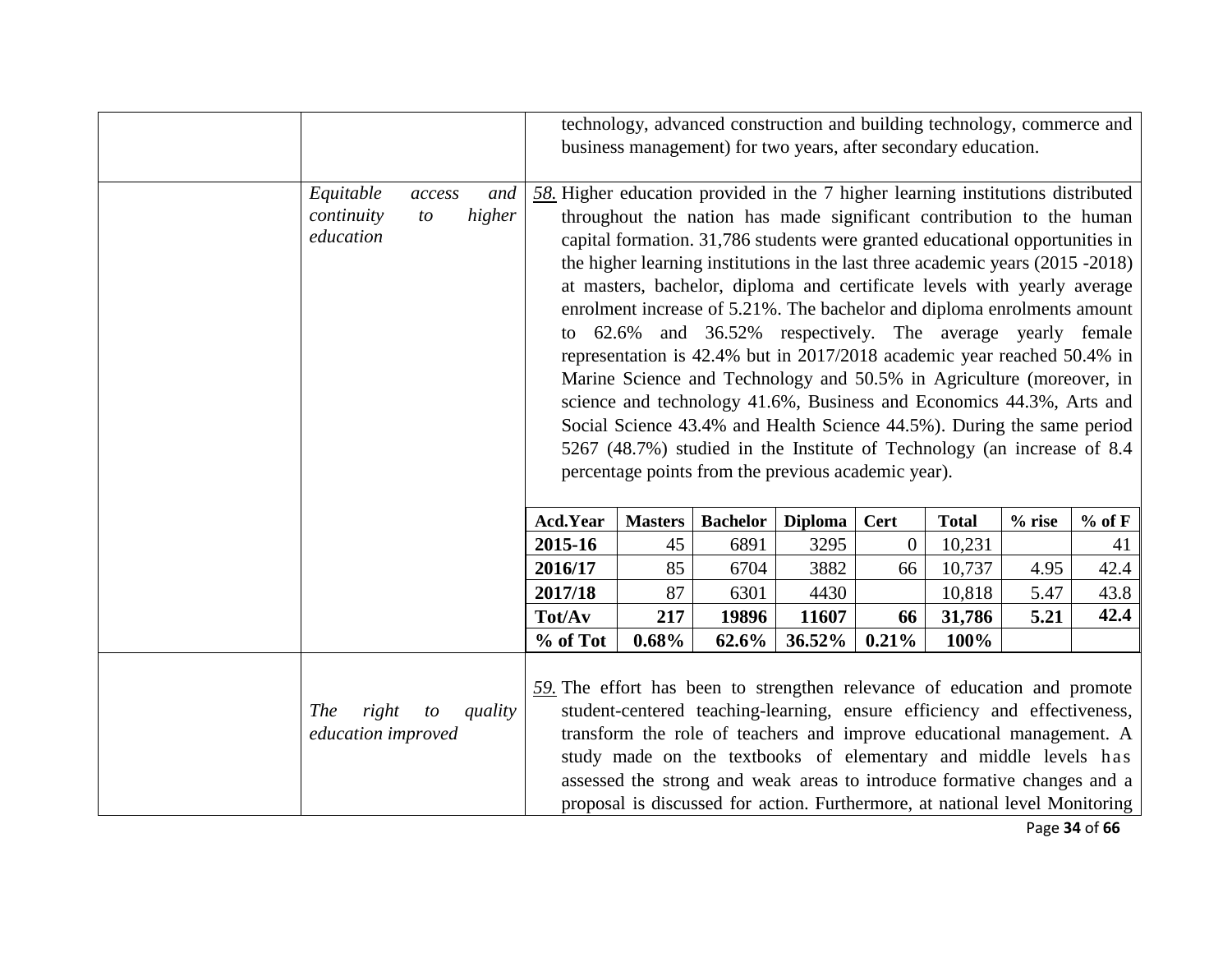|  | Learning Achievement (MLA III) has been conducted in key grades<br>(grades 3 and 5) in mother tongue, mathematics and English. Data was<br>collected on learner's performance and factors that affect the quality of<br>education in primary school. The analysis shows that more effort is<br>needed to improve attainment level and achievement targets. In 2016 a<br>study on menstrual hygiene schools was conducted to identify the<br>challenges that affect girls' education and an action plan has been prepared                                                                                                                                                                                                                                                                                                                |
|--|-----------------------------------------------------------------------------------------------------------------------------------------------------------------------------------------------------------------------------------------------------------------------------------------------------------------------------------------------------------------------------------------------------------------------------------------------------------------------------------------------------------------------------------------------------------------------------------------------------------------------------------------------------------------------------------------------------------------------------------------------------------------------------------------------------------------------------------------|
|  | 60. Monitoring and Supervision has been conducted throughout the school<br>system at all levels and in the adult education programme, through the<br>national, regional and local education offices and supervisors. The plan<br>to ensure zero wastage in next 5 years has been developed and is being<br>developed the first successful step being its implementation after the<br>secondary school leaving examination. Monitoring and Supervision<br>activities have been conducted in the school system and in the adult<br>education programme through the national and regional education<br>offices.                                                                                                                                                                                                                            |
|  | $61$ . In addition, professional educational support has been provided to the<br>prison and rehabilitation centers in various regions. Support has also<br>been provided to the ongoing educational activities in the defense forces<br>and National unions. The plan to ensure a zero wastage in next 5 years has<br>been developed and is being developed the first successful step being its<br>implementation after the secondary school leaving examination. The Parent<br>Teacher Associations (PTA) and Student Committees (SCs) in each school<br>play significant roles in the management and evaluation of education<br>performance. In addition, supervision is done in the education provision by<br>other sectors and professional educational support provided in particular to<br>the prison and rehabilitation centers. |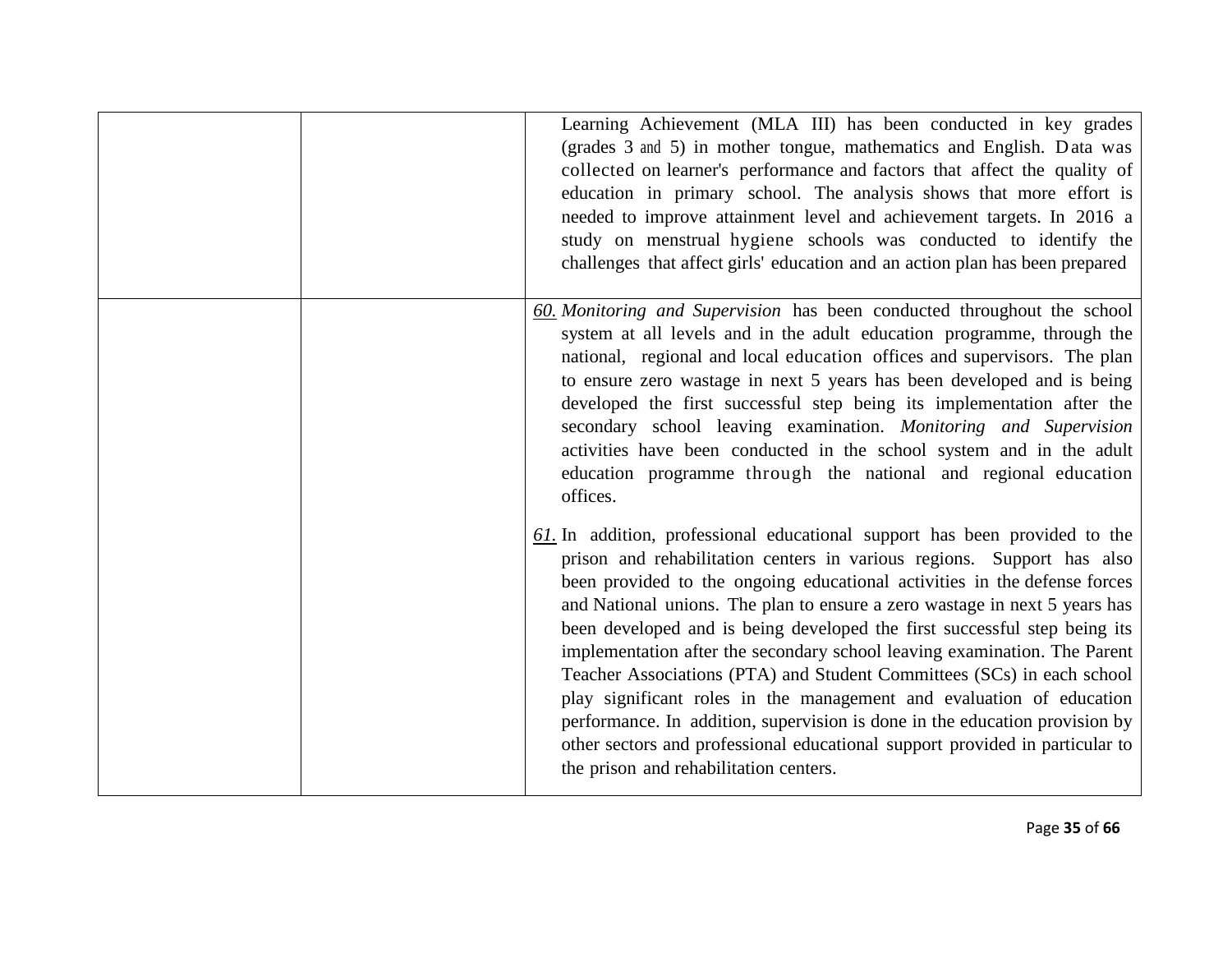| <b>Recommendation No</b><br>and country                          | <b>Strategic Areas &amp; Goals</b>                           | <b>Action and Assessment</b>                                                                                                                                                                                                                                                                                                                                                                                                                                                                                                                                                                                                                                                                                                                         |
|------------------------------------------------------------------|--------------------------------------------------------------|------------------------------------------------------------------------------------------------------------------------------------------------------------------------------------------------------------------------------------------------------------------------------------------------------------------------------------------------------------------------------------------------------------------------------------------------------------------------------------------------------------------------------------------------------------------------------------------------------------------------------------------------------------------------------------------------------------------------------------------------------|
| 122.185,190,192, 193 -<br>Afghanistan,<br>Turkey,<br>Egypt, Togo | <b>Allocate</b><br>resources<br>to<br>education              | $62$ . Education is free at all levels <i>and</i> Government spending on education<br>increased from 10.49% in 2013 to 12.33% in 2014, and 10.05% in 2015 and<br>10.06% in 2016. Primary and middle school education (basic education),<br>priority - 31.01% of total expenditure (Secondary education 23.28%). Total<br>Government expenditure on education is about 4% of GDP and is<br>extraordinary the development situation in the country taken into<br>consideration                                                                                                                                                                                                                                                                         |
|                                                                  |                                                              | <b>D. ADMINSTRATION OF JUSTICE</b>                                                                                                                                                                                                                                                                                                                                                                                                                                                                                                                                                                                                                                                                                                                   |
|                                                                  |                                                              |                                                                                                                                                                                                                                                                                                                                                                                                                                                                                                                                                                                                                                                                                                                                                      |
|                                                                  |                                                              | a. Judicial System                                                                                                                                                                                                                                                                                                                                                                                                                                                                                                                                                                                                                                                                                                                                   |
| 122.43- Philippines and                                          | <b>Implementation</b><br>(i)<br>of                           | 63. The transitional codes adopted in 1991 are Main source of law still in force.                                                                                                                                                                                                                                                                                                                                                                                                                                                                                                                                                                                                                                                                    |
| also 122.44 - Russia                                             | National Laws and also                                       | 178 proclamations and 125 legal notices are also implemented. New                                                                                                                                                                                                                                                                                                                                                                                                                                                                                                                                                                                                                                                                                    |
|                                                                  | <b>Legislation</b><br><b>Reform</b><br><b>on</b><br>Religion | National Codes encompassing the Civil Code, the Penal Code, the Civil as<br>well as Criminal Procedure Codes, were published and distributed to the<br>general public in May 2015. The MOJ has conducted campaigns aimed at<br>raising awareness on rights and duties guaranteed by law in particular on<br>the new National Codes. It organized orientations and discussions for law<br>enforcement agencies. The Minister of Justice also conducted seminars in<br>all regions to administration officials, regional assembly members,<br>national organizations and associations, religious leaders and elders. Radio,<br>TV, print media campaigns is regularly continuing under the principle of<br>'Law for societal harmony and development'. |
| $167 -$<br>122.51, 153,                                          | (ii) Fulfillment of legal                                    | 64. Independence and effectiveness of the Prosecution has been maintained.                                                                                                                                                                                                                                                                                                                                                                                                                                                                                                                                                                                                                                                                           |
| Argentina,<br>Ecuador,                                           | rights, Obligations under                                    | The public prosecution office, headed by the Attorney General, and its                                                                                                                                                                                                                                                                                                                                                                                                                                                                                                                                                                                                                                                                               |
| Canada; 122.22, 107 -                                            | <b>International</b><br>the                                  | regional offices functions throughout the nation. Continuous effort is made                                                                                                                                                                                                                                                                                                                                                                                                                                                                                                                                                                                                                                                                          |
| Czech, Mexico; 122.153                                           | Covenant on Civil and                                        | to maintain the integrity of these institutions in accordance to Proclamation                                                                                                                                                                                                                                                                                                                                                                                                                                                                                                                                                                                                                                                                        |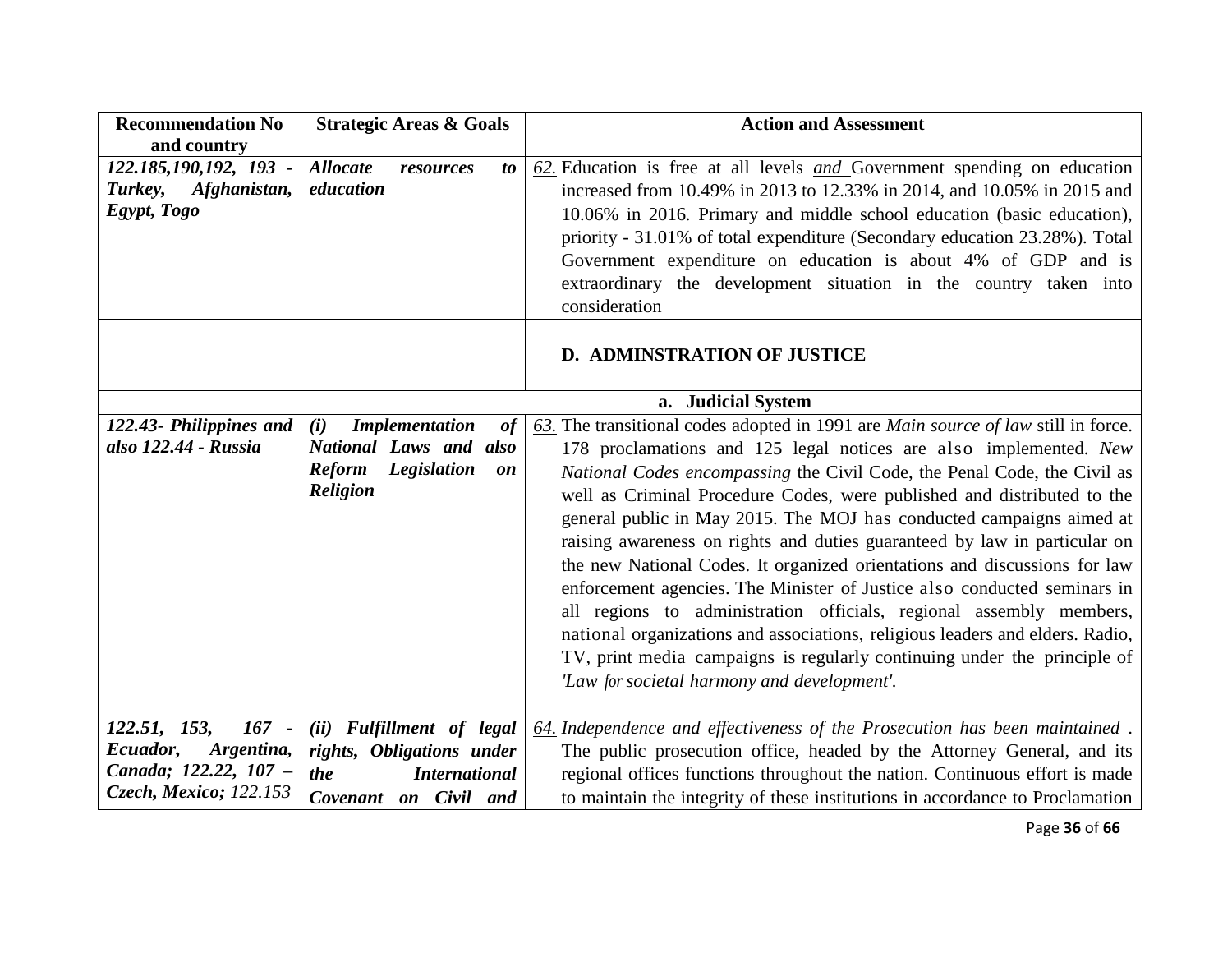| Political Rights, fighting<br>impunity |                            |     | No.11/1991 and Article 7 of Proclamation 37/93. Hence, it functions to<br>uphold the supremacy of the law and protect human rights. It also<br>provides judicial and administrative remedies in case of any violation.<br>To achieve this aim, human resource development and institution building<br>at all levels has been promoted as a priority.<br>65. The Eritrean Judiciary is composed of hierarchical courts namely: the<br>Community Court, Regional Court, and High Court as well as the Final<br>Appellate Division within the High Court have ensured access to justice.<br><i>Equitable access and coverage</i> is promoted through the, 430 community<br>courts established nation-wide under Proclamation 132/2003, the<br>jurisdiction of which was consolidated by Proclamation No 167/2012.<br>Access is upheld within their vicinity by ensuring service without incurring<br>unreasonable financial and other costs. Their jurisdiction is mainly social<br>matters (marriage, succession etc.), small civil claims and petty criminal<br>offences. Court fee remains to be insignificant but a party may file a suit for<br>free, if that party can show financial incapacity. The judges are elected by<br>the respective communities they serve. The Ministry of Justice is<br>responsible for co-ordination, budget and training which include basic<br>literacy, file keeping and basic legal training. |
|----------------------------------------|----------------------------|-----|-----------------------------------------------------------------------------------------------------------------------------------------------------------------------------------------------------------------------------------------------------------------------------------------------------------------------------------------------------------------------------------------------------------------------------------------------------------------------------------------------------------------------------------------------------------------------------------------------------------------------------------------------------------------------------------------------------------------------------------------------------------------------------------------------------------------------------------------------------------------------------------------------------------------------------------------------------------------------------------------------------------------------------------------------------------------------------------------------------------------------------------------------------------------------------------------------------------------------------------------------------------------------------------------------------------------------------------------------------------------------------------------------------------------------------------|
|                                        |                            |     | <b>b.</b> Law Enforcement Agencies and Practice                                                                                                                                                                                                                                                                                                                                                                                                                                                                                                                                                                                                                                                                                                                                                                                                                                                                                                                                                                                                                                                                                                                                                                                                                                                                                                                                                                                   |
| Legal<br>(i)                           | <b>Institutional Basis</b> | and | 66. Legal and institutional basis is upheld to ensure credibility, integrity and<br>transparency and investigation reports are forwarded regularly and directly<br>to prosecutors in accordance to the Criminal Procedure Code. Accordingly,<br>EFPS Standard police guidelines, procedures and code of conduct are<br>regularly assessed and updated. In this regards, the Strategic Plan (2015 –<br>2017) was implemented and the Strategic Plan (2018-2022) under the motto<br>of "Strengthening a nation in sustainable peace and rule of law" has been<br>initiated in 2018.                                                                                                                                                                                                                                                                                                                                                                                                                                                                                                                                                                                                                                                                                                                                                                                                                                                 |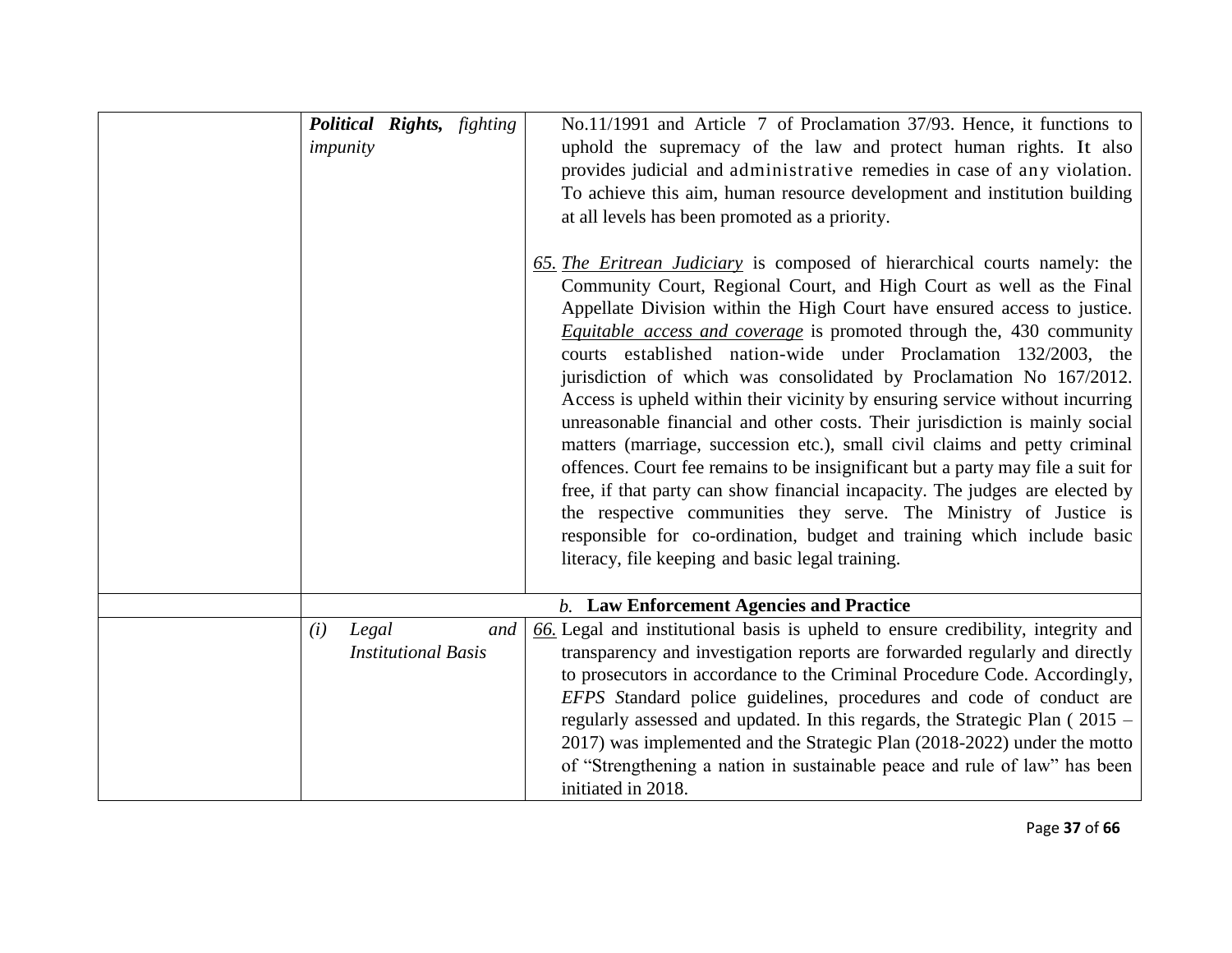| <b>Recommendation No</b> | <b>Strategic Areas &amp; Goals</b> | <b>Action and Assessment</b>                                                                                                                                                                                                                                                                                                                                                                 |
|--------------------------|------------------------------------|----------------------------------------------------------------------------------------------------------------------------------------------------------------------------------------------------------------------------------------------------------------------------------------------------------------------------------------------------------------------------------------------|
| and country              |                                    |                                                                                                                                                                                                                                                                                                                                                                                              |
|                          |                                    | 67. Human dignity has remains a priority of policing. While investigation<br>reports are forwarded to prosecutors directly the following approaches and<br>measures have prevailed in accordance to the law:-<br>$\triangleright$ police stations write instant report to their higher officers on any                                                                                       |
|                          |                                    | measure and operation<br>$\triangleright$ any detained or appearing for questioning is given orientation to<br>forward claims of abuses, if any, which after being registered in the<br>daily Police Diary is forwarded to the Legal Service and Inspection<br>Branch and assessed                                                                                                           |
|                          |                                    | $\triangleright$ Police Officers Comprehensive Guideline for legal and tactful crime<br>investigation is applied in conformity to Articles 22-27 of the TCPCE<br>and use of torture is monitored and avoided<br>$\triangleright$ The EFPS Legal Service and Inspection Branch routinely follows<br>adherence to established legal provisions and each case is assessed in<br>weekly meetings |
|                          |                                    | $\triangleright$ Accordingly, disciplinary misconducts are handled within the hierarchy<br>of the EFPS but violations amounting to crime are forwarded to the<br>public prosecution<br>$\triangleright$ Prosecutors and judges regularly visit police stations and detention<br>centers and have proven instrumental in enforcing adherence to the law                                       |
|                          |                                    |                                                                                                                                                                                                                                                                                                                                                                                              |
|                          |                                    | 68. EFPS Legal Service and Inspection Department routinely assesses the<br>adherence of actions to the established legal provisions and rules of<br>procedures, Any violations amounting to crime are forwarded to the public<br>prosecution. Accordingly, 12 police officers were prosecuted for offences<br>such as breach of trust, theft, bribe and misuse of responsibility.            |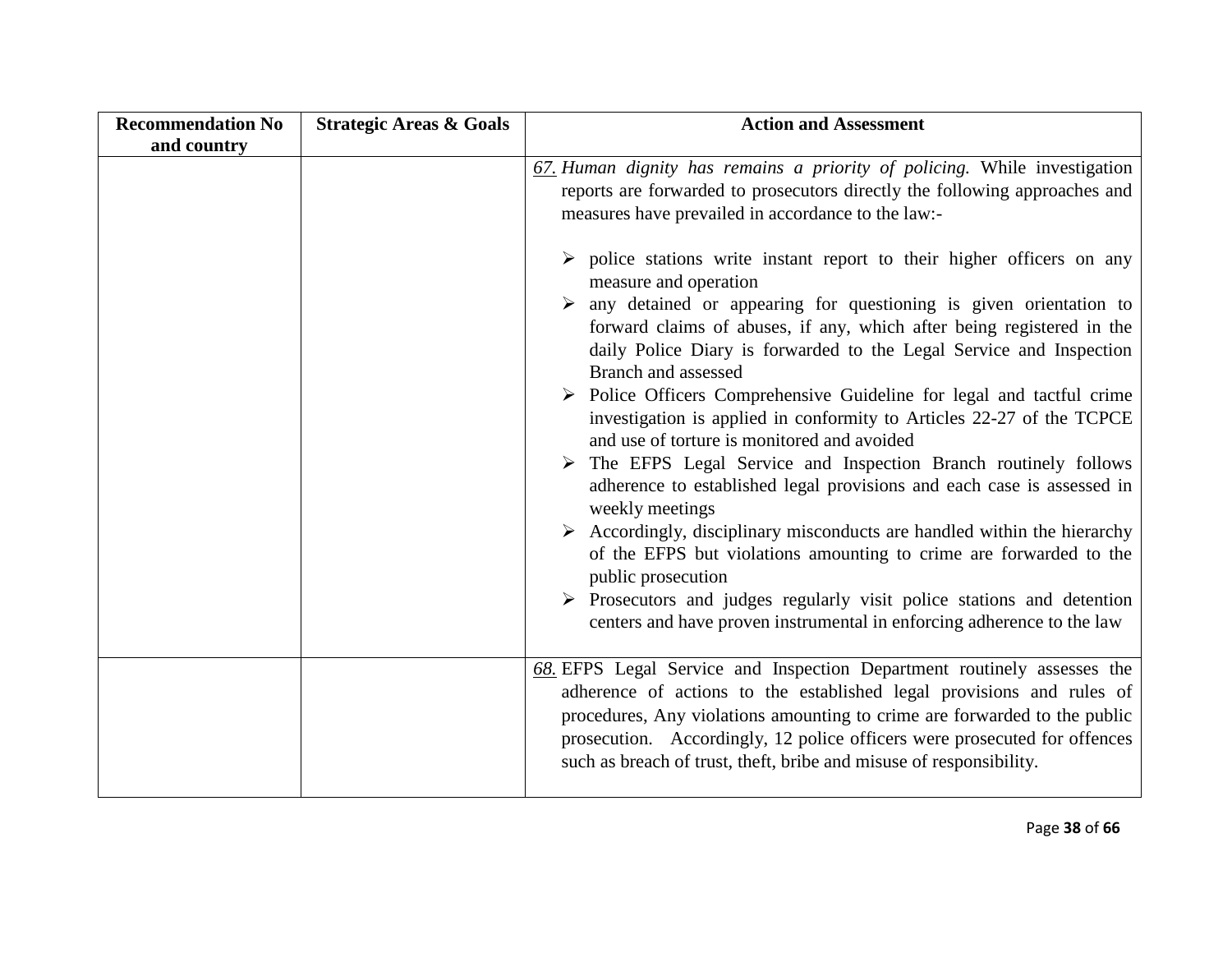| <b>Recommendation No</b> | <b>Strategic Areas &amp; Goals</b> | <b>Action and Assessment</b>                                                                                                                                                                                                                                                                                                                                                                                                                                                                                                                                                                                                                                                                                                                                                                                                                                                                                                                                                                                                                                                                             |
|--------------------------|------------------------------------|----------------------------------------------------------------------------------------------------------------------------------------------------------------------------------------------------------------------------------------------------------------------------------------------------------------------------------------------------------------------------------------------------------------------------------------------------------------------------------------------------------------------------------------------------------------------------------------------------------------------------------------------------------------------------------------------------------------------------------------------------------------------------------------------------------------------------------------------------------------------------------------------------------------------------------------------------------------------------------------------------------------------------------------------------------------------------------------------------------|
| and country              |                                    |                                                                                                                                                                                                                                                                                                                                                                                                                                                                                                                                                                                                                                                                                                                                                                                                                                                                                                                                                                                                                                                                                                          |
|                          | Public Order and<br>(ii)<br>Safety | $\underline{69}$ . Equitable demographic distribution and service of police is one of the set<br>goals. Hence, A major effort in law enforcement is the expansion in the<br>demographic distribution of police services and activities. Presently police<br>centers are operational in 53 sub regions of the country. Furthermore, 34<br>additional stations have been established in consideration of demographic<br>factors and geographical proximity that targets remote and periphery areas.<br>There are also special standby units ready for deployment from the center<br>for any contingency missions. Obviously, shortage of capacity and<br>facilities remains and more needs to be done. Female visibility is rising and<br>currently 19.95% of the police personnel are females working at various<br>capacities                                                                                                                                                                                                                                                                            |
|                          |                                    | $70$ . Community Policing (CP) has consolidated the effort and they are activity<br>is monitored by the Sub Regional Administrations. CP patrol<br>neighborhoods, promote public safety, address petty offenses and problems<br>amicably within the community structure, and strengthen security<br>consciousness among the citizens and the community. Each community<br>police group is made up of five members and carries its duties in<br>cooperation to each Police Station in the area and reports its activities to the<br>respective village/town administrative authority. Community policing has<br>shown significant results public safety. Current capacity is 10725. About<br>5873 cases yearly solved by them. The cases are mostly petty offences.<br>Some are settled by community police, some forwarded to police stations<br>and others forwarded to communal courts. Their participation has provided<br>encouraging results in reduction of crimes, regular quarterly meetings and<br>case based take place and also communication with heads of polices stations<br>taking place. |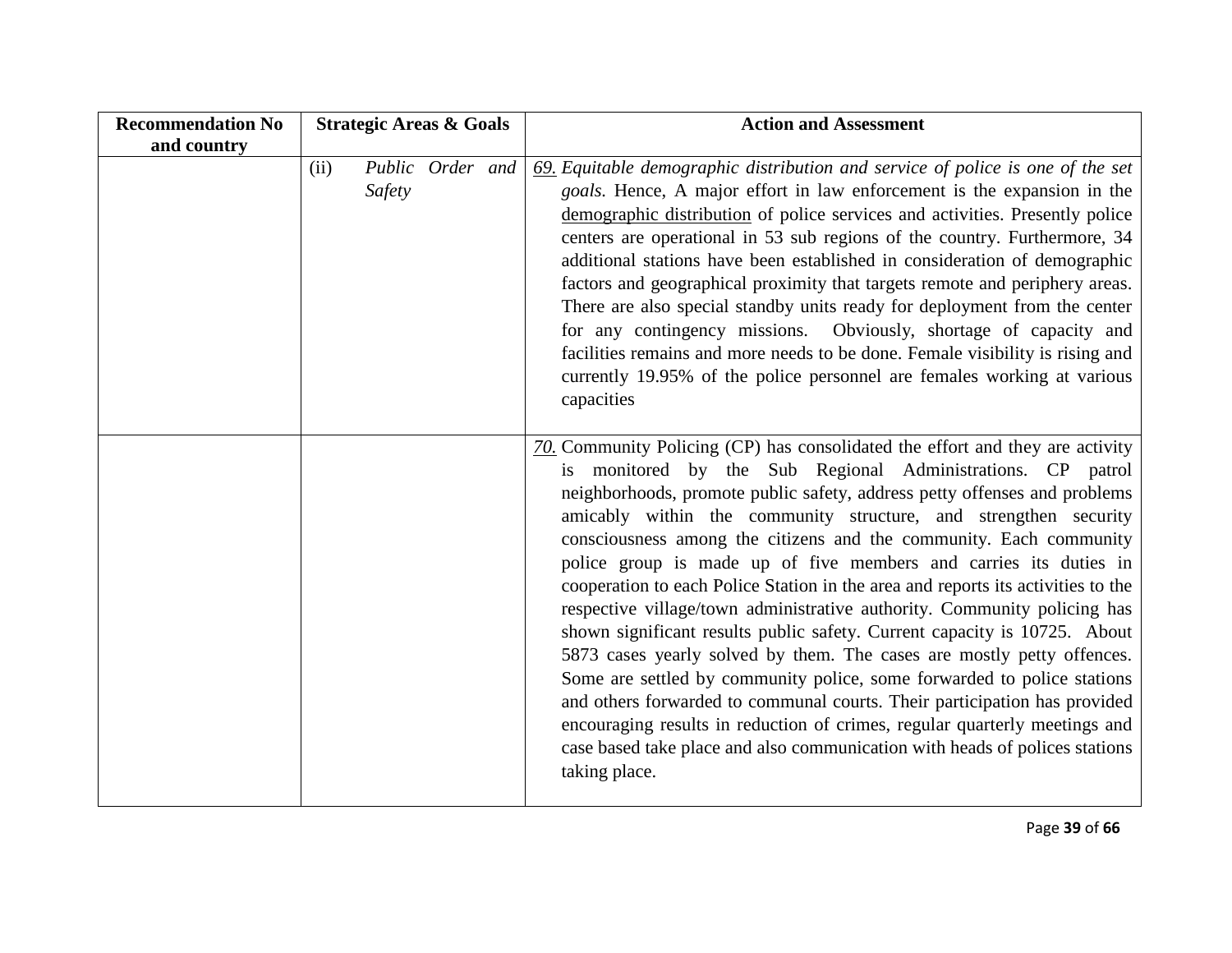| <b>Recommendation No</b> | <b>Strategic Areas &amp; Goals</b> |                                            |         | <b>Action and Assessment</b>                                                                                                                                                                                                                                                                                                                                                                                                                                                                                                                                                                                                                                                                                                                                                                                                                |      |       |         |           |      |
|--------------------------|------------------------------------|--------------------------------------------|---------|---------------------------------------------------------------------------------------------------------------------------------------------------------------------------------------------------------------------------------------------------------------------------------------------------------------------------------------------------------------------------------------------------------------------------------------------------------------------------------------------------------------------------------------------------------------------------------------------------------------------------------------------------------------------------------------------------------------------------------------------------------------------------------------------------------------------------------------------|------|-------|---------|-----------|------|
| and country              |                                    |                                            |         |                                                                                                                                                                                                                                                                                                                                                                                                                                                                                                                                                                                                                                                                                                                                                                                                                                             |      |       |         |           |      |
|                          | (iii)                              | <b>Strong</b><br>Community<br>Relationship | Police- | 71. Respect for human dignity is highly considered in the culture of the Eritrean<br>society and is reflected in the intolerance to violations and abuses. Law<br>enforcement and public safety is thus maintained successfully with the full<br>support of communities and citizens. Strong police/community relationship<br>is an asset and is strengthened through periodic meetings, seminars and<br>discussions and public awareness and responsibility on law and order is<br>high. 6761 meetings and seminars with participation of 2,483,408 at all<br>levels and also sometimes organized along social backgrounds including<br>students from all levels and issues on public safety and juvenile crime are<br>given consideration. Similar but separate seminars and meetings are<br>organized on road traffic and public safety. |      |       |         |           |      |
|                          |                                    |                                            |         | 72. Regular sensitization on public order and crime prevention is also given<br>through the media. The Eritrean Police Force conducts a weekly regular<br>radio programme on civil order, public safety and crime prevention. A<br>weekly column on crime, prevention and public safety also appears in the<br>official print media. The EPF also publishes a widely distributed and<br>popular bi-monthly magazine to sensitize the wider population (entitled<br>Police and Community).                                                                                                                                                                                                                                                                                                                                                   |      |       |         |           |      |
|                          | (iv)                               | Low Crime Level                            |         | 73. Eritrea has a Low crime level and the type and complexity in comparison to<br>many countries is also negligible. Indeed it has been decreasing every year<br>during the reporting period. About 26,610 offenses have been made during<br>the reporting period 80% of the offenses have been settled within 28 days.                                                                                                                                                                                                                                                                                                                                                                                                                                                                                                                     |      |       |         |           |      |
|                          |                                    |                                            |         | Year                                                                                                                                                                                                                                                                                                                                                                                                                                                                                                                                                                                                                                                                                                                                                                                                                                        | 2014 | 2015  | 2016    | 2017      | 2018 |
|                          |                                    |                                            |         | <b>Number of offences</b>                                                                                                                                                                                                                                                                                                                                                                                                                                                                                                                                                                                                                                                                                                                                                                                                                   | 6465 | 6271  | 5807    | 5161      | 2906 |
|                          |                                    |                                            |         | The yearly decline                                                                                                                                                                                                                                                                                                                                                                                                                                                                                                                                                                                                                                                                                                                                                                                                                          |      | $-3%$ | $-7.4%$ | $-11.12%$ |      |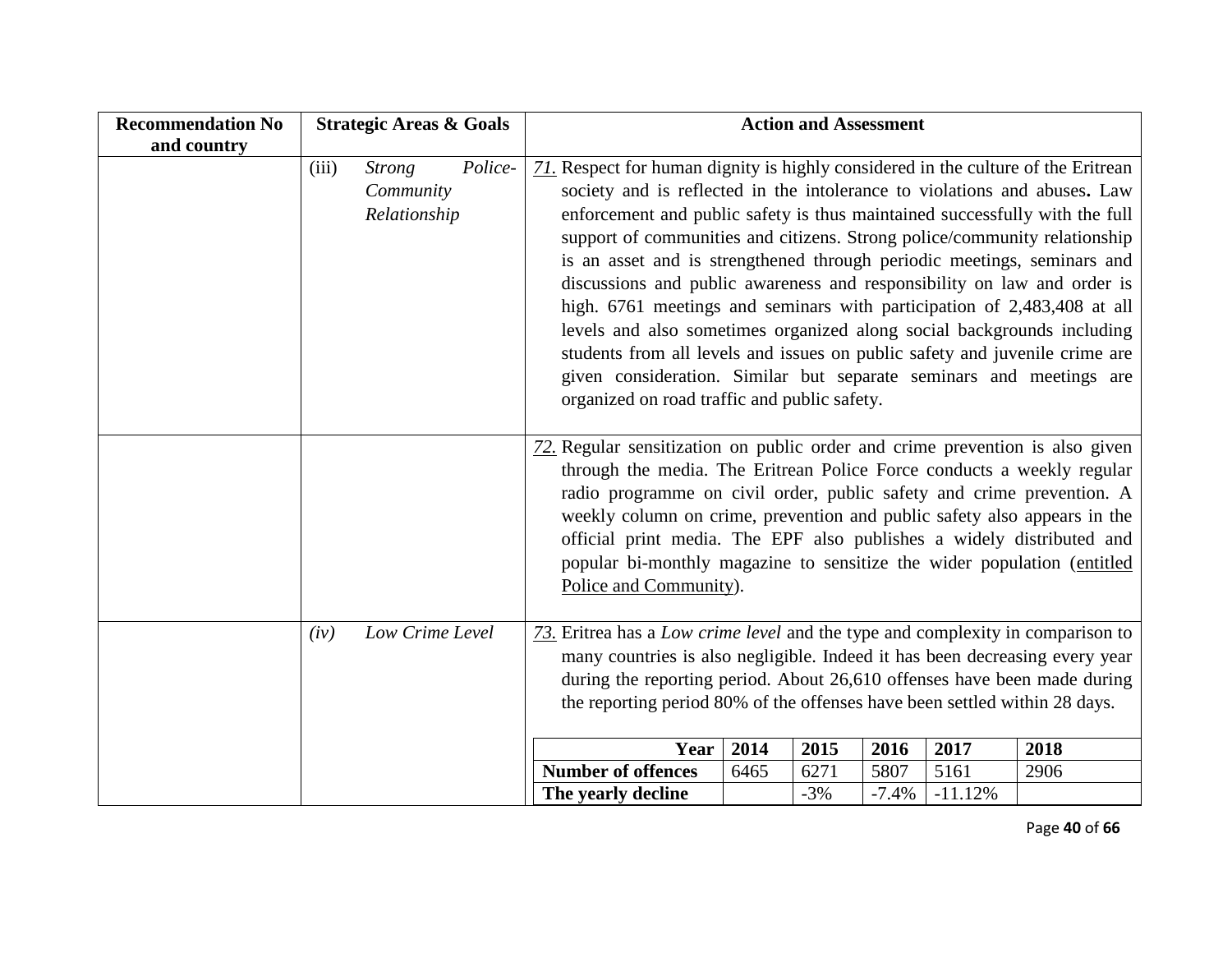| <b>Recommendation No</b><br>and country | <b>Strategic Areas &amp; Goals</b> | <b>Action and Assessment</b>                                                                                                                                                                                                                                                                                                                                                                                                                                                                                                                                                                                                                                                                                                                                                                                                                                                                                                                                                                                                                                                                                                                                                                                                                                                |
|-----------------------------------------|------------------------------------|-----------------------------------------------------------------------------------------------------------------------------------------------------------------------------------------------------------------------------------------------------------------------------------------------------------------------------------------------------------------------------------------------------------------------------------------------------------------------------------------------------------------------------------------------------------------------------------------------------------------------------------------------------------------------------------------------------------------------------------------------------------------------------------------------------------------------------------------------------------------------------------------------------------------------------------------------------------------------------------------------------------------------------------------------------------------------------------------------------------------------------------------------------------------------------------------------------------------------------------------------------------------------------|
|                                         |                                    | 74. A study by an expert in NFPS presented in the International Eritrean<br>Studies Conference The study by the expert in NFPS (mentioned earlier in<br>relation to corruption) presented in the International Eritrean Studies<br>Conference also reflects the truth that violent crime is also very low. It<br>further indicates the following facts on violent crime:-<br>The data of recorded crimes of 24 years was found to be consistent and<br>$\bullet$<br>relevant to determine minimum and maximum numbers and trends<br>Marginal intervention activities have shown impacts in reducing crimes<br>$\bullet$<br>When compared to other countries (comparative analysis of 27 countries<br>across all regions and various levels of development was made in the<br>study), violent crime is very low and not interlinked with corruption<br>The impact of violent crime on national development is minimal<br>Reports released by international organizations on crime in Eritrea also<br>suffer from methodological problems and don't reflect the reality in the<br>country; these western narratives have gone wild to label Eritrea as a<br>high crime country, but the study shows that actual homicide rate in<br>Eritrea is one of the lowest in the world |
|                                         | Capacity building<br>(v)           | 75. Currently, 7-10% of the members of the Eritrean Police Force receive<br>trainings within and outside the country in all aspects of police activities;<br>this guarantees domestic efforts to prevent and combat crimes as well as to<br>surmount regional and international responsibility and genuine cooperation<br>to contribute in countering transnational organized crimes. EFPS members<br>take regular training every year and in 2017 for example the following is<br>accomplished                                                                                                                                                                                                                                                                                                                                                                                                                                                                                                                                                                                                                                                                                                                                                                             |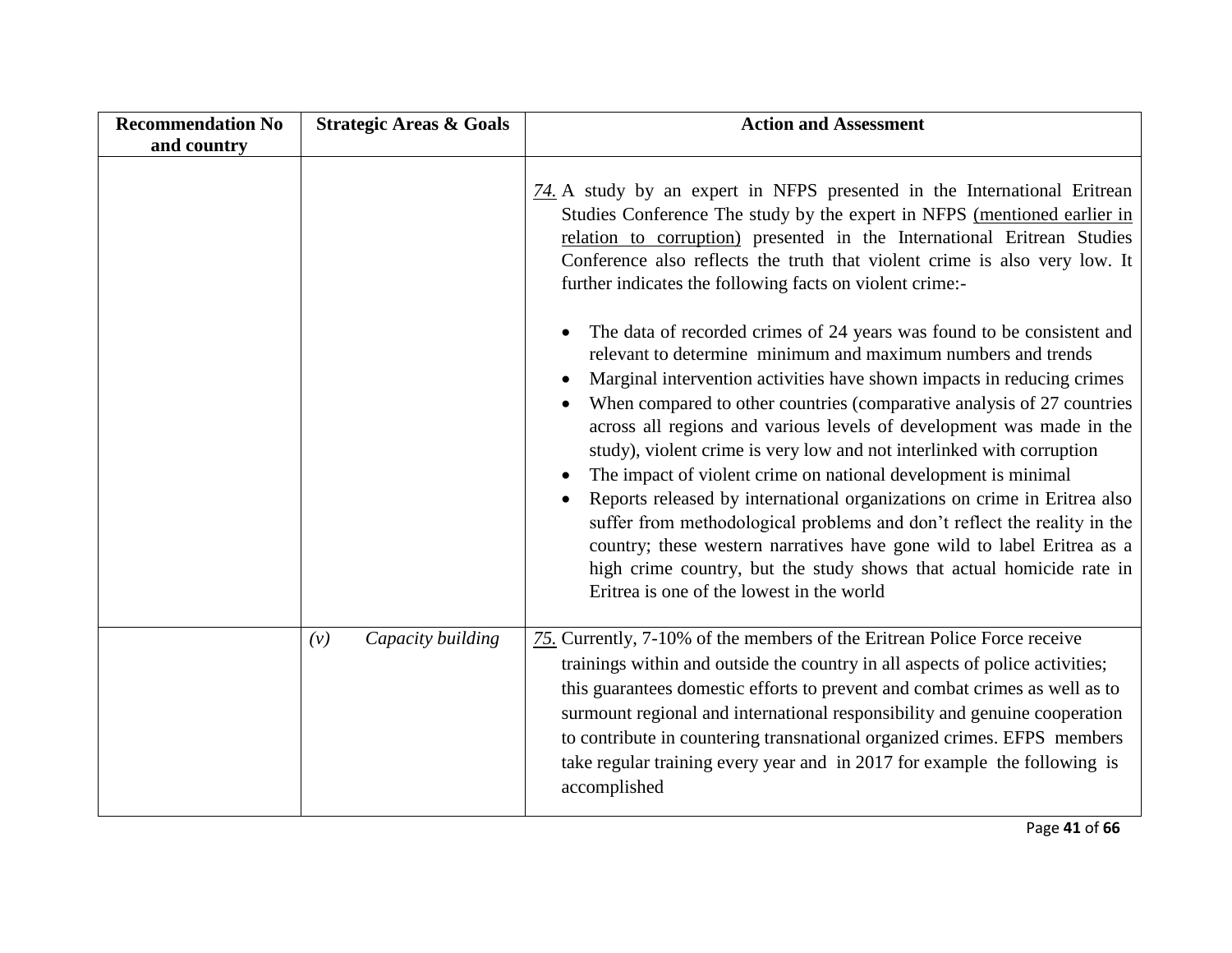|  | Area of training                                                                                                                                                                                                                                                                                                                                                                                                                                                                                                                                                                                                                                                                                                                                                                                                                                                                                                                                                                                                                                                                                                                                                                                                                                                                                        | Number |  |
|--|---------------------------------------------------------------------------------------------------------------------------------------------------------------------------------------------------------------------------------------------------------------------------------------------------------------------------------------------------------------------------------------------------------------------------------------------------------------------------------------------------------------------------------------------------------------------------------------------------------------------------------------------------------------------------------------------------------------------------------------------------------------------------------------------------------------------------------------------------------------------------------------------------------------------------------------------------------------------------------------------------------------------------------------------------------------------------------------------------------------------------------------------------------------------------------------------------------------------------------------------------------------------------------------------------------|--------|--|
|  | Management                                                                                                                                                                                                                                                                                                                                                                                                                                                                                                                                                                                                                                                                                                                                                                                                                                                                                                                                                                                                                                                                                                                                                                                                                                                                                              | 54     |  |
|  | Investigation                                                                                                                                                                                                                                                                                                                                                                                                                                                                                                                                                                                                                                                                                                                                                                                                                                                                                                                                                                                                                                                                                                                                                                                                                                                                                           | 53     |  |
|  | Registrar                                                                                                                                                                                                                                                                                                                                                                                                                                                                                                                                                                                                                                                                                                                                                                                                                                                                                                                                                                                                                                                                                                                                                                                                                                                                                               | 24     |  |
|  | <b>Documentation Management</b>                                                                                                                                                                                                                                                                                                                                                                                                                                                                                                                                                                                                                                                                                                                                                                                                                                                                                                                                                                                                                                                                                                                                                                                                                                                                         | 12     |  |
|  | Computer                                                                                                                                                                                                                                                                                                                                                                                                                                                                                                                                                                                                                                                                                                                                                                                                                                                                                                                                                                                                                                                                                                                                                                                                                                                                                                | 55     |  |
|  | Forensic                                                                                                                                                                                                                                                                                                                                                                                                                                                                                                                                                                                                                                                                                                                                                                                                                                                                                                                                                                                                                                                                                                                                                                                                                                                                                                | 02     |  |
|  | Traffic                                                                                                                                                                                                                                                                                                                                                                                                                                                                                                                                                                                                                                                                                                                                                                                                                                                                                                                                                                                                                                                                                                                                                                                                                                                                                                 | 23     |  |
|  | Upgrade driving license                                                                                                                                                                                                                                                                                                                                                                                                                                                                                                                                                                                                                                                                                                                                                                                                                                                                                                                                                                                                                                                                                                                                                                                                                                                                                 | 20     |  |
|  | <b>TOTAL</b>                                                                                                                                                                                                                                                                                                                                                                                                                                                                                                                                                                                                                                                                                                                                                                                                                                                                                                                                                                                                                                                                                                                                                                                                                                                                                            | 243    |  |
|  |                                                                                                                                                                                                                                                                                                                                                                                                                                                                                                                                                                                                                                                                                                                                                                                                                                                                                                                                                                                                                                                                                                                                                                                                                                                                                                         |        |  |
|  | 76. Furthermore, two training workshops have been given to 46 officers in<br>Asmara by UNODC experts (4 - 8 June and 6 - 9 August 2018. 31 Police<br>officers in the first and 15 officers to be responsible for TOT functions<br>attended the workshops which encompassed Anti human trafficking<br>manual, Basic Training Manual (Smuggling of Migrants), In-Depth<br>Training Manual (Smuggling of Migrants, Case Digest Evidential Issues in<br>Trafficking), International Legal Frameworks (UNTOC, Tool Kit to<br>Combat SOM. And Tool Kit to Combat TIP). In 2017/2018, 17 police<br>officers and participated training and workshops (abroad). These include;<br>Counterterrorism, intelligence gathering, Human right guide line for police<br>officers, Forensic science, assessment of crimes, nuclear crime, tackling<br>human trafficking and transnational crimes such as operation USALAMA<br>Nevertheless EFPS faces institutional challenges in the areas of drug<br>detection equipments in airports and ports, in particular, digitization of data<br>and case management in investigation and similar areas, forensic laboratory<br>through the introduction of Automated Fingerprint Identification System<br>(AFISA), biochemical and DNA analysis and improving cyber forensics. |        |  |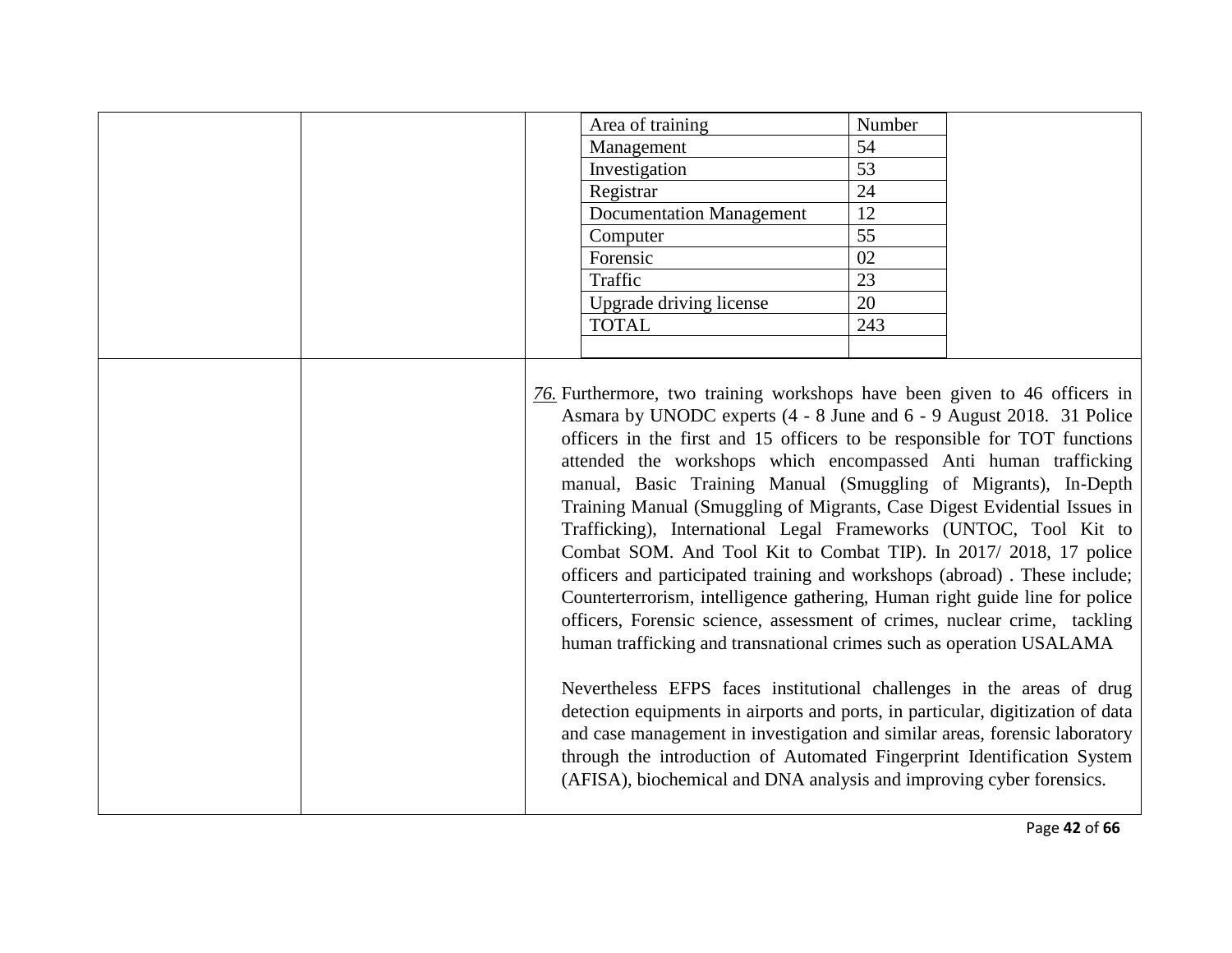| <b>Recommendation No</b> | <b>Strategic Areas &amp; Goals</b> | <b>Action and Assessment</b>                                                                             |
|--------------------------|------------------------------------|----------------------------------------------------------------------------------------------------------|
| and country              |                                    |                                                                                                          |
|                          | <b>International</b>               | 77. EFPS has submitted a plan (in February 2017) to UNODC on three areas in                              |
|                          | Cooperation with UNODC             | relation to the new Strategic Plan from 2018 and focuses on Crime                                        |
|                          |                                    | Prevention, Crime Investigation and Human Resources Development. Two                                     |
|                          |                                    | training workshops have been given in Asmara by UNODC experts (4 to 8)                                   |
|                          |                                    | June and 6 to 9 August 2018 (Refer above on this). International                                         |
|                          |                                    | cooperation to prevent transnational crimes has been effective in                                        |
|                          |                                    | collaboration with INTERPOL                                                                              |
|                          |                                    |                                                                                                          |
|                          |                                    | <b>D. LIBERTIES</b>                                                                                      |
|                          |                                    |                                                                                                          |
| 122.134,122.138          |                                    | a. Detainee Rights                                                                                       |
| Canada                   |                                    |                                                                                                          |
|                          |                                    | (i) Legal and Institutional 73. Effort has been made to strengthen the penitentiary system which runs 11 |
|                          | enforcement                        | detention facilities (1 of them only for females). The principle is that                                 |
|                          |                                    | detained persons are treated with humanity and their dignity, security and                               |
|                          |                                    | development guaranteed in accordance to the National law. Hence, the                                     |
|                          |                                    | underlying objectives and main purpose of the Eritrea Correctional and                                   |
|                          |                                    | Rehabilitation Services (ECRS) has remained to rehabilitate convicted                                    |
|                          |                                    | individuals so that they would become law-abiding and productive citizens                                |
|                          |                                    | when they reintegrate into the society. In practice, the Prison Services                                 |
|                          |                                    | Regulation is strictly followed and implemented. Inmates are given                                       |
|                          |                                    | orientation on the center's administration and regulation to acquaint with                               |
|                          |                                    | their rights and duties. Guidelines and information are also given on how to                             |
|                          |                                    | report on any abuses. In this regard, prison police (PP) officers who violate                            |
|                          |                                    | the regulation are accounted by the law. There are internal codes of                                     |
|                          |                                    | conduct to enforce these regulations. 20% of the PP officers are females                                 |
|                          |                                    |                                                                                                          |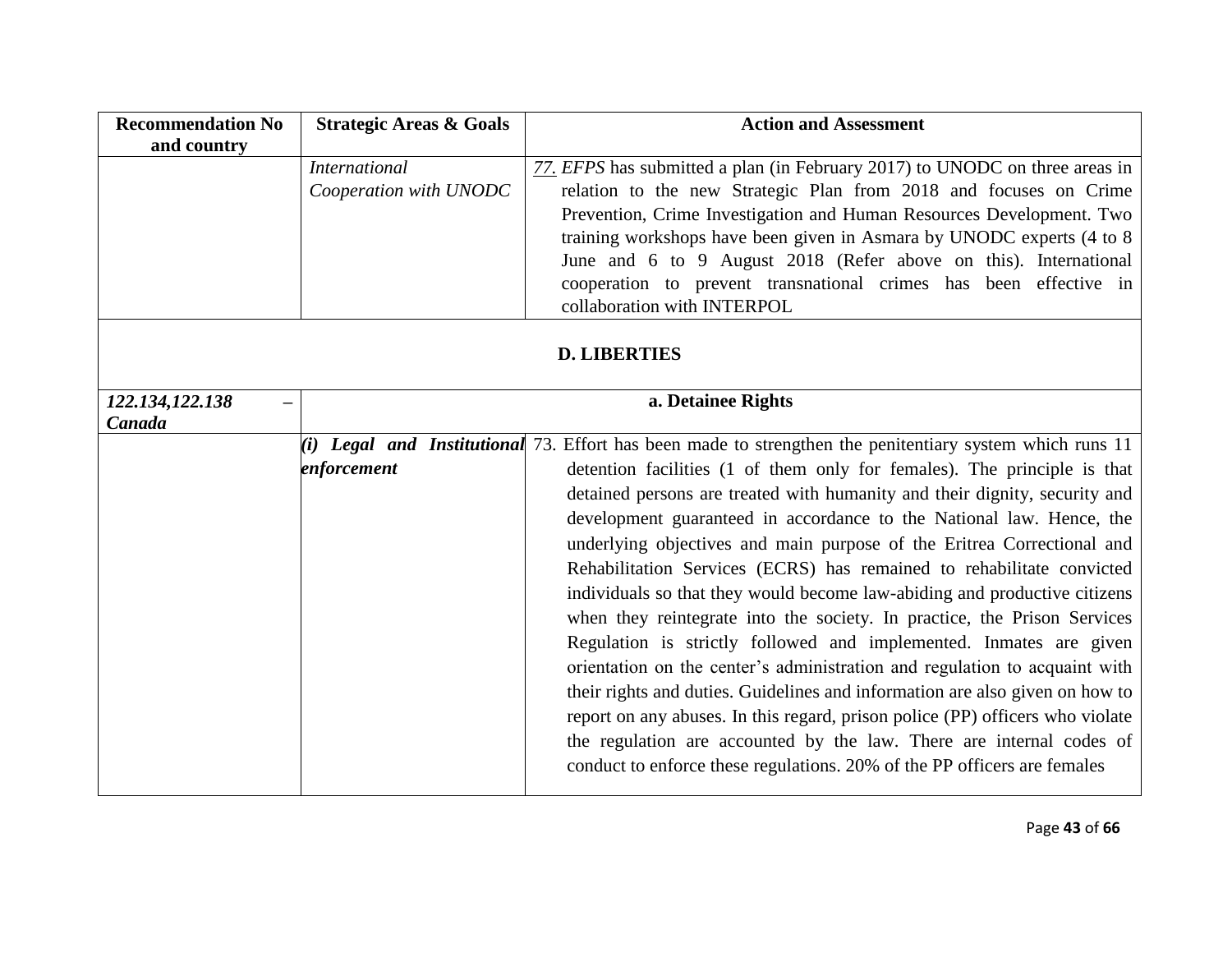| <b>Recommendation No</b> | <b>Strategic Areas &amp; Goals</b> | <b>Action and Assessment</b>                                                                                                                                                                                                                                                                                                                                                                                                                                                                                                            |
|--------------------------|------------------------------------|-----------------------------------------------------------------------------------------------------------------------------------------------------------------------------------------------------------------------------------------------------------------------------------------------------------------------------------------------------------------------------------------------------------------------------------------------------------------------------------------------------------------------------------------|
| and country              |                                    |                                                                                                                                                                                                                                                                                                                                                                                                                                                                                                                                         |
|                          | (i) Religious<br>respected         | <b>Right</b> 78. The right of inmates to unrestricted religious belief and practice in<br>accordance with Article $2(2-9)$ of the Prisons Services Regulations has<br>been implemented. Prisoners continue to pray, fast and observe other rites<br>that are observed in their respective religion and belief. In most<br>Rehabilitation and Correction Centers this is done in their dorms but the<br>Sembel detention Center in the capital city has a Chapel and a Mosque.                                                           |
|                          | (ii) Dignified Life Promoted       | 79. The growth in the facilities and services indicates the prioritization of<br>human security and human development of the detainees during the<br>reporting period:-                                                                                                                                                                                                                                                                                                                                                                 |
|                          |                                    | 5 centers developed their own inpatient section in the clinics inside the<br>$\bullet$<br>prisons<br>1 center has its own laboratory<br>Seven centers have AIDS Counseling sections (there were none in<br>1999)<br>8 have developed education programme up to secondary level (there<br>were only $2$ in 1999)                                                                                                                                                                                                                         |
|                          |                                    | 6 have computer training and vocational programmes in graphics and<br>arts, electricity, accounting, food making, sewing as well as Arabic<br>language offered on request. in 2016,                                                                                                                                                                                                                                                                                                                                                     |
|                          |                                    | $80$ . The national education policy is implemented in all prison centers.<br>Academic education from 2014-1st half 2018 a total enrolment of 1884 -<br>Elementary 1012, Junior 408, Secondary 348 and Higher education 36. 36<br>detainees participated in the National Secondary School Leaving<br>Examinations and 8 joined the degree, 17 diploma and 11 certificate<br>programmes in higher learning institutions and are continuing their studies<br>from inside the prison. Vocational training is regularly provided and in the |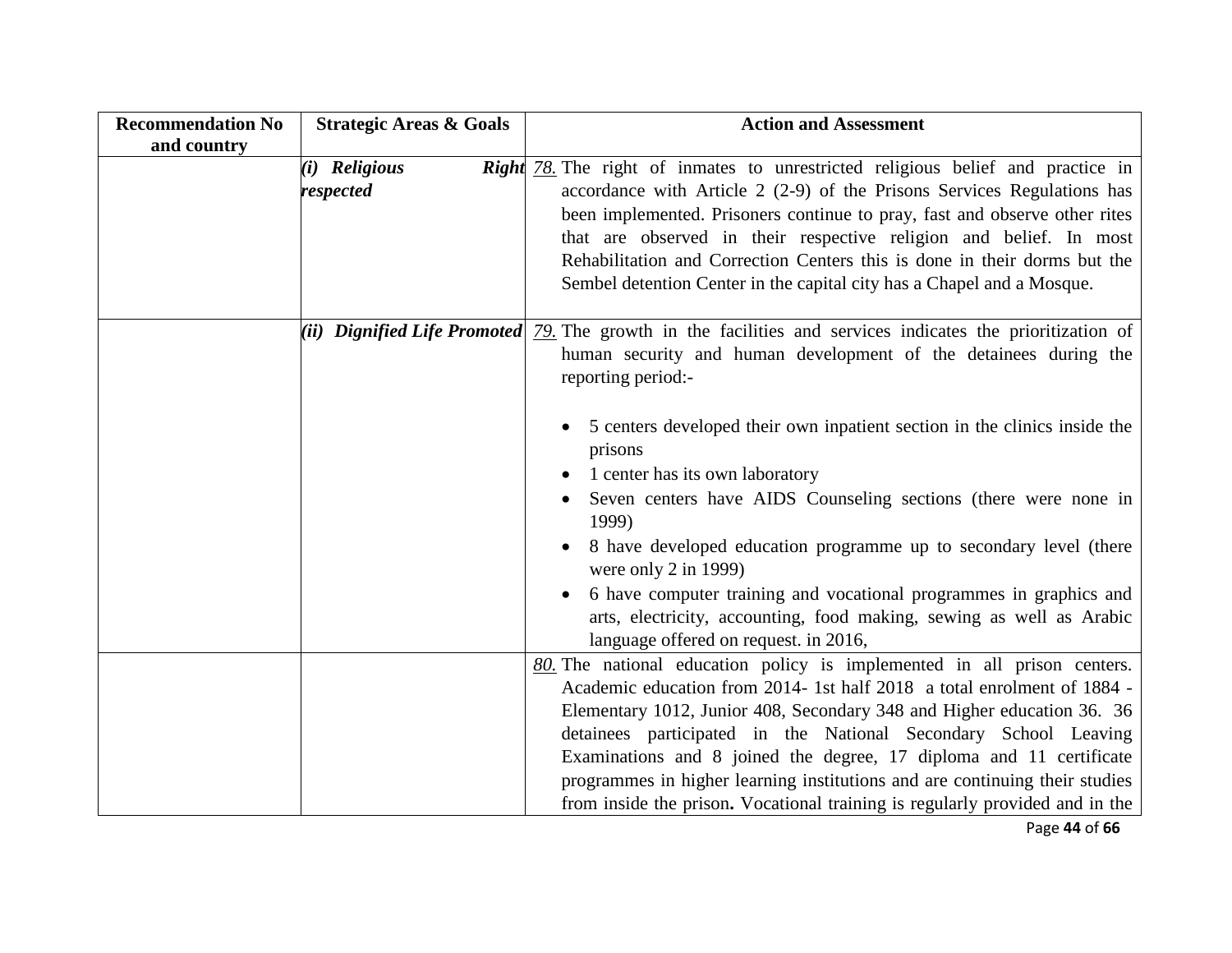|       |                          | reporting period 1050 have gained vocational training certificate (692 in<br>computers, 28 in graphics, 96 in electrical installations, 188 accounting, 18<br>in food preparation and management, 28 in tailoring                                                                                                                                                                                                                                                                                                                                                                                                                                                                                                              |
|-------|--------------------------|--------------------------------------------------------------------------------------------------------------------------------------------------------------------------------------------------------------------------------------------------------------------------------------------------------------------------------------------------------------------------------------------------------------------------------------------------------------------------------------------------------------------------------------------------------------------------------------------------------------------------------------------------------------------------------------------------------------------------------|
|       |                          | 81. Major prison centers also have their own health facilities that are equipped<br>with basic laboratories. Serious cases are referred to national health<br>facilities. The National Referral Hospital in Asmara also has a designated<br>in-patient section to prisoners. In general, during 2014 – mid 2018, 52,144<br>visits treated in the prison clinics, 3032 hospitalization in the prison clinics,<br>14,718 referrals to regional referral hospitals, 648 hospitalized in regional<br>referral hospitals have been made. In addition detainees treated in the<br>dental and eye hospitals, and continuation f sensitization on HIV aids and<br>TB prevention has been given in all prisons by health experts.       |
|       |                          | $82$ . Various cultural and sport activities take place in all centers and are<br>organized by various committees established by the detainees. A variety of<br>indoor and outdoor sport activities have also been introduced to enhance the<br>physical fitness and mental well-being of the inmates. Periodic tournaments<br>are held within and between prison services. All major prison facilities have<br>a cultural troupe of their own and activities are conducted during national<br>holidays and events, religious celebrations and on special occasions.<br>Furthermore, access to radio, TV including Satellite TV services and print<br>media also helps them get informed on national and international affairs |
| (iii) | <b>Awareness raising</b> | $83$ . In the last 4 years 190 seminars, in particular focusing on HIV/AIDS), TB<br>etc., reading and work habits, Eritrean National Codes, equality of women,<br>the cause and effects of psychological stress and other of importance<br>subjects given were given by experts                                                                                                                                                                                                                                                                                                                                                                                                                                                |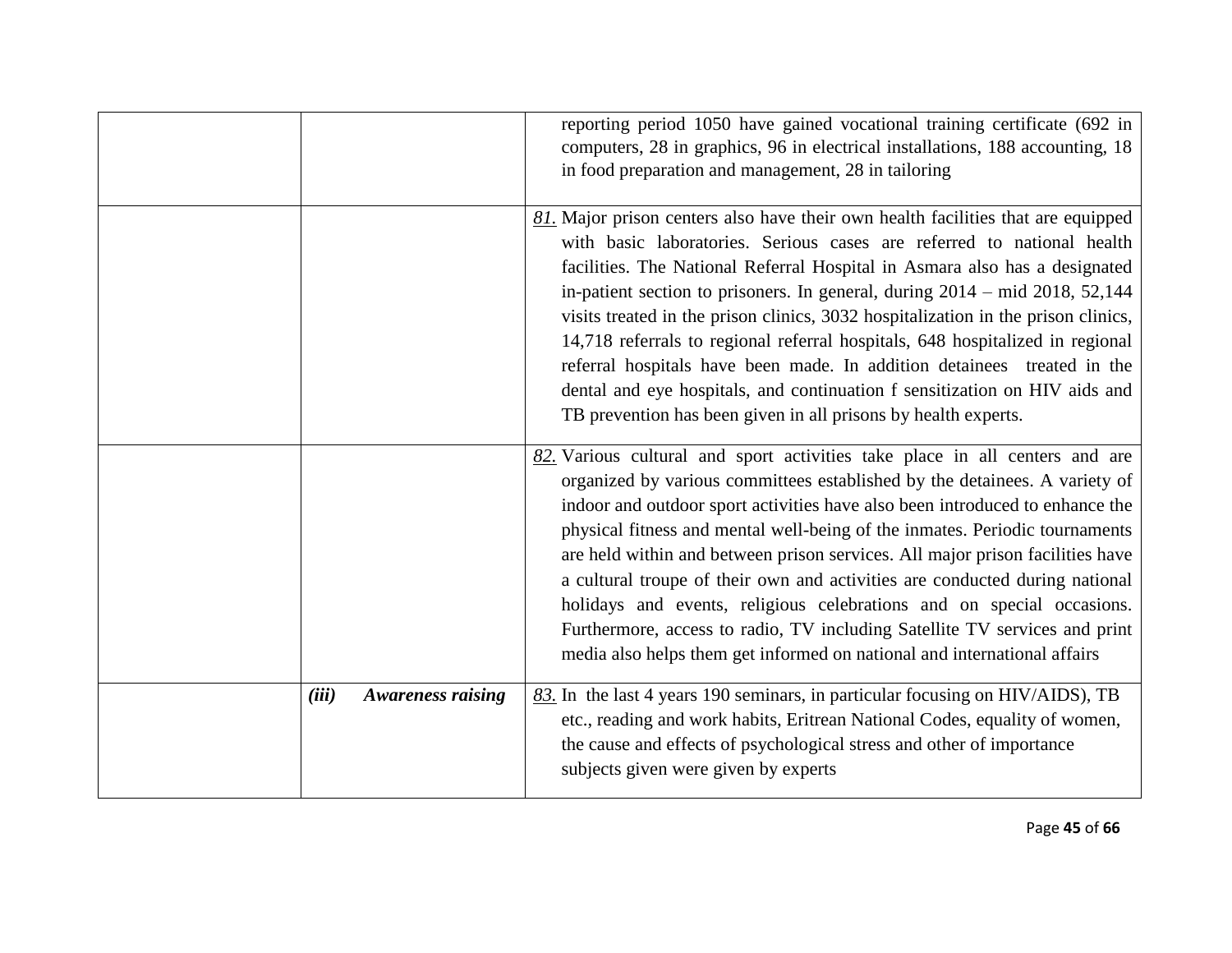| <b>Recommendation No</b><br>and country | <b>Strategic Areas &amp; Goals</b> | <b>Action and Assessment</b>                                                                                                                                                                                                                                                                                                                                                                                                                                                                                                                                                                                                                                                                                                                                                                                                                                                                                                                                                                                                                                                                                                                                                                                                                              |
|-----------------------------------------|------------------------------------|-----------------------------------------------------------------------------------------------------------------------------------------------------------------------------------------------------------------------------------------------------------------------------------------------------------------------------------------------------------------------------------------------------------------------------------------------------------------------------------------------------------------------------------------------------------------------------------------------------------------------------------------------------------------------------------------------------------------------------------------------------------------------------------------------------------------------------------------------------------------------------------------------------------------------------------------------------------------------------------------------------------------------------------------------------------------------------------------------------------------------------------------------------------------------------------------------------------------------------------------------------------|
| $122.156,157 - Canada,$                 | b. Freedom of religion             |                                                                                                                                                                                                                                                                                                                                                                                                                                                                                                                                                                                                                                                                                                                                                                                                                                                                                                                                                                                                                                                                                                                                                                                                                                                           |
| Romania                                 |                                    |                                                                                                                                                                                                                                                                                                                                                                                                                                                                                                                                                                                                                                                                                                                                                                                                                                                                                                                                                                                                                                                                                                                                                                                                                                                           |
|                                         |                                    | $84$ . No citizen is imprisoned on account of beliefs including religious beliefs.<br>Religious bodies have their respective hierarchies, conduct their own<br>elections for their respective hierarchies – the Synod, the Dar-al-Iftae, and<br>other decision making organs without any intervention from any side,<br>including from the Government. The religious institutions and their<br>leaderships play a significant role in strengthening the harmony and the<br>social cohesion of the society. The interfaith joint coordination mechanism<br>they created is a great advantage and religious leaders work together to<br>address basic social problems without any discrimination. In this sprit,<br>Christian and Moslem religious holidays are celebrated in joint inter-faith<br>festivities by the people at local, regional and national levels. They also<br>promote projects to assist vulnerable communities and groups without<br>discrimination and conduct joint advocacy at local, regional and national<br>levels. The following are some of the examples:-<br>supporting families of those internally displaced as a result of the border<br>war with Ethiopia and the ensuing occupation of sovereign Eritrean<br>territories |
|                                         |                                    | dynamic participation in the fight against HIV/AIDS<br>role and contribution in the project to support for Martyr's families<br>campaign against FGM/C and early marriage                                                                                                                                                                                                                                                                                                                                                                                                                                                                                                                                                                                                                                                                                                                                                                                                                                                                                                                                                                                                                                                                                 |
|                                         |                                    |                                                                                                                                                                                                                                                                                                                                                                                                                                                                                                                                                                                                                                                                                                                                                                                                                                                                                                                                                                                                                                                                                                                                                                                                                                                           |
|                                         |                                    | 85. The operation of new faiths, with funding from external source is, however<br>a matter seen in the context of Proclamation 73/1995 and their obliged to<br>register and disclose their source of funding and legal measures are taken<br>for failure. . Furthermore, agitation to sow discord among the different                                                                                                                                                                                                                                                                                                                                                                                                                                                                                                                                                                                                                                                                                                                                                                                                                                                                                                                                     |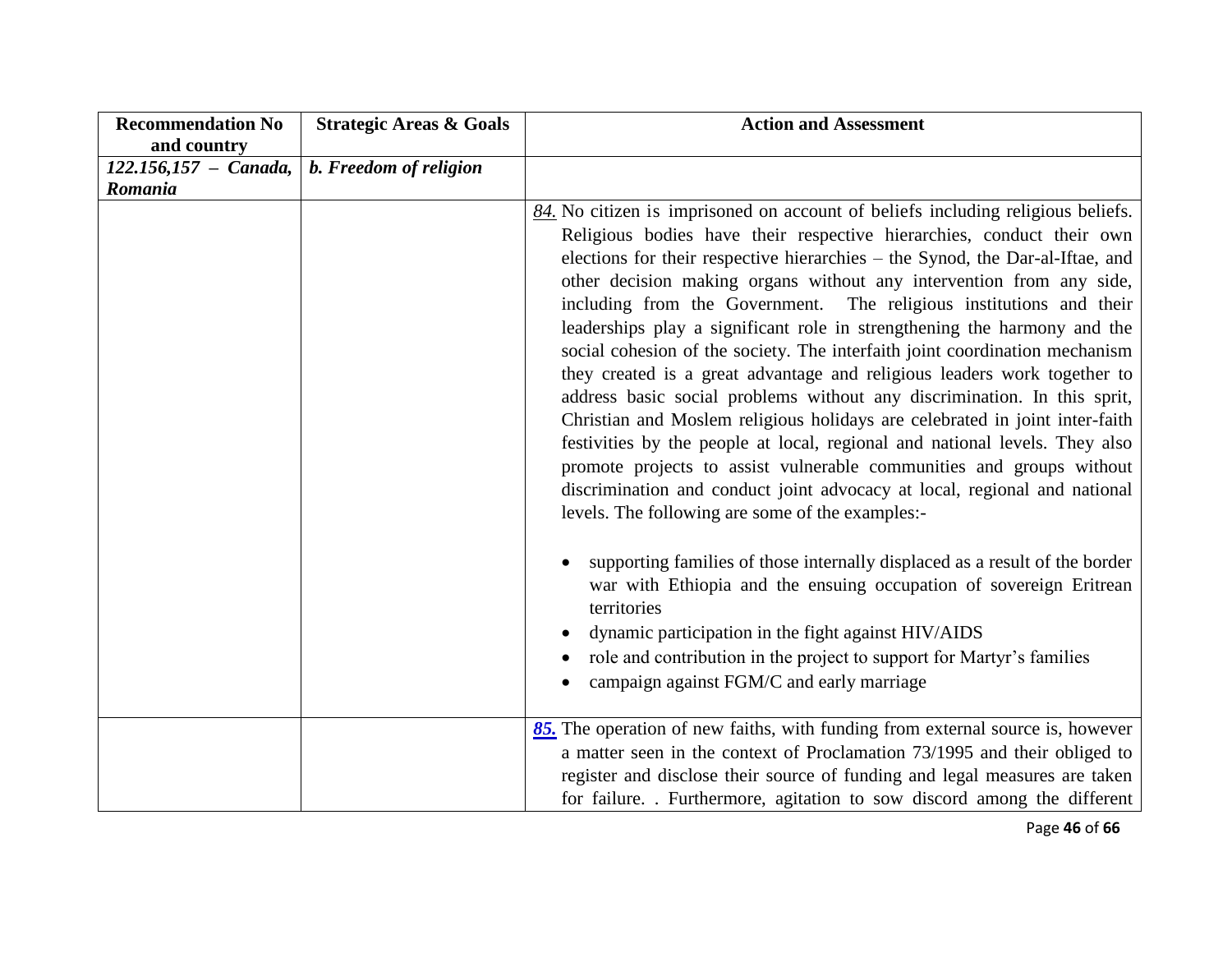|                                                                                                            |                                                             | religious denominations is unacceptable by law and also negates the<br>historical harmony, mutual respect and coexistence of the religions in<br>Eritrea.                                                                                                                                                                                                                                                                                                                                                                                                                                                                                                                                                                                                                                                                                                                                                                                                                                                                                                                                                                                                                                                                                                                       |
|------------------------------------------------------------------------------------------------------------|-------------------------------------------------------------|---------------------------------------------------------------------------------------------------------------------------------------------------------------------------------------------------------------------------------------------------------------------------------------------------------------------------------------------------------------------------------------------------------------------------------------------------------------------------------------------------------------------------------------------------------------------------------------------------------------------------------------------------------------------------------------------------------------------------------------------------------------------------------------------------------------------------------------------------------------------------------------------------------------------------------------------------------------------------------------------------------------------------------------------------------------------------------------------------------------------------------------------------------------------------------------------------------------------------------------------------------------------------------|
| 122.154,158,159,<br>160,168,152,162-<br>Japan, Lithuania, and<br>France also Tunisia,<br>Botswana, Belgium | a. Freedom<br>of<br>expression, association<br>and assembly |                                                                                                                                                                                                                                                                                                                                                                                                                                                                                                                                                                                                                                                                                                                                                                                                                                                                                                                                                                                                                                                                                                                                                                                                                                                                                 |
|                                                                                                            | <b>Freedom</b><br>of<br>(i)<br><b>Expression</b>            | 86. Public Media - The contribution of Eritrea's media establishment to the<br>freedom of expression has been ascertained by its participatory approach.<br>Public Media has helped to consolidate the responsible participation of<br>every citizen in national development. Accordingly, radio programmes in<br>all Eritrean languages, TV programmes in Tigrigna, Tigre, Arabic and<br>English and local newspapers in four languages (Tigrigna, Tigre, Arabic<br>and English) fulfil this purpose. They cater for a wider public<br>participation. The panel discussions and platforms including the call<br>programmes in particular encourage citizens to express their opinions<br>and critical views on various policies, national issues and related rights.<br>Individuals influential in imparting knowledge are also invited to the radio<br>and TV panel discussions. Awareness raising and knowledge on the<br>mainstreaming of human rights and Eritrea's participation in the UPR<br>process and other international obligations has been presented in the media<br>(TV, radio and newspaper). In this regards, a seminar for all journalists,<br>media experts and staff of the Ministry of Information was organized by<br>the UPR Coordinating Body in 2015. |
|                                                                                                            |                                                             | 87. Various ministries and national civic organizations (as has been dealt with<br>in various parts of this Report) have slots in the public media (radio, TV,<br>print media) and have their own magazines and publications. Various                                                                                                                                                                                                                                                                                                                                                                                                                                                                                                                                                                                                                                                                                                                                                                                                                                                                                                                                                                                                                                           |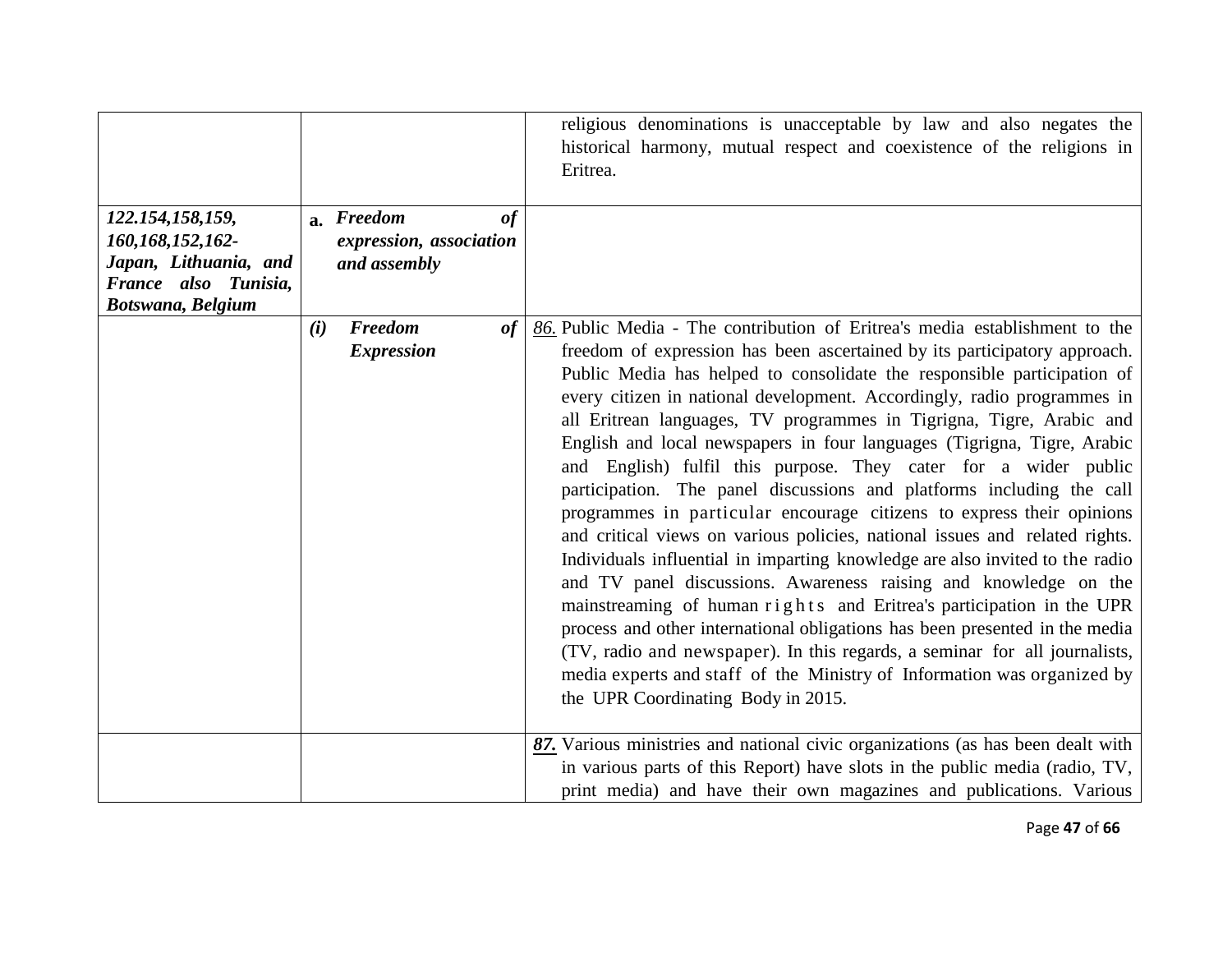| magazines with specific purposes and levels of participation are published<br>by various ministries, agencies and national associations and civic<br>organizations. The government also encourages the production and<br>distribution of various cultural works. NUEYS publishes megazines in 07<br>languages (Afar, Tigre, Saho, Tigrigna, Bilen, Kunama, An English by and<br>for the Higher educational institutes students and communities)                                                                                                                                                                                                                                                                                                                                                                                                                                |
|--------------------------------------------------------------------------------------------------------------------------------------------------------------------------------------------------------------------------------------------------------------------------------------------------------------------------------------------------------------------------------------------------------------------------------------------------------------------------------------------------------------------------------------------------------------------------------------------------------------------------------------------------------------------------------------------------------------------------------------------------------------------------------------------------------------------------------------------------------------------------------|
| 88. While the above efforts have contributed to strengthen the culture of<br>free expression, seminars and discussions organized from the village up to<br>the national levels for different purposes consolidate critical thinking and<br>responsible participation. The president, ministers, administrations,<br>national associations and interest groups organize forums, debates and<br>discussions including through conferences and workshops. International<br>Conferences are also organized to promote research development and to<br>integrate Eritrea's capabilities and contributions into the international<br>intellectual culture. The International<br>Conferences on Women<br>Empowerment (September 2014), on Investment and Mining (October 2012)<br>and 2013), Eritrean Studies (2016) and Solidarity on Decent Work (2016)<br>are some recent examples. |
| 89. The emergence of satellite communication has also set a new realm in<br>access information. There is exponential growth in TV satellite dishes that<br>have sprouted including in most of the rural areas. With standard decoders<br>that most families own, households have access to more than 600 foreign<br>satellite TV and radio channels broadcast 24 hours a day accessed by<br>decoders without any restriction. Internet service started in a limited<br>capacity in 2000 but the annual increment is substantial.                                                                                                                                                                                                                                                                                                                                               |
| 90. Internet service started in a small and limited capacity in the year 2000 but<br>the annual increment is substantial. The broadband width remains slow                                                                                                                                                                                                                                                                                                                                                                                                                                                                                                                                                                                                                                                                                                                     |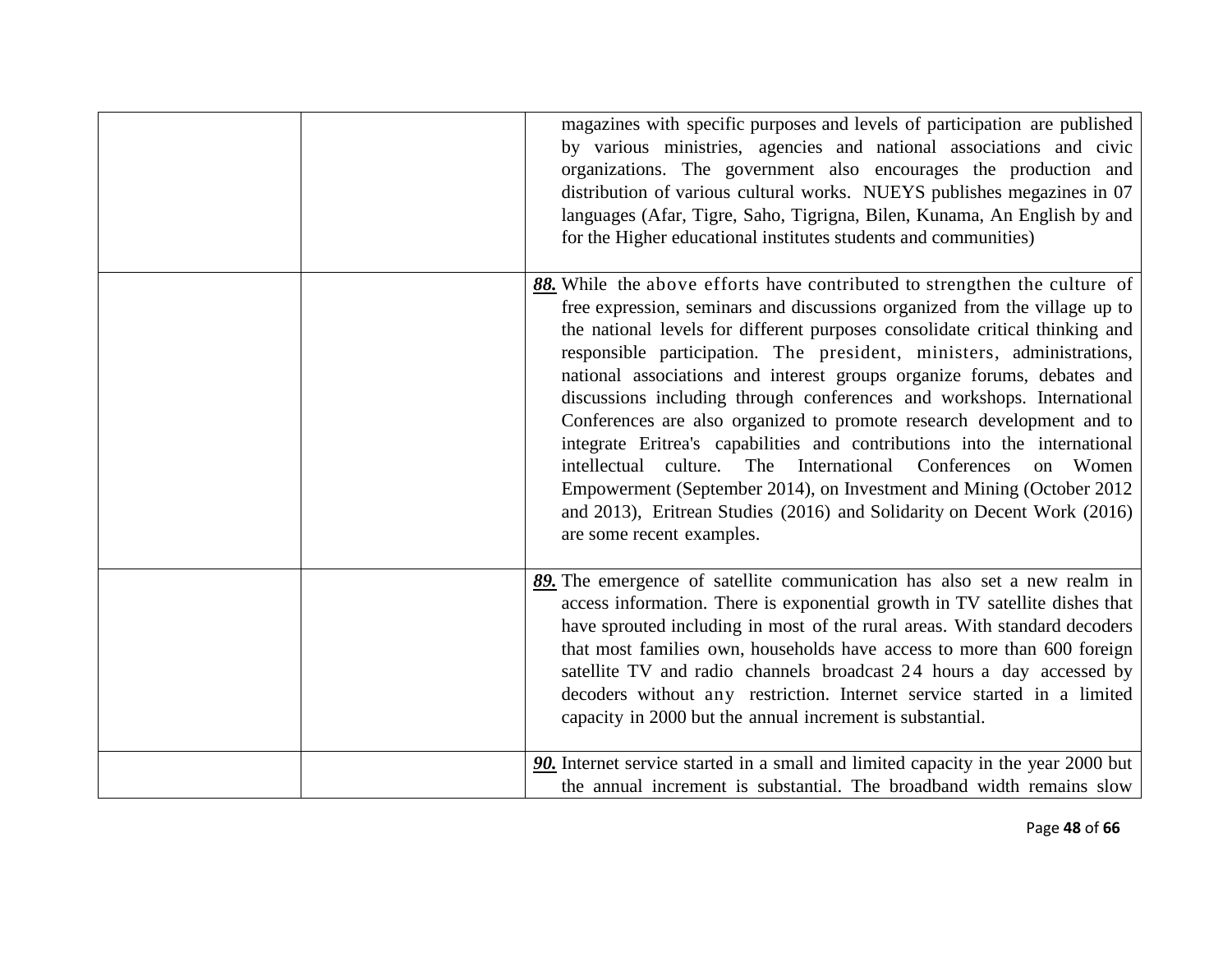|                                                            | because Eritrea could not join the sea-based Fiber Optic Cable connection<br>when it was launched 12 years ago for financial reasons at the time. But the<br>Government has been negotiating with overseas companies and broadband<br>internet access will be secured sometime in the future. The prevailing low<br>bandwidth and speed notwithstanding, there are no restrictions on internet<br>access and internet cafés are preponderant everywhere. They provide<br>service to the public with proper considerations of the national laws and<br>have become useful medium for information tapping and exchange.                                                                                                                                                                                                                                                                                                                                                                                                                                                         |
|------------------------------------------------------------|-------------------------------------------------------------------------------------------------------------------------------------------------------------------------------------------------------------------------------------------------------------------------------------------------------------------------------------------------------------------------------------------------------------------------------------------------------------------------------------------------------------------------------------------------------------------------------------------------------------------------------------------------------------------------------------------------------------------------------------------------------------------------------------------------------------------------------------------------------------------------------------------------------------------------------------------------------------------------------------------------------------------------------------------------------------------------------|
| Freedom<br>$\bf$<br>(ii)<br>association<br>and<br>assembly |                                                                                                                                                                                                                                                                                                                                                                                                                                                                                                                                                                                                                                                                                                                                                                                                                                                                                                                                                                                                                                                                               |
| Legal and Organizational<br><b>Basis</b>                   | 91. Freedom of association and assembly is respected by law and the Legal<br>Notice No 5 of 1992 on "Registration of non-government national<br>organizations and associations" promotes their establishment. The system<br>of 27 national civic organizations and associations (encompassing social<br>groups of women, youth and workers, professional interest groups,<br>organizations established for fulfilling special needs affected by physical,<br>intellectual and developmental problems), 190 trade unions and hundreds<br>of community social associations has been active in their respective areas<br>of mandates. It accommodates more than 755,000 members and embodies<br>the dynamic growth of civic organization in a nation with a population of<br>about 3.2 million (about a $1/4$ of the population). The three national<br>organizations (NUEYS, NUEW, and NCEW) in particular together have<br>more than 587,559 members while the organizations of PWDs have<br>more than 25,935 members amounting to 613,494 (81.3% of the total<br>membership). |
|                                                            | 92. All associations are registered autonomous bodies and have their own<br>constitutions, elected leaders and conduct timely congresses, conferences,                                                                                                                                                                                                                                                                                                                                                                                                                                                                                                                                                                                                                                                                                                                                                                                                                                                                                                                        |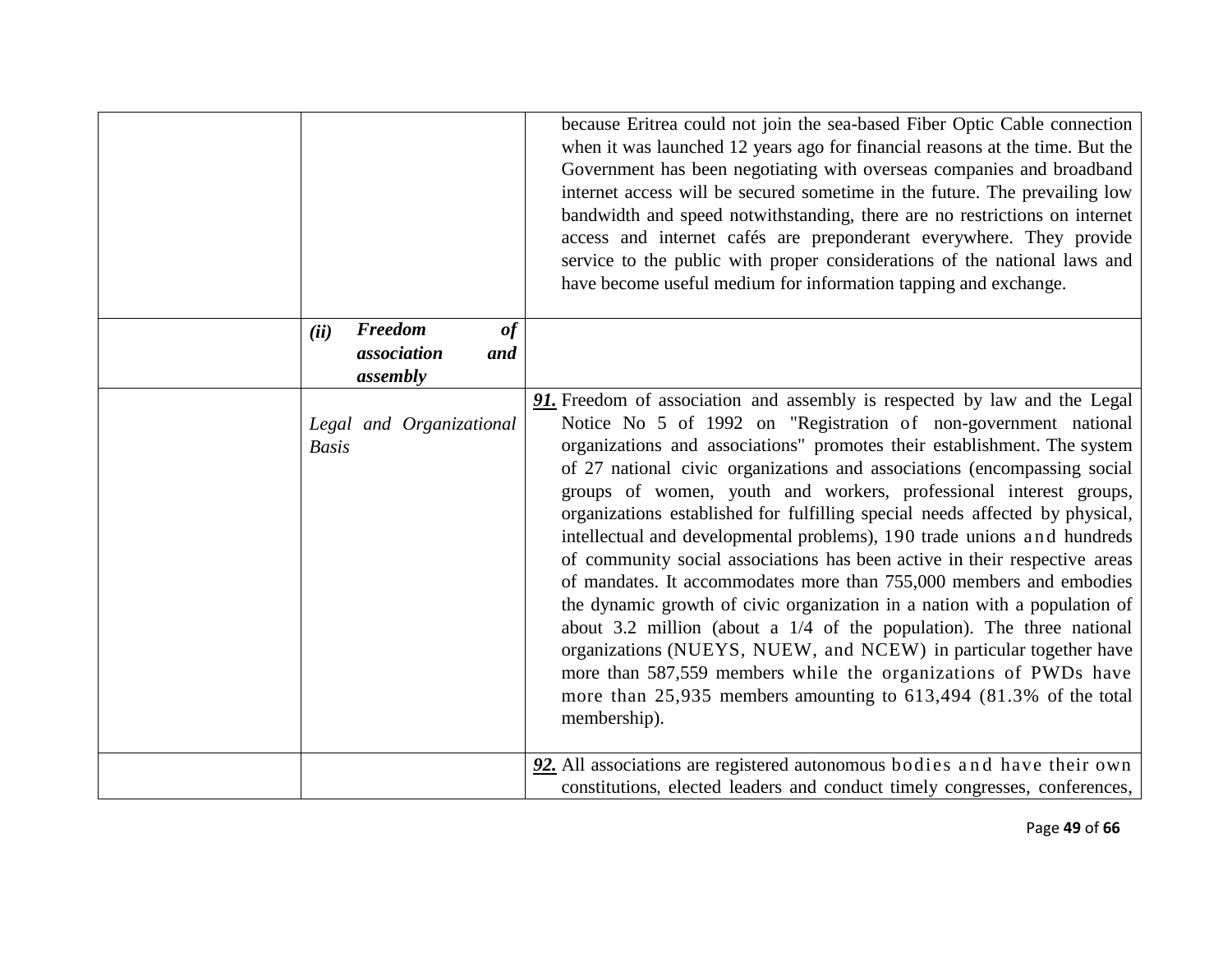|                                                                           | meetings and activities. They have wide networks at all levels up to the<br>grassroots level and participate in national development in their own<br>comparative advantage in cooperation with various sectors. They conduct<br>awareness raising programmes through media outlets and empower their<br>members through vocational training, micro credit schemes<br>and<br>entrepreneurship. Youth, women and workers organizations<br>are<br>represented in the UPR Coordinating Body and the other organizations and<br>in particular Organizations of PWDs have advocated and worked for<br>their implementation in coordination with the respective sectors. Most<br>have relations with regional and international organizations. |
|---------------------------------------------------------------------------|-----------------------------------------------------------------------------------------------------------------------------------------------------------------------------------------------------------------------------------------------------------------------------------------------------------------------------------------------------------------------------------------------------------------------------------------------------------------------------------------------------------------------------------------------------------------------------------------------------------------------------------------------------------------------------------------------------------------------------------------|
| National Union of Eritrean<br>Youth<br>and<br><b>Students</b><br>(NU EYS) | 93. NUEYS is a membership based civil society organization; open to any<br>Eritrean youth and students in the age bracket of 14-40 years. It functions<br>all over the country, has offices in all six regions, 76 sub-regions (colleges<br>and Schools in Sawa also organized as a sub-region),. It is organized by<br>broad and core membership. The core membership is open to the active<br>members who enroll in a series of civic education and leadership courses,<br>awareness raising training sessions and who volunteer to promote NUEYS<br>Mission and objectives among the broad members.                                                                                                                                  |
|                                                                           | 94. The organization currently has 22,676 core members with 11636<br>constituting female. It has also 275,543 broad members with more than 45%<br>female membership. NUEYS organizes youth through a network of groups<br>and sub-groups in all sub regions, schools and colleges. In 2014-18 the<br>number of branches has grown by 27%. The expansion focused on the new<br>opened schools in the rural area. Likewise the ratio of female core members<br>has grown from 44% to more than 51%. Currently, the female<br>representation in all levels of the leadership is 42%. NUEYS conducts<br>awareness raising programmes and empowers the youth through vocational                                                              |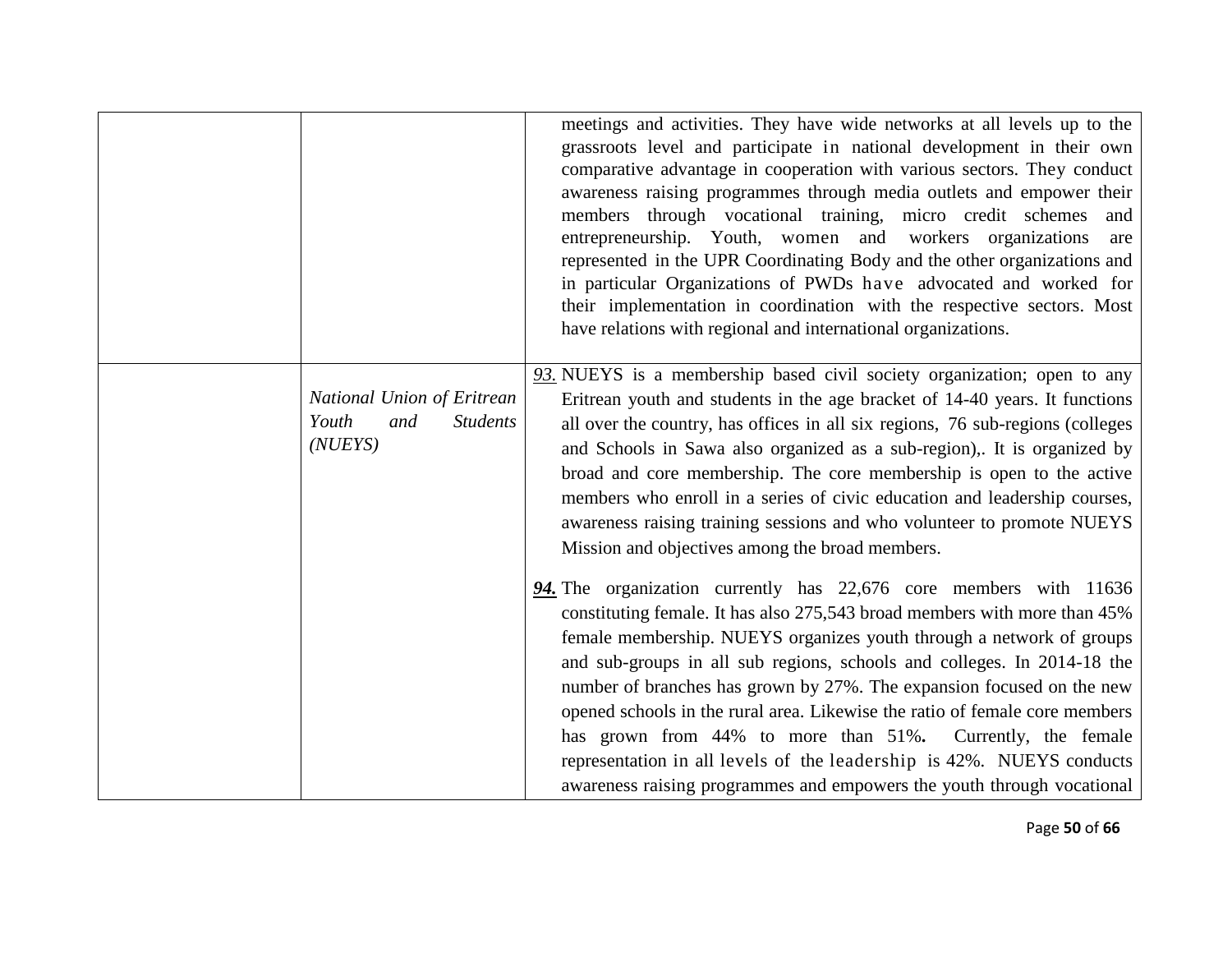|                                            | training, micro credit schemes and entrepreneurship. NUEYS promoted<br>vocational skills training for 8962female youth and supported 15,064 youth<br>to acquire vocational skills skills It conducts youth media programmes in<br>all Eritrean languages and has a magazine ("The Youth") published in 7<br>languages). Children's Associations are organized in each sub-region,<br>media clubs are active in schools and media programmes promoted<br>through TV, radio and newspapers. Eritrean youth Diaspora voluntarily<br>contribute in development activities through the NUEYS volunteer<br>progamme and in the national service.                                                                                                                                                                                                                                                                                                                                                                                                                                                                                                                                                                                                                                                  |
|--------------------------------------------|---------------------------------------------------------------------------------------------------------------------------------------------------------------------------------------------------------------------------------------------------------------------------------------------------------------------------------------------------------------------------------------------------------------------------------------------------------------------------------------------------------------------------------------------------------------------------------------------------------------------------------------------------------------------------------------------------------------------------------------------------------------------------------------------------------------------------------------------------------------------------------------------------------------------------------------------------------------------------------------------------------------------------------------------------------------------------------------------------------------------------------------------------------------------------------------------------------------------------------------------------------------------------------------------|
| National Union of Eritrean<br>Women (NUEW) | 95. NUEW is mandated by the Government to work in the advancement<br>of gender equality and empowerment. It has 163 Branches, 481 sub-<br>branches and 4343 basic groups. Membership is open to all Eritrean<br>women above the age of 16 and has more than 329,314 members and<br>the average yearly increase is currently estimated at 7%. NUEW<br>has offices in all six regions, 58 sub-regions, and 2460 villages<br>inside the country as well as in the Diaspora. In terms of age 34% of<br>the members are in the age range of $16 - 30$ and about 22% in the<br>range of 31 - 40. Women farmers constitute about 43% of the<br>members. NUEW has convened its congress in 2013 and elected its<br>leadership in accordance to its constitution and has transformed its<br>leadership by electing 40% of its central Council from the youth. As a<br>member of the NCB, NCEW contributed in the follow up and<br>implementation of the UPR recommendations related to the core<br>NCEW objectives (122. 124,154, 158, 159, 160, 168 and 174) and<br>122.50, 122.69, 122.108, 122.125, 122.126, 122.127, 122.128,<br>122.129, 122.130 and 122.131, 122.109-112, 122.113, 122.114,<br>122.132, 122.133, 122.179, 122.185, 122.190, 122.192. 122.193 and<br>presented regular reports. |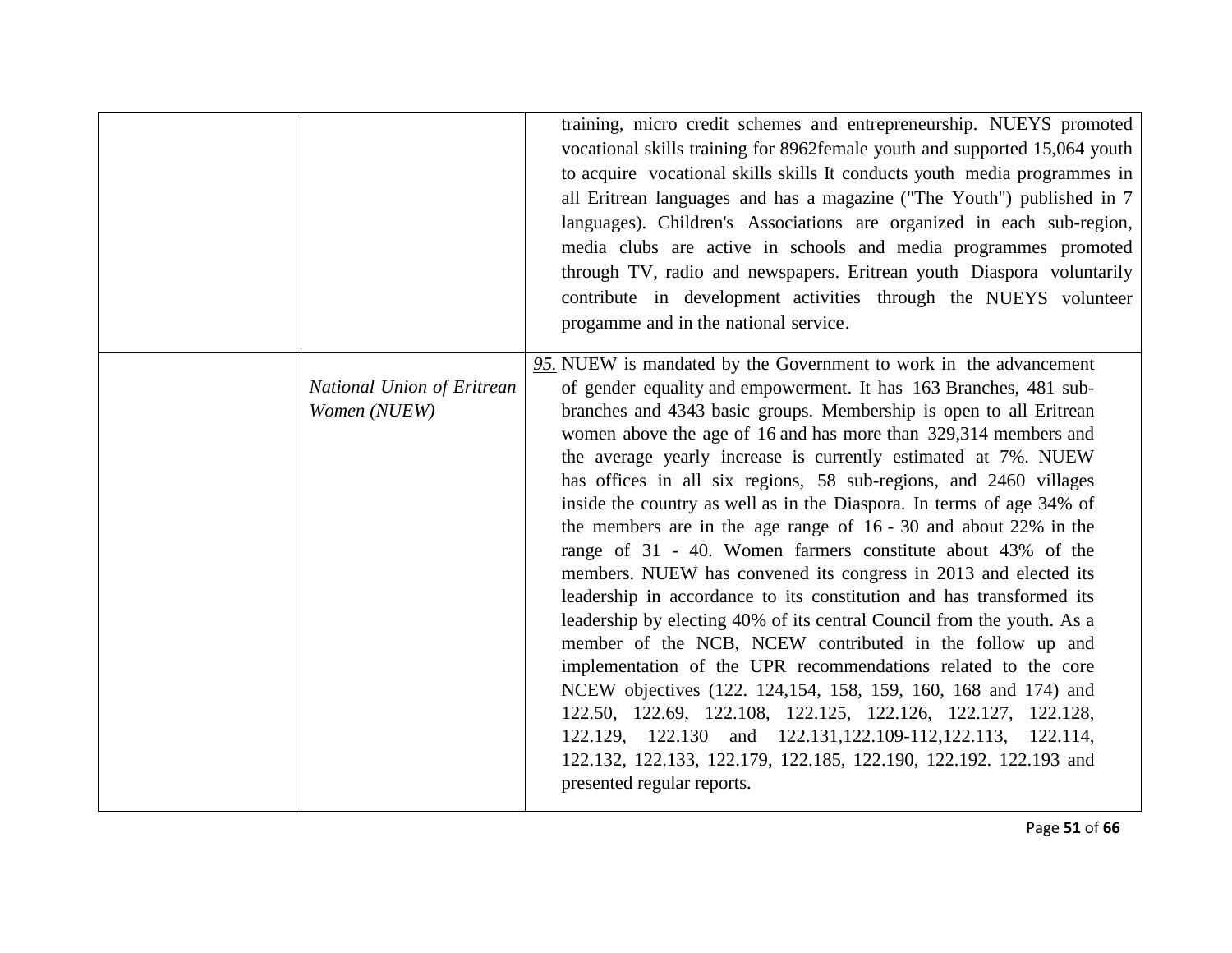| <b>Recommendation No</b><br>and country | <b>Strategic Areas &amp; Goals</b>                   | <b>Action and Assessment</b>                                                                                                                                                                                                                                                                                                                                                                                                                                                                                                                                                                                                                                                                                                                                                                                                                                                                                                                                                                                                                                                                                   |
|-----------------------------------------|------------------------------------------------------|----------------------------------------------------------------------------------------------------------------------------------------------------------------------------------------------------------------------------------------------------------------------------------------------------------------------------------------------------------------------------------------------------------------------------------------------------------------------------------------------------------------------------------------------------------------------------------------------------------------------------------------------------------------------------------------------------------------------------------------------------------------------------------------------------------------------------------------------------------------------------------------------------------------------------------------------------------------------------------------------------------------------------------------------------------------------------------------------------------------|
|                                         | National Confederation of<br>Eritrean Workers (NCEW) | 96. The National Confederation of Eritrean Workers (NCEW) has 21,245<br>registered members (40.4% female). At the end of 2015, the 5<br>federations under the NCEW (food and drinks, chemical and mining,<br>service sectors, transportation and communication, textile and<br>leather) conducted successful congresses and elected leaders<br>democratically. On this basis NCEW held its 7th congress on<br>March 27-29, 2017 and a new leadership (Central Council with 55<br>permanent members and 4 alternate members and an Executive<br>Committee with 9 members including General Secretary and Deputy<br>Secretary General) was democratically elected. In line to the<br>resolutions passed to expand unionization, the workers' union of the<br>Bisha Mining Company has been established in 2017. It has<br>cooperation with regional and international labour organizations and<br>has worked for international worker's solidarity. A Committee on<br>Women's Affairs ensures that women workers issues are given<br>attention and a Committee on youth focuses on youth workers<br>empowerment. |
|                                         |                                                      | 97. Strengthening the institutional and organizational basis for labor<br>rights has been a priority for NCEW and has worked in close<br>partnership with the MLHW and the Eritrean Employers<br>Federation (EEF) in a Tri-Partite Structure and is actively<br>involved in the continuous consultations of the Tri Partite Forum<br>(Government, NCEW, Eritrean Employer's Federation - EEF) on<br>labour market and formulation and implementation of national<br>policies. This also includes the finalization of the structure and<br>procedures of the Labour Advisory Body and the establishment of 6                                                                                                                                                                                                                                                                                                                                                                                                                                                                                                    |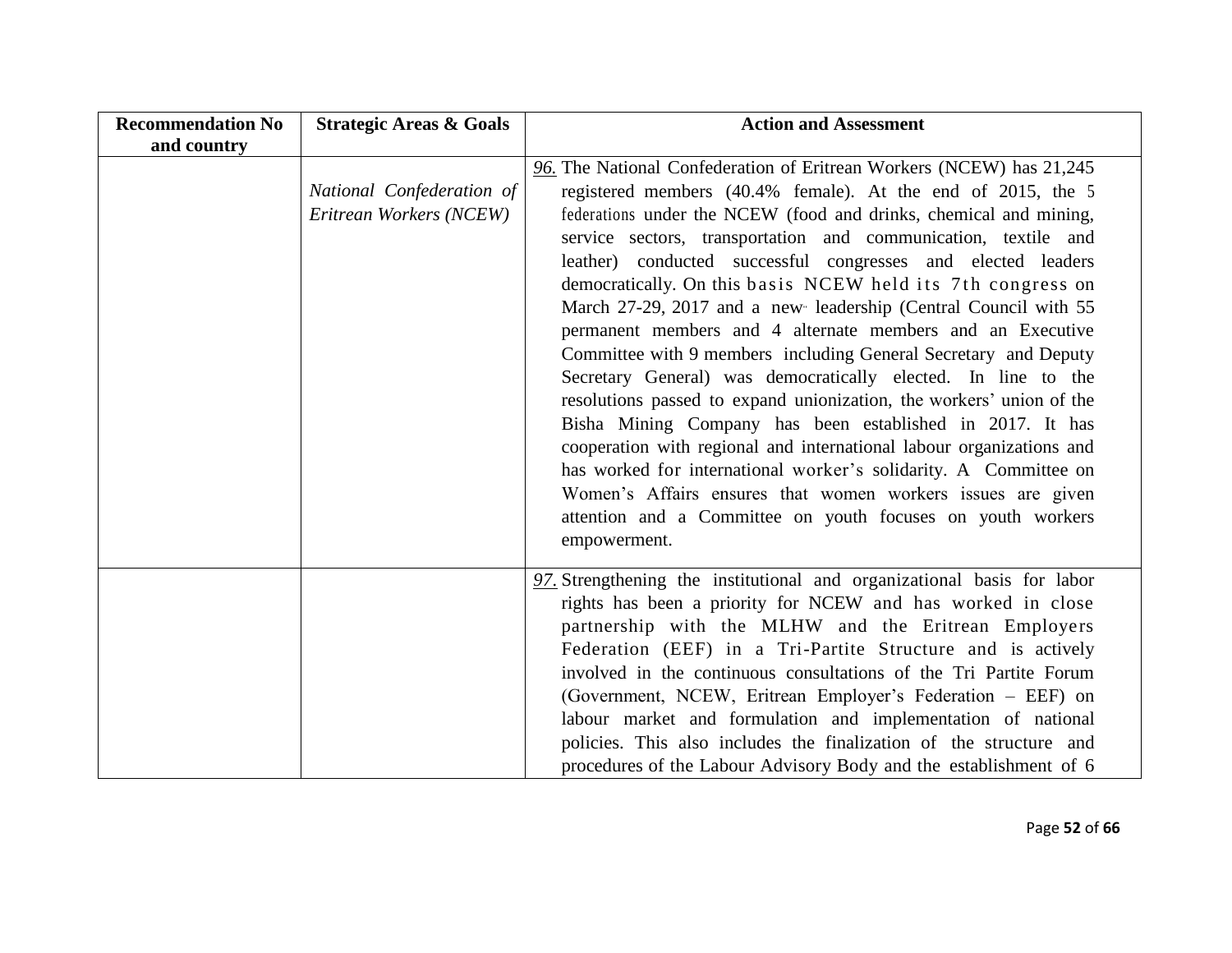| regional labor courts empowered to decide industrial relation issues.                                                                                                                                                                                                                                                                                                                                                                                                                                                                                                       |
|-----------------------------------------------------------------------------------------------------------------------------------------------------------------------------------------------------------------------------------------------------------------------------------------------------------------------------------------------------------------------------------------------------------------------------------------------------------------------------------------------------------------------------------------------------------------------------|
| 98. Furthermore, the NCEW has been active in the following measures:-                                                                                                                                                                                                                                                                                                                                                                                                                                                                                                       |
| Collective bargaining policy - The improvement of the collective<br>$\bullet$<br>bargaining policy of members often on the basis of equalizing<br>them across industries is given much importance and 85 base<br>unions are presently working under this principle. 96 out of 151<br>base unions under the five federations already have Collective<br>agreements. NCEW legal Department 109 cases during 2015-2017<br>handled and 123 were dealt with through consolation, 26<br>adjudicated, 18 pending under consolation, 7 rejected and 14still<br>under investigation. |
| Advocacy - NCEW continues to engage with the MPHW for<br>the ratification of convention on the elimination of worst forms of<br>child labour                                                                                                                                                                                                                                                                                                                                                                                                                                |
| Unionization – workers in the Bisha Mining Share Company (more<br>than 1,200 workers) were formally unionized on the $10th$ July,<br>2017, under the Mining, Chemical, Construction and General<br>Works Federation. NCEW was able to organize a trip of a group of<br>high level foreign delegations to Bisha Mining Share Company's<br>work site. Furthermore, 15 base unions were revived and 15 new<br>base unions were established during the reporting period                                                                                                         |
| Studies and assessments – NCEW finalized a study on government<br>$\bullet$<br>policies relating to workers living standards; preliminary study to<br>identify the situation and challenges of the informal sector; formed a<br>safety and health committee to assess workplace and made 35 visits to<br>major enterprises, developed a guideline to protect employees with                                                                                                                                                                                                 |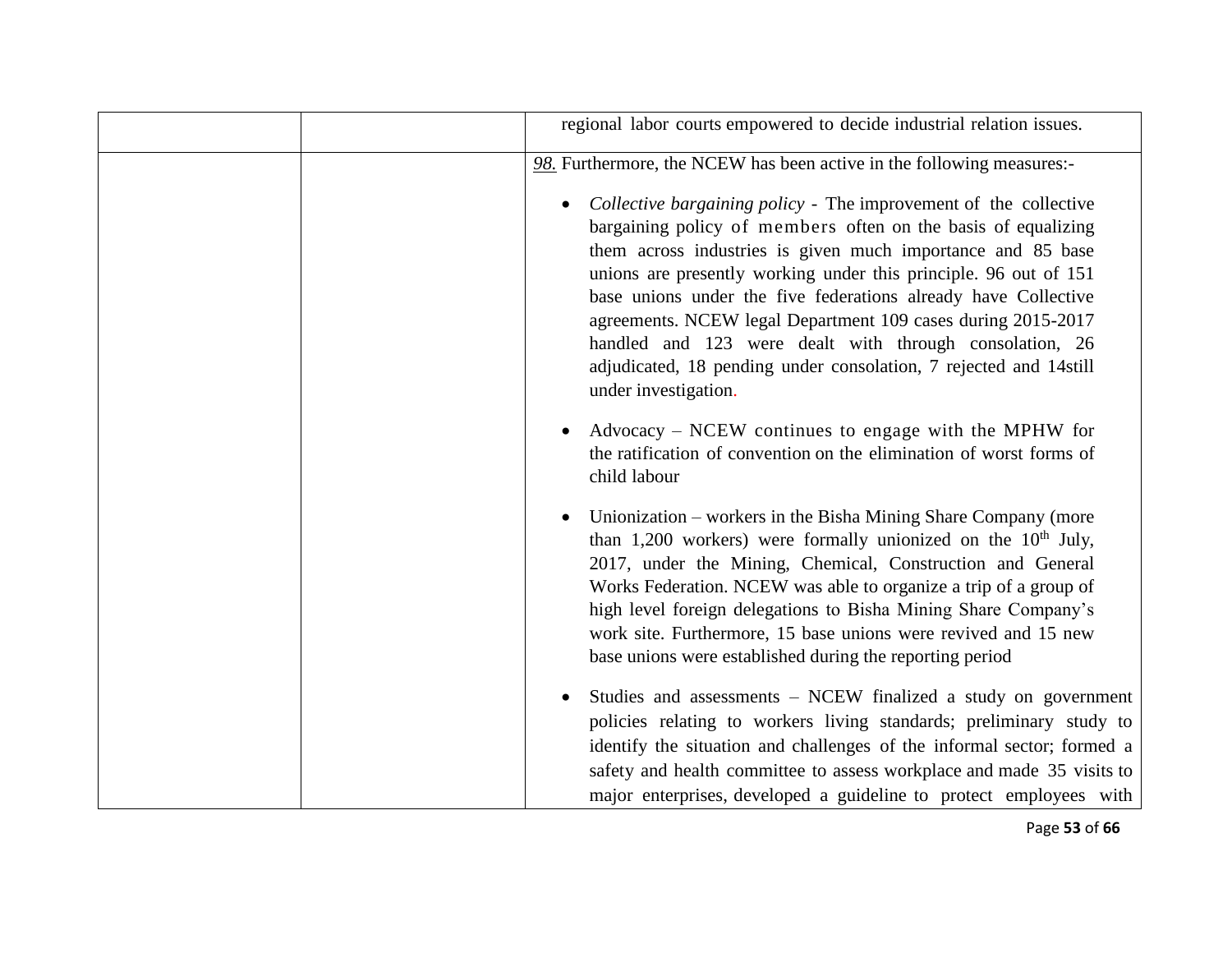| HIVIAIDS from any unfair discrimination and stigma in places of<br>work prepared (submitted to the MOLHW for approval). NCEW made<br>assessment visits to 140 enterprises in 2017.<br>Furthermore, the Study Circle program was introduced in collaboration<br>$\bullet$<br>with the OATUU and ACFTU operating in study circle groups                                                                                                                               |
|---------------------------------------------------------------------------------------------------------------------------------------------------------------------------------------------------------------------------------------------------------------------------------------------------------------------------------------------------------------------------------------------------------------------------------------------------------------------|
| encompassing several workers which are distributed in all six zones of<br>the country. The aim of this program was to make study circle of 15 to<br>20 workers with the objective of raising their awareness on the issues of                                                                                                                                                                                                                                       |
| duties and rights, collective bargaining, gender bargaining, safety and<br>health at work place. A two-day International Trade Union Solidarity<br>Conference was organized in March 2017 in Asmara, under the theme                                                                                                                                                                                                                                                |
| "international solidarity form - promoting decent work agenda".                                                                                                                                                                                                                                                                                                                                                                                                     |
| Regular visits and assessments - companies and enterprises<br>$\bullet$<br>conducted visited to ascertain that women and disabled person are not<br>discriminated in employment and remuneration. Health and Safety<br>Committees – 45 HSCs were established in 2015 and presented<br>assessments on the health and safety situation to the yearly meetings<br>conducted. NCEW gave training to workers on HIV/AIDS, malaria and<br>TB in cooperation with the MOH. |
| Training - Massawa Workers Vocational Training Center<br>$\bullet$<br>established in the port city of Massawa and a demand-driven vocational<br>training for 95 workers given at the request of employers in<br>2017-18. Planning for other similar centers is in process.<br>Furthermore, the NCEW trained 335 peer facilitators and coordinators<br>(317 Central, 11 Gash Barka and 7 from Southern Red Sea regions)                                              |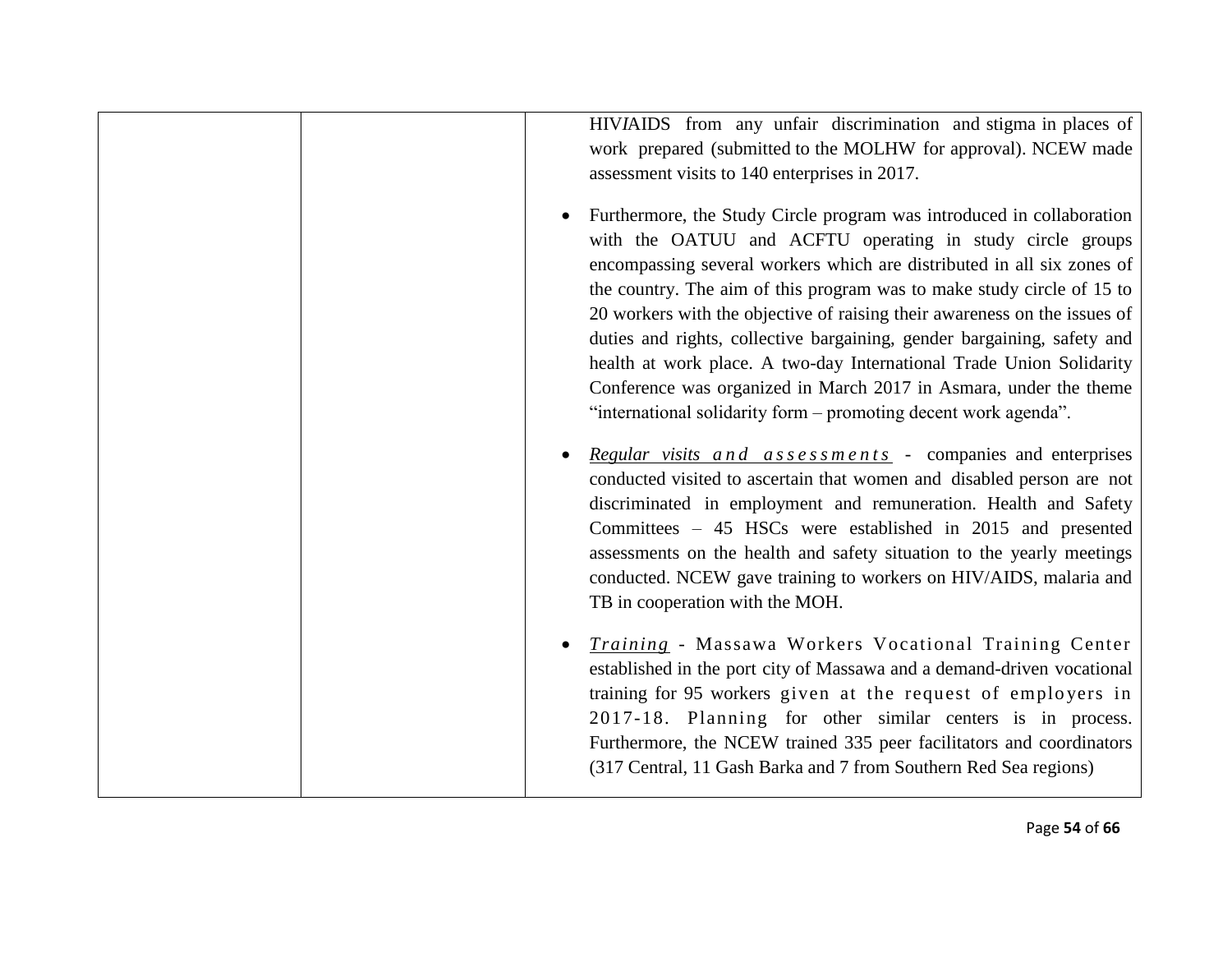| <b>Recommendation No</b> | <b>Strategic Areas &amp; Goals</b>                           | <b>Action and Assessment</b>                                                                                                                                                                                                                                                                                                                                                                                                                                                                                                                                                                                                      |
|--------------------------|--------------------------------------------------------------|-----------------------------------------------------------------------------------------------------------------------------------------------------------------------------------------------------------------------------------------------------------------------------------------------------------------------------------------------------------------------------------------------------------------------------------------------------------------------------------------------------------------------------------------------------------------------------------------------------------------------------------|
| and country              |                                                              |                                                                                                                                                                                                                                                                                                                                                                                                                                                                                                                                                                                                                                   |
|                          |                                                              | 99. Production and micro-credit schemes - The Micro-credit and Saving<br>Scheme has a total of 100 beneficiaries in small businesses and livestock<br>development. Provision of Donkeys and water containers was also promoted<br>through loans to 100 vulnerable women workers to promote income<br>generation and use them to transport water. On the other hand, 795 bicycles<br>were distributed to workers who were facing transportation difficulties. The<br>money generated from the sale of these bicycles is used as a revolving fund<br>for the micro-credit and saving scheme.                                        |
|                          |                                                              | UPR involvement $-$ As a member of the NCB, NCEW contributed in<br>100.<br>the follow up and implementation of the UPR recommendations related to<br>the core NCEW objectives (122.23, 52, 124, 158, 159, 154, and 174) and<br>presented regular reports.<br>The NCEW and the Federations are affiliates of regional and<br>101.<br>international trade union movements and workers associations, such as the<br>International Trade Unions Confederation (ITUC), ITUC - Africa, the<br>Global Union Federations (GUF), the Organization of African Trade Union<br>Unity (OATUU) and the International Labour Organization (ILO). |
|                          | <b>Organizations of Persons</b><br>with Disability $(OPWDs)$ | 102. The four associations for persons with disabilities, namely, the<br>National Patriotic Association of the Disabled Persons, the Eritrean<br>Association of the Blind, the Eritrean Association of the Deaf and the<br>National Association of Intellectual and Developmental Disability<br>have been active in the follow up of the UPR recommendations.<br>These organizations mainstream human right approaches to<br>minimize stigmatization and discrimination of the disabled and their<br>families. Promotion and protection of the rights of PWDs is thus                                                             |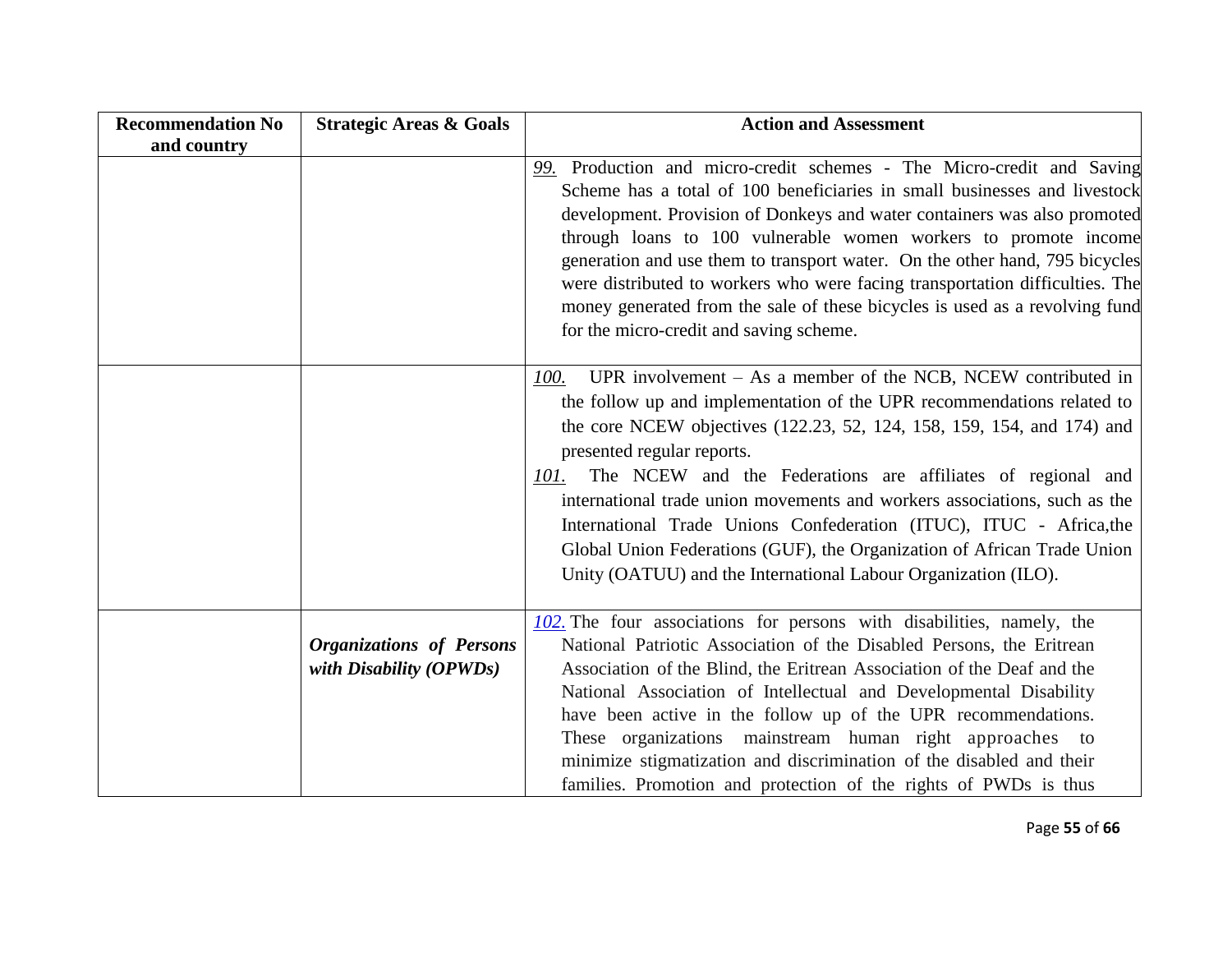| upheld at all time by all service providers and the following brief<br>insight can be highlighted in this respect.                                                                                                                                                                                                                                                                                                                                                                                                                                                                                                                                                                                                                                                                                                                                                                                                                                                                                                     |
|------------------------------------------------------------------------------------------------------------------------------------------------------------------------------------------------------------------------------------------------------------------------------------------------------------------------------------------------------------------------------------------------------------------------------------------------------------------------------------------------------------------------------------------------------------------------------------------------------------------------------------------------------------------------------------------------------------------------------------------------------------------------------------------------------------------------------------------------------------------------------------------------------------------------------------------------------------------------------------------------------------------------|
| 103. ENWDVA has 18,000 registered members. ENWDVA has 18,000<br>registered members. During the reporting period the association helped<br>472 WDVs to become productive and economically self-reliant<br>citizens through animal breeding, grinding mills, horse carts, knife<br>sharpening shops with a total expenditure of Nakfa 9,298,238.00. This<br>has significantly impacted on the lives of more than 1,105 WDVs and<br>their families to accumulate assets startup businesses, economic<br>empowerment and enabled them to lead a sound life and thus raise<br>their self-esteem. WDVs are provided with a standard medical benefit<br>package, which includes inpatient and outpatient medical services,<br>durable medical equipment and prosthetic devices. Since the mid of<br>2014, 6406 veterans received medical services. Moreover, it procured<br>and imported medicines, Repaired Denden WDVs' hospital and<br>established the gymnasium and fitness center for the WDVs hosted in<br>Denden camp. |
| 104. The Eritrean National Association of the Deaf (ERNAD), which has<br>4,000 registered members (40% female) has organized awareness<br>campaigns on the objectives and activities on strengthening the role<br>of the deaf women in the society and also promotes vocational<br>training among its members. Sign language training is given<br>government bodies and civil society organizations. Children with<br>hearing impairments trained on sign language, Sign language<br>introduced in the Eritrean television twice a week to enable persons<br>with hearing problems get timely information.                                                                                                                                                                                                                                                                                                                                                                                                             |
| 105. The Eritrean National Association for the Blind (ERNAB) also has                                                                                                                                                                                                                                                                                                                                                                                                                                                                                                                                                                                                                                                                                                                                                                                                                                                                                                                                                  |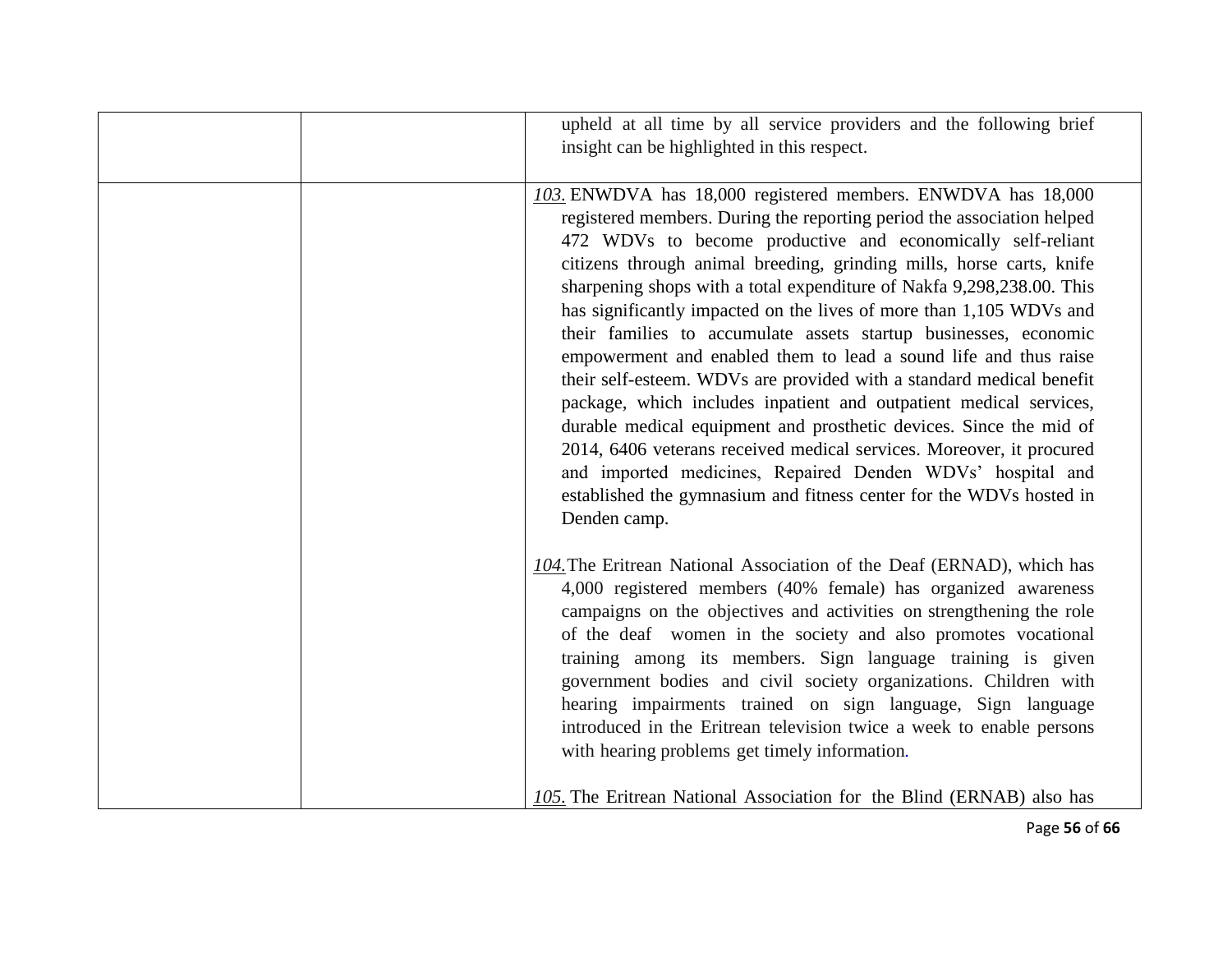|                                                              | 3000 members. It advocates and lobbied for persons with vision<br>impairment and strengthened awareness on the role of the public in<br>preventing blindness and rehabilitating people with vision<br>impairment. The biannual bulletin of the association, 'Self Reliance'<br>is also prepared in Braille for use by its members.<br>Association of<br>Intellectual<br>106. The<br>Eritrean<br>National<br>and<br>Developmental Disability is a recently formed association which<br>focuses on children with intellectual and developmental disability.                                                                                                                                                                                                                                                                                                                                                           |
|--------------------------------------------------------------|---------------------------------------------------------------------------------------------------------------------------------------------------------------------------------------------------------------------------------------------------------------------------------------------------------------------------------------------------------------------------------------------------------------------------------------------------------------------------------------------------------------------------------------------------------------------------------------------------------------------------------------------------------------------------------------------------------------------------------------------------------------------------------------------------------------------------------------------------------------------------------------------------------------------|
|                                                              | The association has 935 members and has its own annual magazine<br>called 'CARE'. It is also undertaking awareness campaigns through<br>seminars to families who have children with these difficulties and<br>sensitizes the public to send them to school. It organized joint<br>trainings during 2014 - 2016 with international NGOs like<br>ARCHMED (Germany) and Sacra Famiglia (Italy).                                                                                                                                                                                                                                                                                                                                                                                                                                                                                                                        |
|                                                              | E. ENGAGEMENT AND INTERMATIONAL COOPERATION                                                                                                                                                                                                                                                                                                                                                                                                                                                                                                                                                                                                                                                                                                                                                                                                                                                                         |
| 122.52 - Kenya,<br>$122.50 -$<br>Colombia,<br>122.71 - Sudan | a. UPR and Monitoring<br>105. After the UPR National Coordinating Body (NCB) was established, the<br>UPR Framework for Action (2015-2018) was developed and discussed in<br>September 2014. A Strategic Framework on engagement and cooperation<br>was also prepared and implemented. Accordingly, UPR recommendations<br>were mainstreamed into the implementation of yearly plans. Biannual and<br>yearly reports and evaluation meetings were conducted and a mid-term<br>review assessed the progress and challenges and developed strategies to<br>fast-track implementation. The Mid Term Review and Report was<br>disseminated in May 2017. Regular Coordination meetings with CEDAW,<br>CRC, Labor, Migration working groups have been consolidated for<br>effective follow up and implementation and there is an emerging effort to<br>create an infrastructure of coordination for further consolidation. |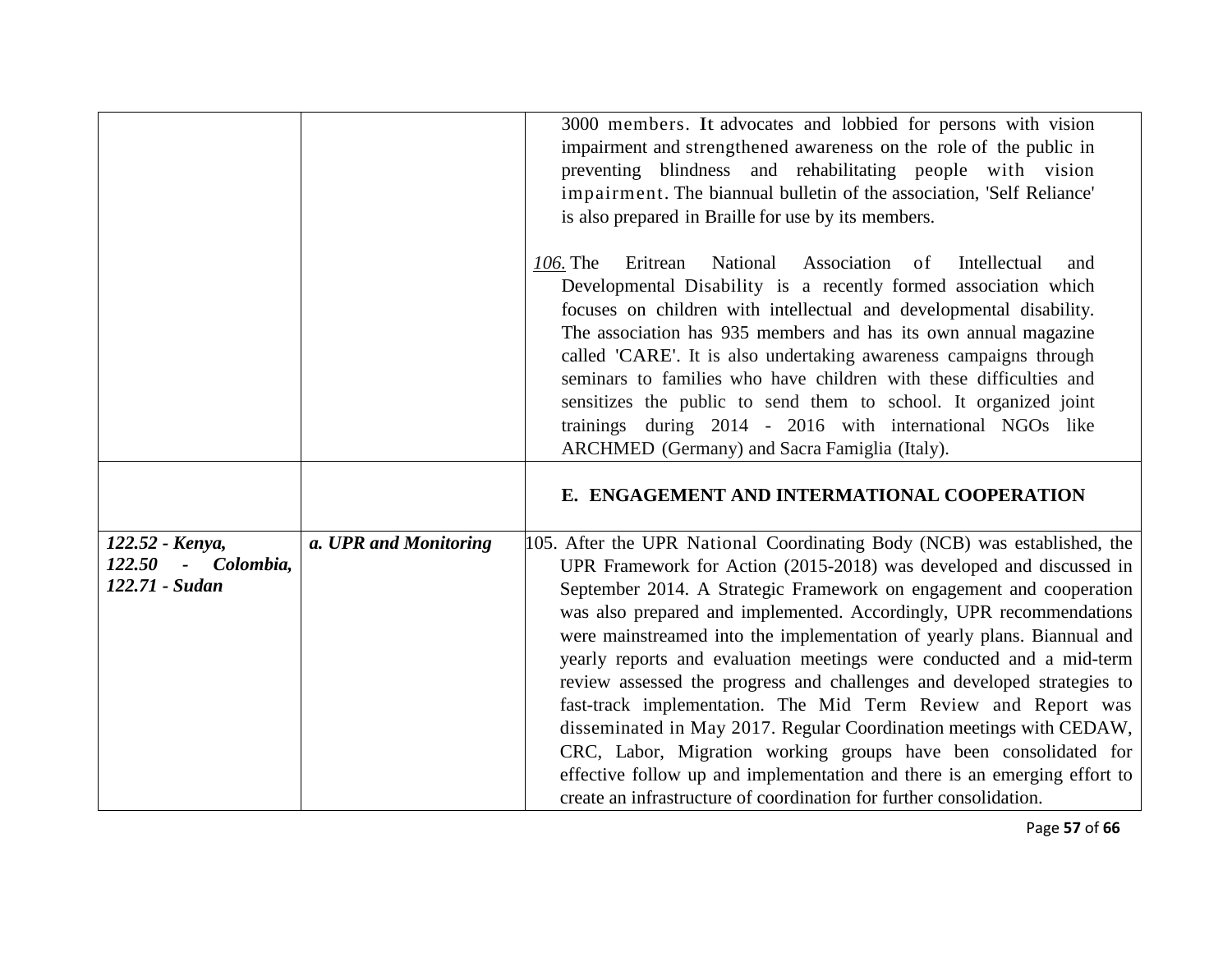| <b>Recommendation No</b><br>and country                                                                                                                                      | <b>Strategic Areas &amp; Goals</b>      | <b>Action and Assessment</b>                                                                                                                                                                                                                                                                                                                                                                                                                                                                                                                                                                                                                                                                                                                                                                                                                                                                                                                                                                                                                                                                                                                                                                                                                                                                                       |
|------------------------------------------------------------------------------------------------------------------------------------------------------------------------------|-----------------------------------------|--------------------------------------------------------------------------------------------------------------------------------------------------------------------------------------------------------------------------------------------------------------------------------------------------------------------------------------------------------------------------------------------------------------------------------------------------------------------------------------------------------------------------------------------------------------------------------------------------------------------------------------------------------------------------------------------------------------------------------------------------------------------------------------------------------------------------------------------------------------------------------------------------------------------------------------------------------------------------------------------------------------------------------------------------------------------------------------------------------------------------------------------------------------------------------------------------------------------------------------------------------------------------------------------------------------------|
|                                                                                                                                                                              |                                         | <b>b.</b> Conventions                                                                                                                                                                                                                                                                                                                                                                                                                                                                                                                                                                                                                                                                                                                                                                                                                                                                                                                                                                                                                                                                                                                                                                                                                                                                                              |
| 122.2, 4, 5, 7, 8, 9, 11,<br>13 14,<br>23, 24, 28,<br>122.52<br>Russia,<br>$\mathbf{b}\mathbf{v}$<br>Armenia,<br>Australia,<br>Slovakia,<br>Latvia,<br>Ecuador, Gabon, Spain | accession<br>(i)<br>and<br>ratification | 106. It is to be noted that the GoE has signed and ratified more than 108<br>International Conventions and Instruments. It is also party to the African<br>Charter of Human and People's Rights and the African Charter on the<br>Rights and Welfare of the Child as well as other 16 other regional<br>conventions. During the reporting Eritrea acceded to the Conventions<br>against torture and other Cruel, Inhuman or Degrading Treatment or<br>Punishment (on 25 September 2014) and Convention against Transnational<br>Organized Crime and its Protocol to Prevent, Suppress and Punish<br>Trafficking in Persons, Especially Women and Children on 24 Sep. 2014<br>108. In general, international and regional treaties and conventions are taken<br>seriously and pursued rigorously. As such, ample time is taken to analyse<br>their provisions and ensure that international instruments are reflected in<br>Eritrea's efforts. The Ministry of justice has also drafted a working<br>document on the implication of international and regional instruments of<br>which Eritrea is a party to. The fundamental approach is, however, to<br>advance the effort in line with the internal dynamics and the progress in<br>institutional and organizational capacity. It also considers the development |
|                                                                                                                                                                              |                                         | of national laws and legislations and the capacity to implement them<br>effectively.                                                                                                                                                                                                                                                                                                                                                                                                                                                                                                                                                                                                                                                                                                                                                                                                                                                                                                                                                                                                                                                                                                                                                                                                                               |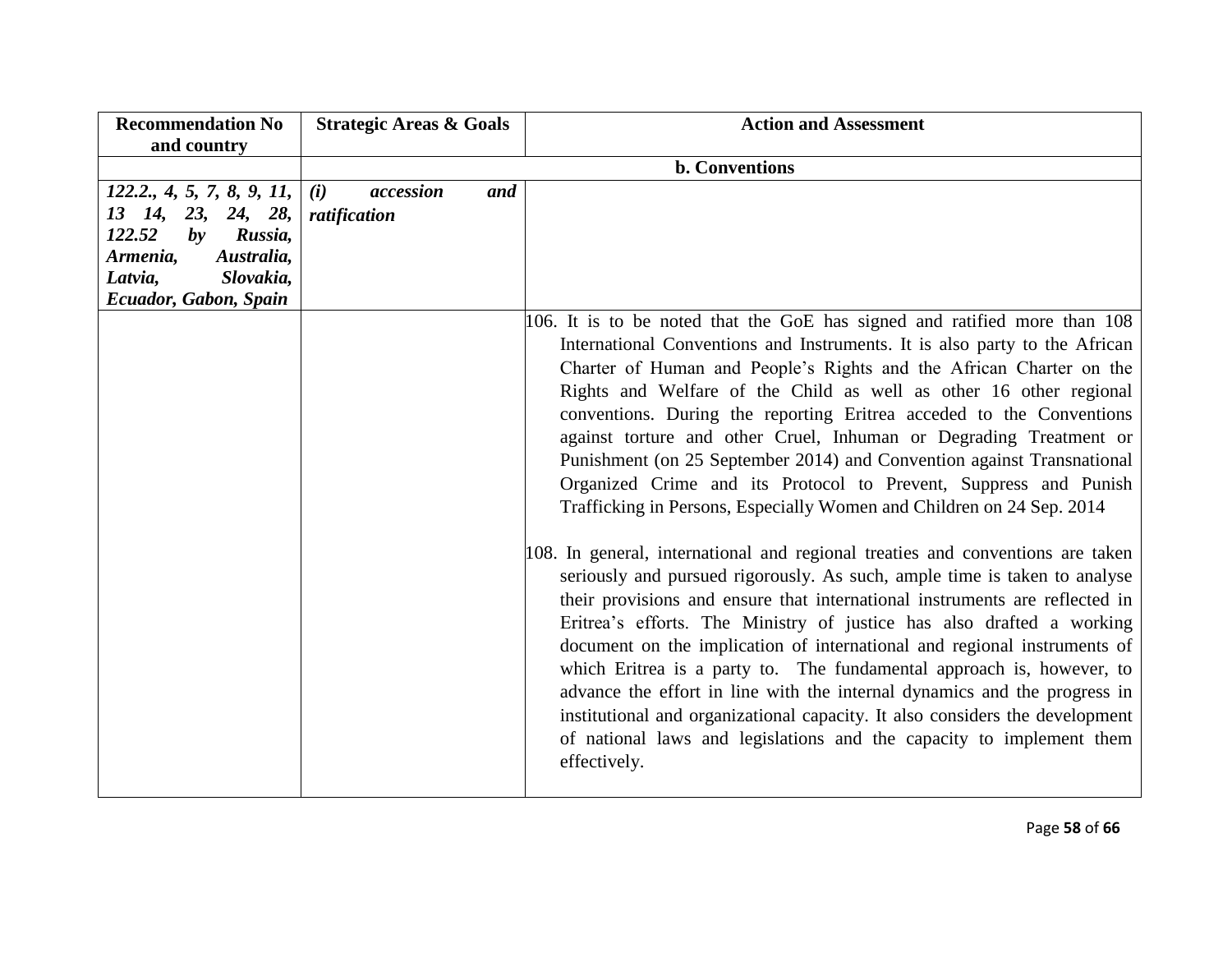| <b>Recommendation No</b>         | <b>Strategic Areas &amp; Goals</b>                                                                                                              | <b>Action and Assessment</b>                                                                                                                                                                                                                                                                                                                                                                                                                                                                                                                                                                                                                                                                                                                                                                                                                                                                                                                                                                                                                                                   |
|----------------------------------|-------------------------------------------------------------------------------------------------------------------------------------------------|--------------------------------------------------------------------------------------------------------------------------------------------------------------------------------------------------------------------------------------------------------------------------------------------------------------------------------------------------------------------------------------------------------------------------------------------------------------------------------------------------------------------------------------------------------------------------------------------------------------------------------------------------------------------------------------------------------------------------------------------------------------------------------------------------------------------------------------------------------------------------------------------------------------------------------------------------------------------------------------------------------------------------------------------------------------------------------|
| and country                      |                                                                                                                                                 |                                                                                                                                                                                                                                                                                                                                                                                                                                                                                                                                                                                                                                                                                                                                                                                                                                                                                                                                                                                                                                                                                |
|                                  |                                                                                                                                                 | 109. The transitional as well as the new Penal and Civil Codes incorporate<br>significant parts of international human rights instruments. Many parts of<br>the rights in international human rights instruments are also reflected in<br>the new National Codes. In particular the provisions of the International<br>Covenant on Civil and political rights are well reflected. Accordingly, every<br>person shall enjoy these rights of personality without any discrimination<br>based on race, color, religion or sex. Inherent rights of personality stipulated<br>in these Codes include the right to life, Right to protection from torture and<br>cruel, inhuman and degrading treatments, Crimes of Slavery, servitude and<br>forced labor, equality before the law, Freedom of thought, conscience and<br>religion, Freedom of speech and expression, Freedom of movement, and<br>Freedom of assembly and association                                                                                                                                               |
| 122.107<br>and<br>122.22, 122.43 | (ii) Reflecting<br><b>International Covenants</b><br>in the National Laws;<br>Compliance on<br>Covenant of civil and<br><i>political rights</i> | 109. The transitional as well as the new Penal and Civil Codes incorporate<br>significant parts of international human rights instruments. Many parts of<br>the rights in international human rights instruments are also reflected in<br>the new National Codes. In particular the provisions of the International<br>Covenant on Civil and political rights are well reflected. Accordingly, every<br>person shall enjoy these rights of personality without any discrimination<br>based on race, color, religion or sex. Inherent rights of personality stipulated<br>in these Codes include the right to life, Right to protection from torture and<br>cruel, inhuman and degrading treatments, Crimes of Slavery, servitude and<br>forced labor, equality before the law, Freedom of thought, conscience and<br>religion, Freedom of speech and expression, Freedom of movement, and<br>Freedom of assembly and association. In the above context, a working<br>document to reflect the provisions of international human rights treaties<br>has been drafted by the MOJ. |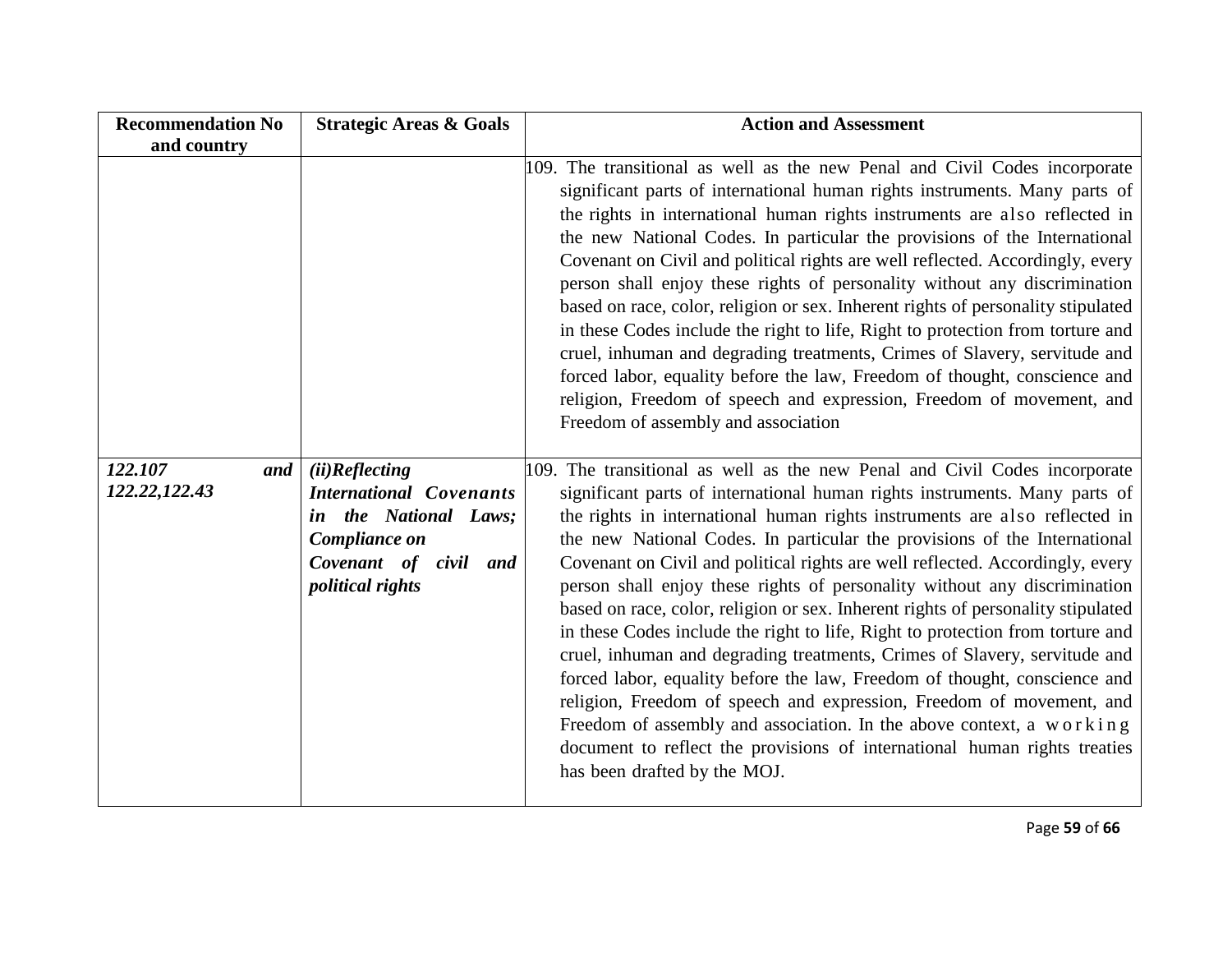| <b>Recommendation No</b><br>and country                                                                                                                         | <b>Strategic Areas &amp; Goals</b> | <b>Action and Assessment</b>                                                                                                                                                                                                                                                                                                                                                                                                                                                                                                                                                                                                                                                                                                                                                                                                                                                                |
|-----------------------------------------------------------------------------------------------------------------------------------------------------------------|------------------------------------|---------------------------------------------------------------------------------------------------------------------------------------------------------------------------------------------------------------------------------------------------------------------------------------------------------------------------------------------------------------------------------------------------------------------------------------------------------------------------------------------------------------------------------------------------------------------------------------------------------------------------------------------------------------------------------------------------------------------------------------------------------------------------------------------------------------------------------------------------------------------------------------------|
| 122.73, 75, 76,79, 81<br>82, 98,198 by Somalia,<br>Kenya, Gabon, Ghana<br>and Paraguay, Turkey,<br><b>Uganda</b><br>$122.199, 122.200$ by<br>Iran, Saudi Arabia |                                    | c. Engagement with HRC and OHCHR and Technical Support                                                                                                                                                                                                                                                                                                                                                                                                                                                                                                                                                                                                                                                                                                                                                                                                                                      |
|                                                                                                                                                                 |                                    | 110. Eritrea's visibility, engagement and cooperation has progressed during<br>the reporting period creating a better understanding on the ground<br>reality exposing the myths created about the human right situation and<br>the politicization of human rights against Eritrea.                                                                                                                                                                                                                                                                                                                                                                                                                                                                                                                                                                                                          |
|                                                                                                                                                                 |                                    | 111. Engagement and cooperation with OHCHR has developed and four<br>technical missions conducted to Eritrea. Eritrea presented three<br>priorities agreed by the OHCHR of capacity building in the areas of<br>administration of justice, water security and persons with disability.<br>Further technical mission and a successful training workshop<br>on administration of justice were conducted by the OHCHR in<br>October 2017. A proposal for follow up has also been submitted by<br>the OHCHR and is still being assessed by the relevant bodies of the<br>Government. On the other hand Eritrea sent an invitation to three<br>thematic mandates and one Treaty Body (in 2015) to visit Eritrea but<br>no response was given. Officials from the MOFA and MOJ<br>participated in OHCHR training workshops on conventions and report<br>writing (in Kenya) and on UPR (in Uganda) |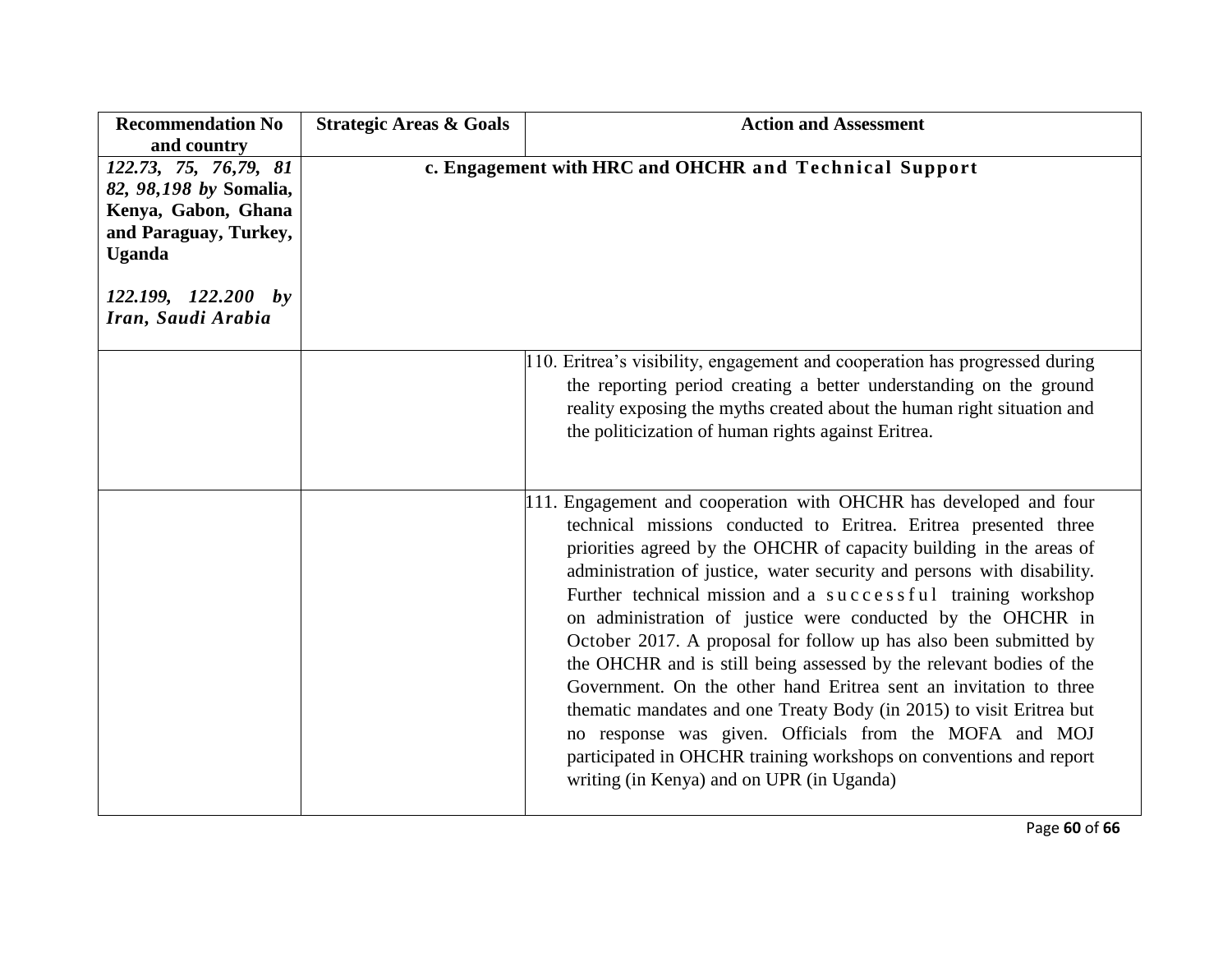| <b>Recommendation No</b> | <b>Strategic Areas &amp; Goals</b> | <b>Action and Assessment</b>                                                                                                                                                                                                                                                                                                                                                                                                                                                                                                                                                                                                                                                                                                                                                                                                                                                                                                                                                                                                                                            |
|--------------------------|------------------------------------|-------------------------------------------------------------------------------------------------------------------------------------------------------------------------------------------------------------------------------------------------------------------------------------------------------------------------------------------------------------------------------------------------------------------------------------------------------------------------------------------------------------------------------------------------------------------------------------------------------------------------------------------------------------------------------------------------------------------------------------------------------------------------------------------------------------------------------------------------------------------------------------------------------------------------------------------------------------------------------------------------------------------------------------------------------------------------|
| and country              |                                    |                                                                                                                                                                                                                                                                                                                                                                                                                                                                                                                                                                                                                                                                                                                                                                                                                                                                                                                                                                                                                                                                         |
|                          |                                    | 112. Eritrea has consolidated its engagement with the HRC and<br>continuously contributes in the regular sessions of the Council.<br>Regular engagement-with the Presidents of the Council is made on<br>many issues. Continuous meetings with the High Commissioner<br>have been made by the Minister of Foreign Affairs, the<br>Presidential Advisor and the Eritrean Delegations to the HRC<br>The Eritrean Delegation to the HRC sessions also<br>sessions.<br>engages with the Division for Special Procedures and the UPR<br>Secretariat. Furthermore, a televised UNWebTV press conference<br>was conducted by the Eritrean Delegation in response and on the<br>occasion of the Report of the COI on Eritrea in June 2016.                                                                                                                                                                                                                                                                                                                                      |
|                          |                                    | 113. On top of regularly participating in the meetings of the African<br>Group (AG), Non-Aligned Movement (NAM) Group, Like Minded<br>Group (LMG), the Eritrean Delegation has made various<br>presentations on issues relating to Eritrea and human rights to the<br>AG, NAM, Arab League Group, Latin American Group and LMG.<br>Side events were also organized including on UPR, UPR<br>m i d-term review, women equality and empowerment, mining<br>and promotion of human rights, the right to education and<br>implications to higher learning and partnerships during various HRC<br>Sessions. Similar side events on in New York (on the side line of<br>General Assembly Sessions) were conducted on women equality and<br>empowerment, Eritrea's MDGs implementation and success and<br>macro level development in the country. They have contributed<br>significantly in strengthening engagement, Eritrea's visibility and a<br>better understanding on major issues of development in Eritrea and<br>their implications to the promotion of human rights. |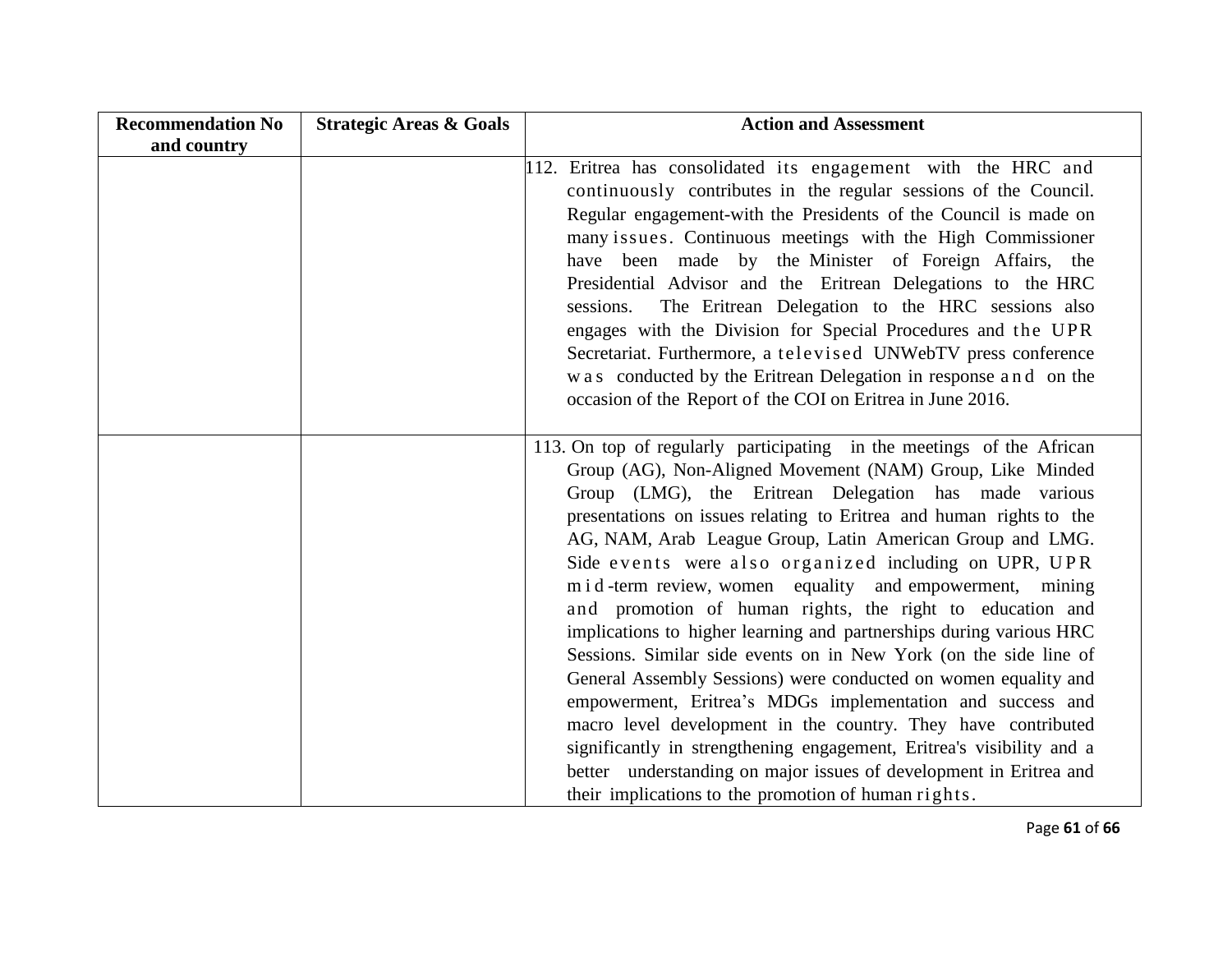| <b>Recommendation No</b> | <b>Strategic Areas &amp; Goals</b> | <b>Action and Assessment</b>                                                                                                                                                                                                                                                                                                                                                                                                                                                                                                                                                                                                                                                                      |
|--------------------------|------------------------------------|---------------------------------------------------------------------------------------------------------------------------------------------------------------------------------------------------------------------------------------------------------------------------------------------------------------------------------------------------------------------------------------------------------------------------------------------------------------------------------------------------------------------------------------------------------------------------------------------------------------------------------------------------------------------------------------------------|
| and country              |                                    | 114. UPR Project Support agreement signed between the MOFA and the<br>UN. The Strategic Partnership Cooperation Framework (SPCF - 2017<br>to 2022) signed between Eritrea and the UN also considers the UPR<br>as an area of cooperation. A similar process is going on with the EU<br>and after repeated discussions, is ready to be presented for decision to<br>the EDF Committee (EU) in July. This is based on the National<br>Indicative Plan (NIP) agreed with the EU under the EDF 11 and<br>includes the UPR.                                                                                                                                                                            |
|                          |                                    | 115. During the reporting period meetings and briefings have been made<br>with the UN in Eritrea and the Diplomatic core accredited to Eritrea<br>on the UPR Framework of Action, human rights progress in Eritrea<br>and overall discussion on mainstreaming of human rights and UPR<br>implementation. As part of the broader engagement on migration and<br>human trafficking, workshops on migration and human rights were<br>conducted in Asmara (October 2017 and February 2018) with the<br>"four country initiative" (Germany, Norway, Sweden, Switzerland).<br>Dialogue with the EU delegation in Eritrea on migration and human<br>rights conducted on a yearly basis during 2015-2017. |
|                          |                                    | 116. As part of the effort to rectify the damage created through the<br>politically based and unwarranted guidelines on "political asylum"<br>cases of Eritreans, Eritrea conducted dialogue (15 March 2017) in<br>Geneva with UNHCR on the Eligibility guidelines (2009 and 2011).<br>Furthermore, Eritrea presented a policy statement during the<br>"Sustainability of Migratory Phenomenon; towards a new Model of<br>Dialogue" Rome Meeting: May 18, 2016. It called for on an objective<br>stance that ensures collective responsibility to humanity predicated on                                                                                                                          |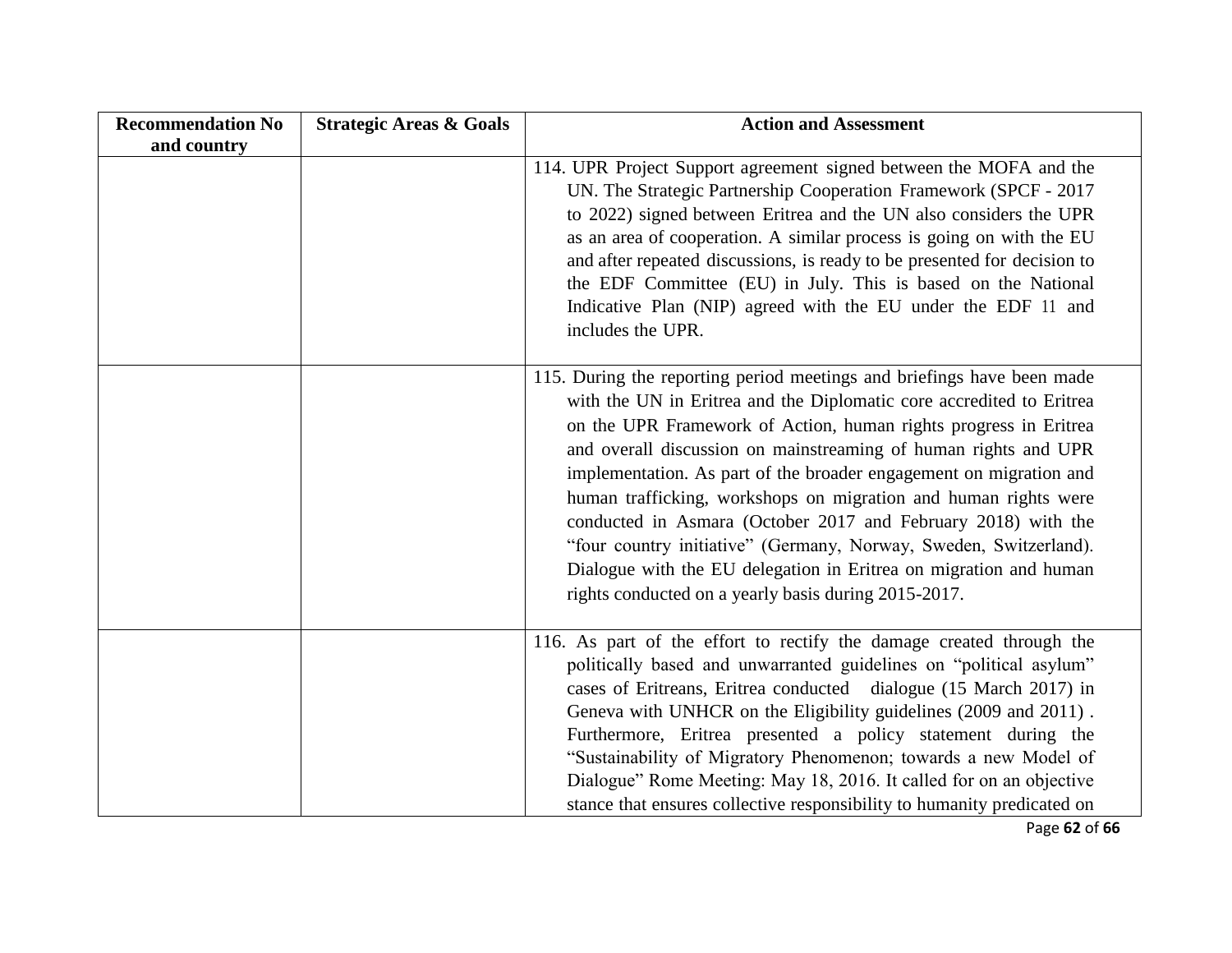|                                                                      | migration-development nexus highlighting the<br>unwarranted<br>politicization of migration for other political motives to destabilize the<br>nation. To raise its engagement and cooperation efforts on migration,<br>Eritrea joined as a member in the IOM at the 106th Session of the<br>Council (24-27 November 2015).                                                                                                                                                                                                                                                                                                                                                                                                                                                                                                                                                                                                                                                                                                                                                    |
|----------------------------------------------------------------------|------------------------------------------------------------------------------------------------------------------------------------------------------------------------------------------------------------------------------------------------------------------------------------------------------------------------------------------------------------------------------------------------------------------------------------------------------------------------------------------------------------------------------------------------------------------------------------------------------------------------------------------------------------------------------------------------------------------------------------------------------------------------------------------------------------------------------------------------------------------------------------------------------------------------------------------------------------------------------------------------------------------------------------------------------------------------------|
|                                                                      | 117. The Eastern & Southern Africa Regional office of UNICEF<br>(ESARO) in March & April of 2017 sent the child and social<br>protection senior advisors to Eritrea and discussed policies,<br>achievements, challenges, and observed progress made in the areas<br>of child and social protection by making field visits in selected sub<br>regions of 3 regions. UNICEF Eritrea Country office and MLHW<br>also conduct jointly monitoring visits on quarterly basis to all<br>regions of the country to observe implementation status on the<br>rights & welfare of the child and social protection activities.                                                                                                                                                                                                                                                                                                                                                                                                                                                           |
| 122.74 (Togo), 122.106 $\vert$ d. Reporting Obligations<br>(Belgium) | 118. A framework for Action on the preparation of the $7th$ CEDAW Report and<br>the 5 <sup>th</sup> and 6 <sup>th</sup> CRC Reports was been prepared in 2017 by the CEDAW<br>(lead by NUEW) and CRC (led by the MLHW) Working Groups.<br>Collection and compilation of data for the CEDAW Report has been<br>finished and the Report is drafted and discussions have been initiated.<br>Collection of data for the CRC Reports has also started. Furthermore,<br>Initial report on the optional protocol on the involvement of children in<br>armed conflict and the sales of children, child prostitution, child<br>pornography that has been submitted as annex to the $4th$ country report<br>printed and disseminated to all stakeholders as part of the on-going<br>campaign. Eritrea submitted the Initial and Combined National Report<br>$(1999 - 2017)$ on the African Charter for Human and People's Rights<br>which was discussed during the $62nd$ Session of the ACHPR (November<br>2017). Progress report on the implementation of the African Charter on the |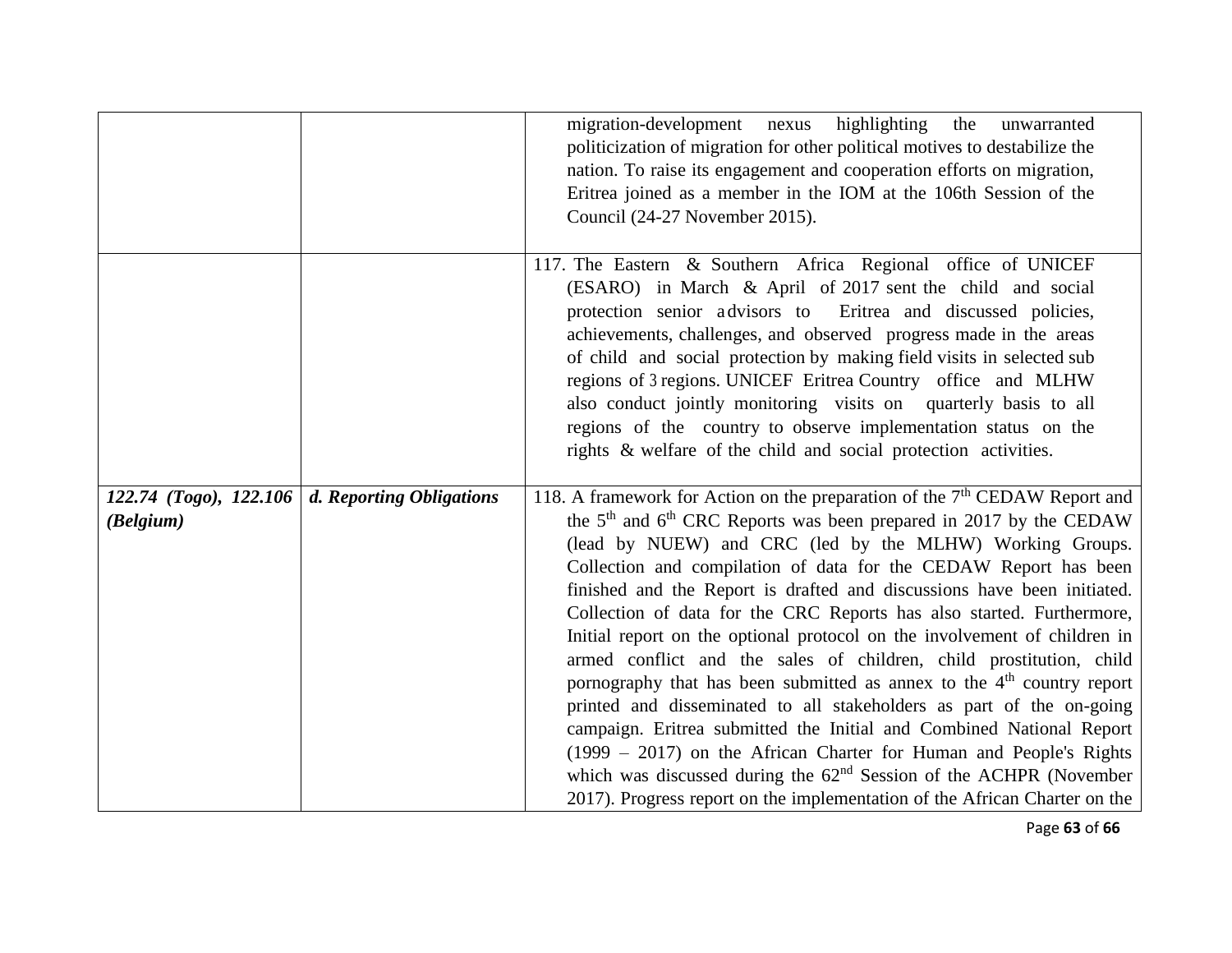| Rights and Welfare of the Child in Eritrea (2002-2013) submitted and |
|----------------------------------------------------------------------|
| discussed in the expert Committee of the ACRWC in Banjul in 2015     |

## **II. PARTIAL IMPLEMENTATION OF ACCEPTED RECOMMENDATIONS (14.13 %)**

| <b>Recommendation No</b> | <b>Strategic Areas &amp; Goals</b>      | <b>Action and Assessment</b>                                               |
|--------------------------|-----------------------------------------|----------------------------------------------------------------------------|
| and country              |                                         |                                                                            |
|                          | Promotion of HR in the                  | 1. The 1998 - 2000 costly war with Ethiopia as well as dire conditions of  |
| 122.31, 122.32, 122.41   | constitution,                           | perennial belligerency that ensued in its aftermath has influenced the     |
| and 122.42               | implementation<br>and                   | tempo and pace of the political process of nation building in Eritrea.     |
|                          | capacity building                       | Nevertheless, the Government declared the writing of a new Constitution in |
|                          |                                         | May 2015 and is in process. National Codes have been published but have    |
|                          |                                         | not been enacted as the campaign to popularize them is still going on.     |
|                          | ILO convention No 182,                  | 2. Assessment on the Ratification of these instruments has been made but   |
| 122.23 and 122.28        | <b>Ratification</b><br>of<br><i>the</i> | further discussion will be made in the future.                             |
|                          | <b>International Convention</b>         |                                                                            |
|                          | on the Protection of the                |                                                                            |
|                          | Rights of All Migrant                   |                                                                            |
|                          | <b>Workers and Members of</b>           |                                                                            |
|                          | Their Families and the                  |                                                                            |
|                          | <b>Convention on the Rights</b>         |                                                                            |
|                          | <b>Persons</b><br>with<br>of            |                                                                            |
|                          | <b>Disabilities</b>                     |                                                                            |